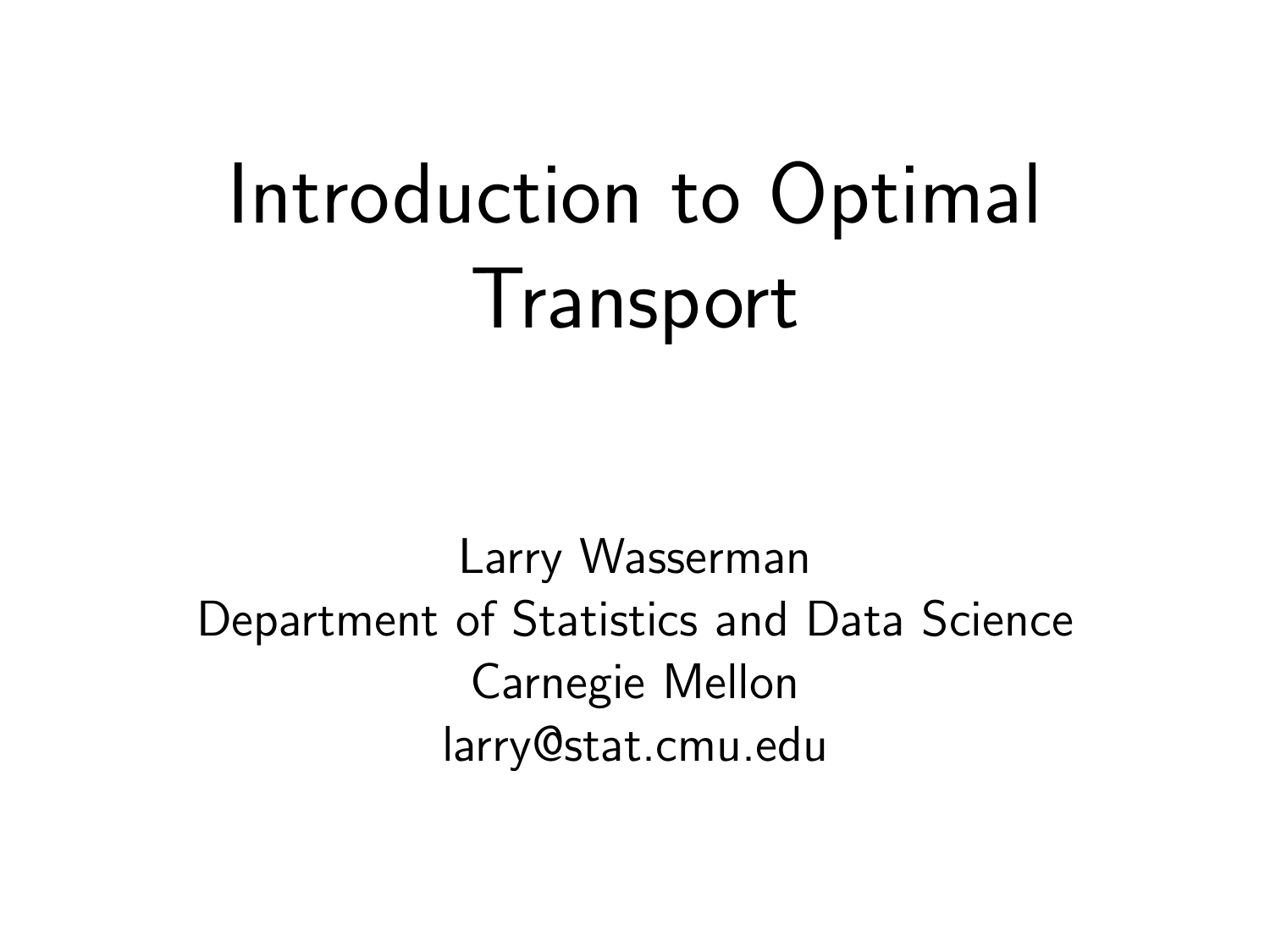## Introduction: What is Optimal Transport?

We have two distributions  $P_0$  and  $P_1$ .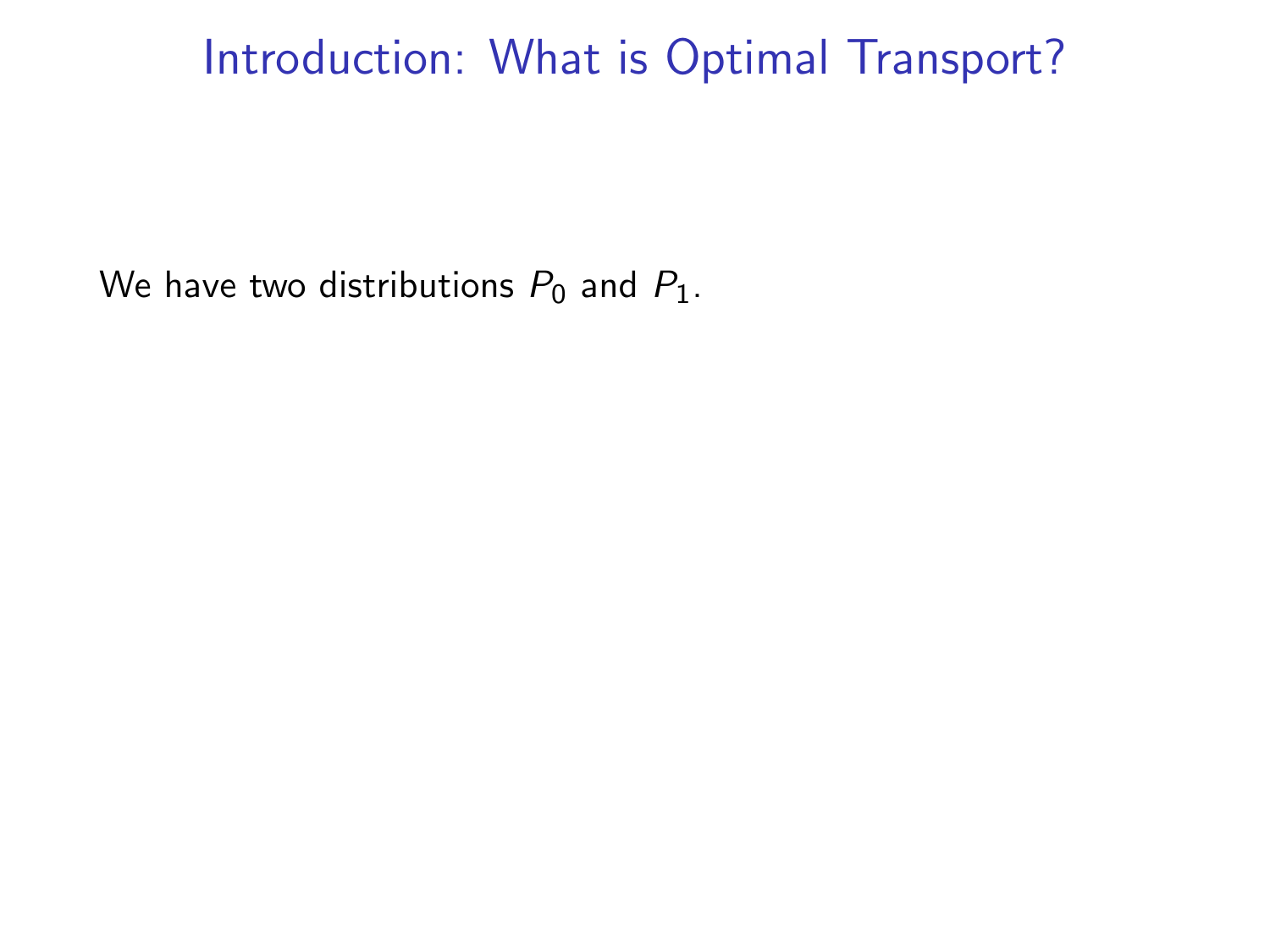## Introduction: What is Optimal Transport?

We have two distributions  $P_0$  and  $P_1$ . Goals:

- Define an "optimal map" that transforms  $P_0$  into  $P_1$ .
- Define a distance based on transport (Wasserstein distance)
- Define a path (geodesic) between  $P_1$  and  $P_2$  (morphing) in the space of distributions.
- Define a shape-preserving notion of "averages" of distributions.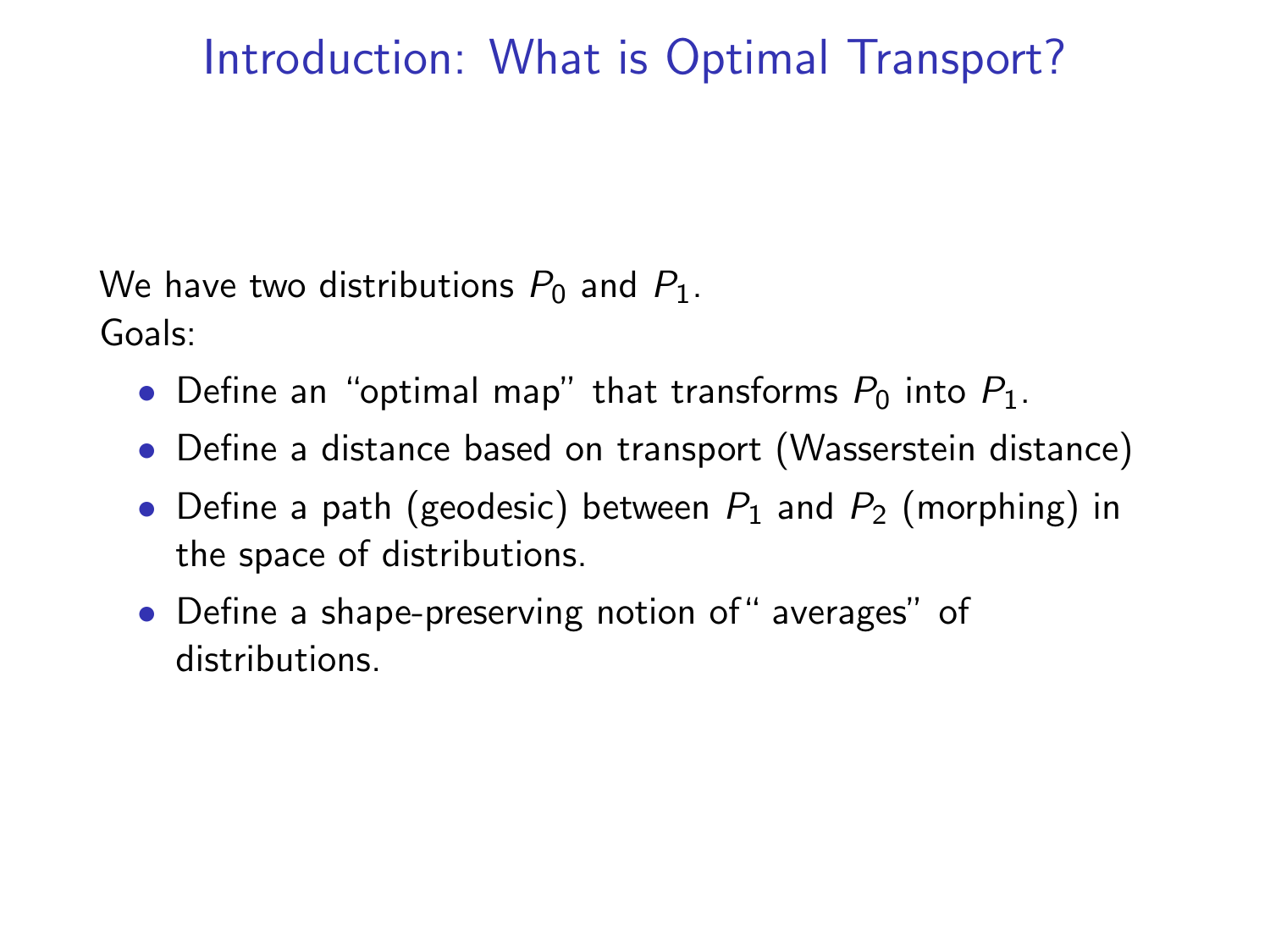## Optimal Transport (Monge 1781)

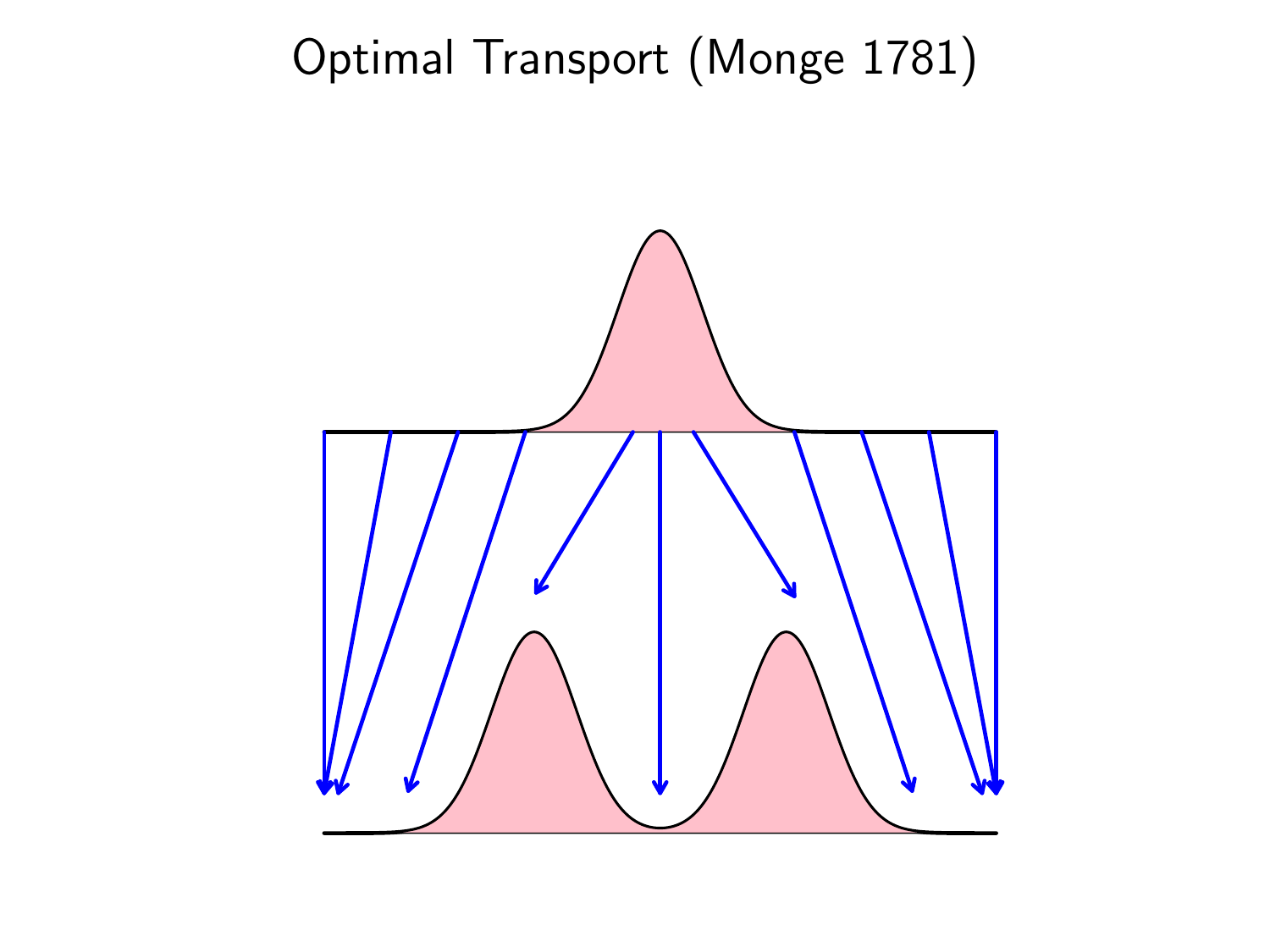## Point Cloud Example (from Peyre, Cuturi 2019)

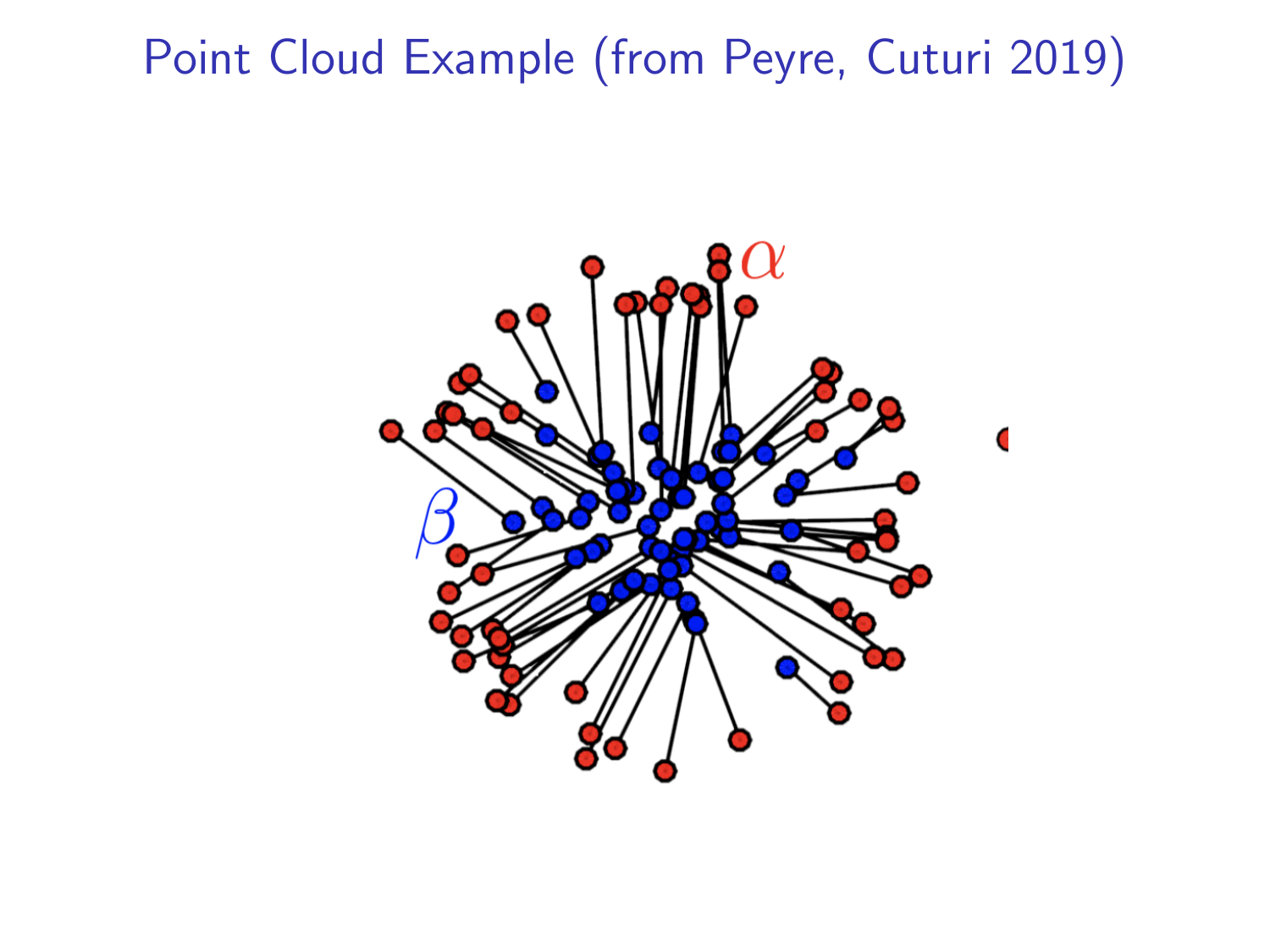Let  $X \sim P_0$ .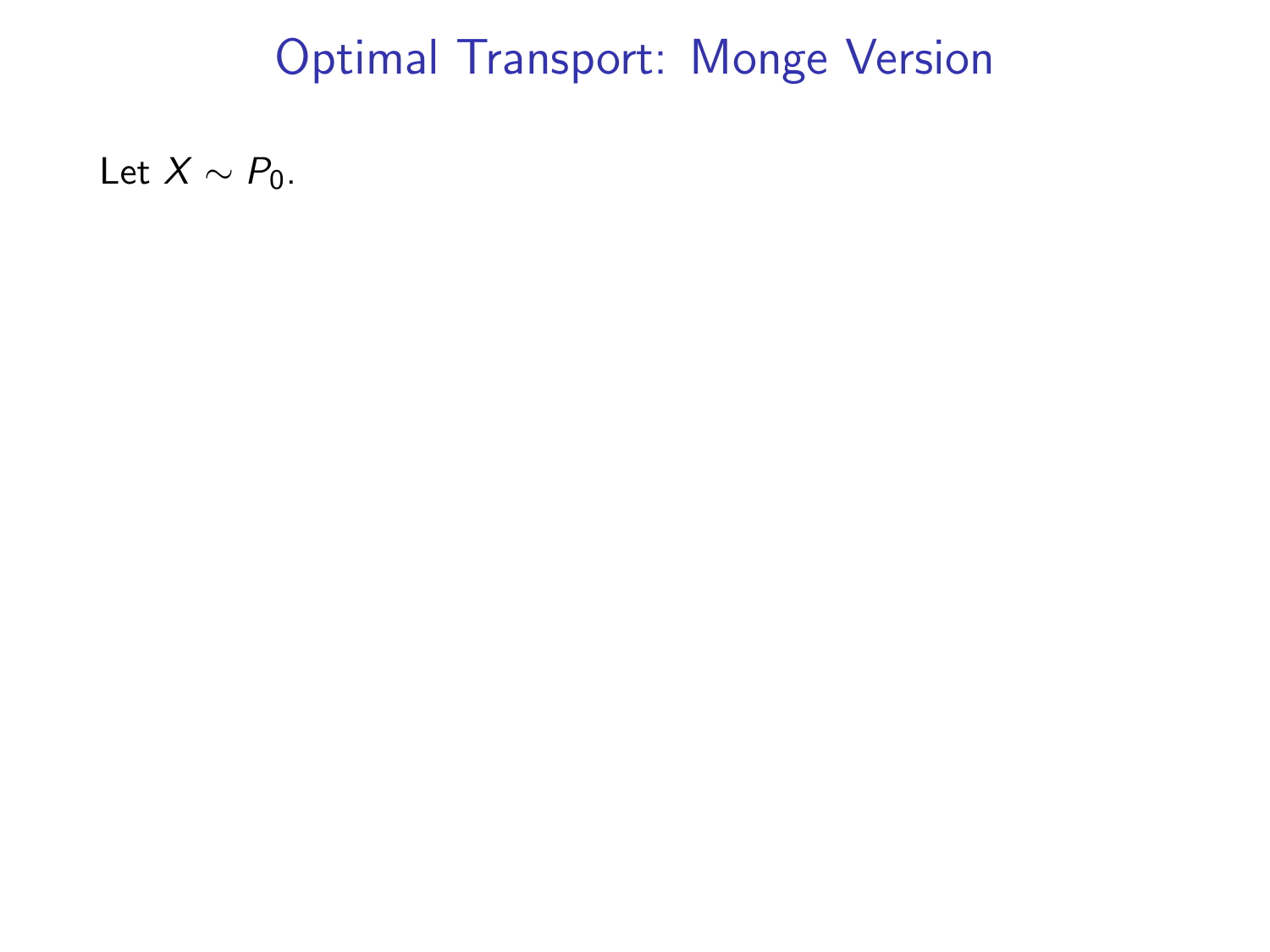Let  $X \sim P_0$ . Find  $T$  to minimize

$$
\mathbb{E}\left[||X-\mathcal{T}(X)||^p\right]=\int ||x-\mathcal{T}(x)||^p dP_0(x)
$$

over all maps T such that  $T(X) \sim P_1$ .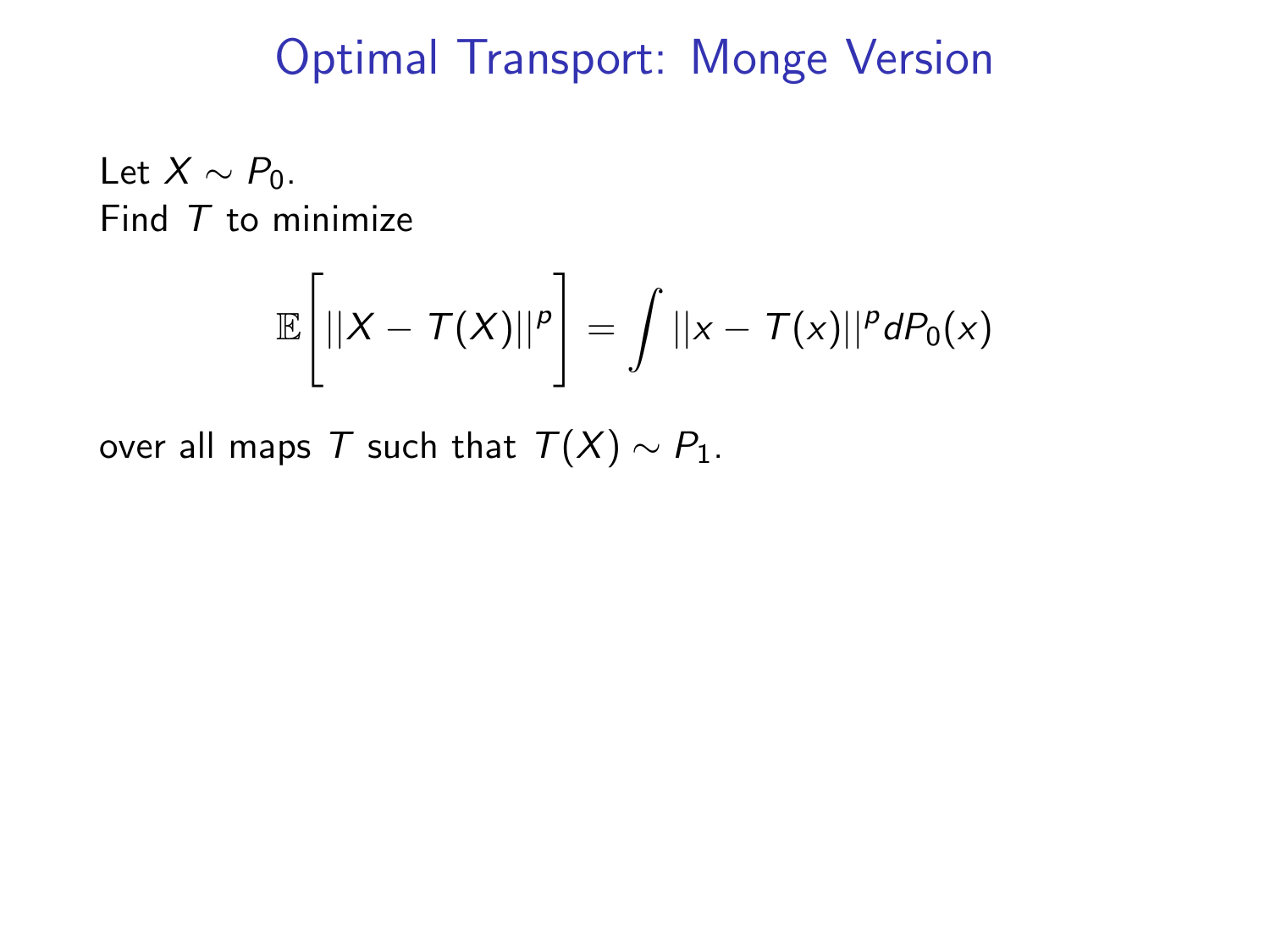Let  $X \sim P_0$ . Find  $T$  to minimize

$$
\mathbb{E}\left[||X-\mathcal{T}(X)||^p\right]=\int ||x-\mathcal{T}(x)||^p dP_0(x)
$$

over all maps T such that  $T(X) \sim P_1$ . Can replace Euclidean distance with any distance.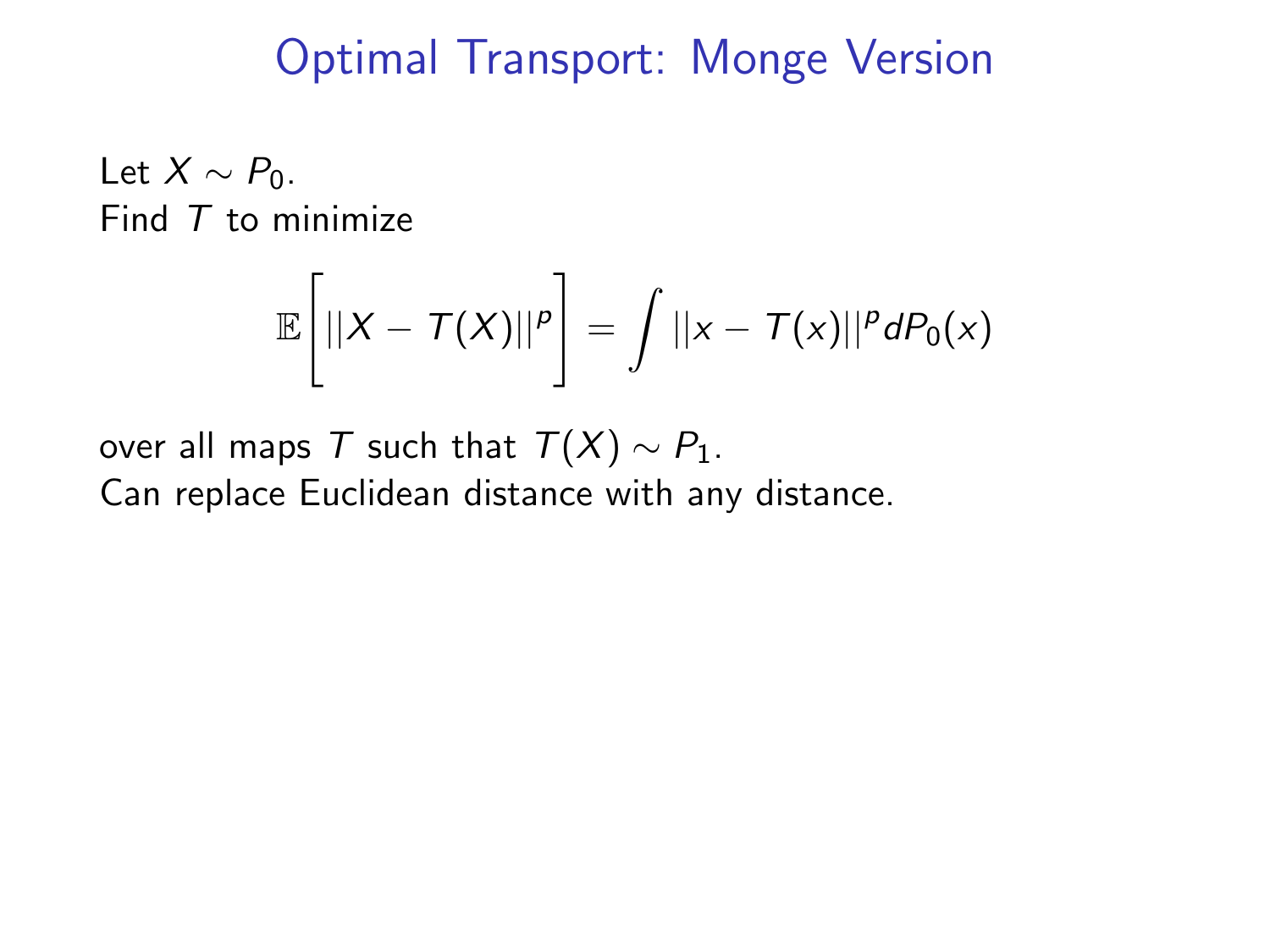Let  $X \sim P_0$ . Find  $T$  to minimize

$$
\mathbb{E}\left[||X-\mathcal{T}(X)||^p\right]=\int ||x-\mathcal{T}(x)||^p dP_0(x)
$$

over all maps T such that  $T(X) \sim P_1$ . Can replace Euclidean distance with any distance.

For now, assume that the minimizer exists. The the minimizer is called the optimal transport map.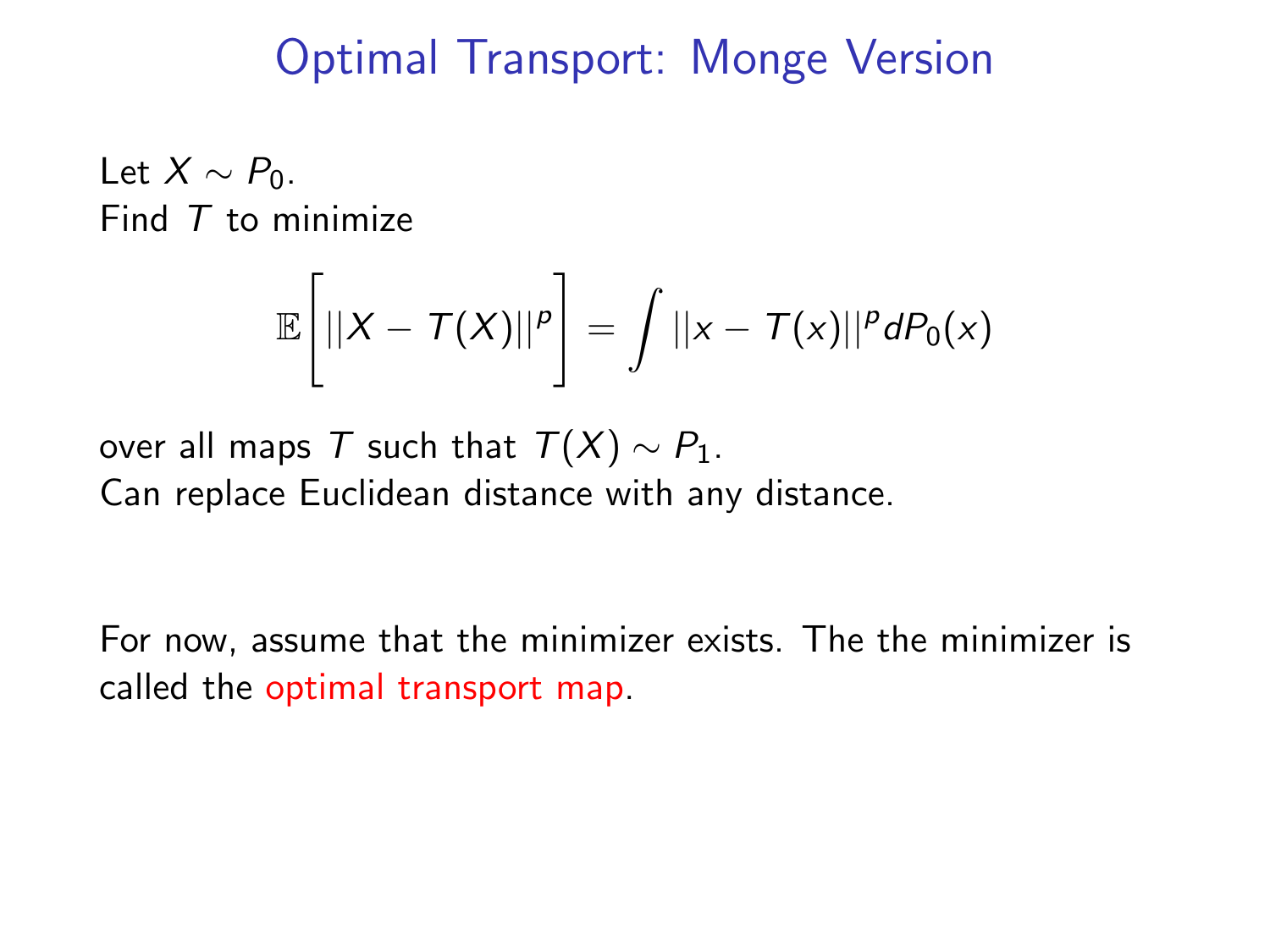Let  $X \sim P_0$ . Find  $T$  to minimize

$$
\mathbb{E}\left[||X-\mathcal{T}(X)||^p\right]=\int ||x-\mathcal{T}(x)||^p dP_0(x)
$$

over all maps T such that  $T(X) \sim P_1$ . Can replace Euclidean distance with any distance.

For now, assume that the minimizer exists. The the minimizer is called the optimal transport map.

Common choices:  $p = 2$  or  $p = 1$ .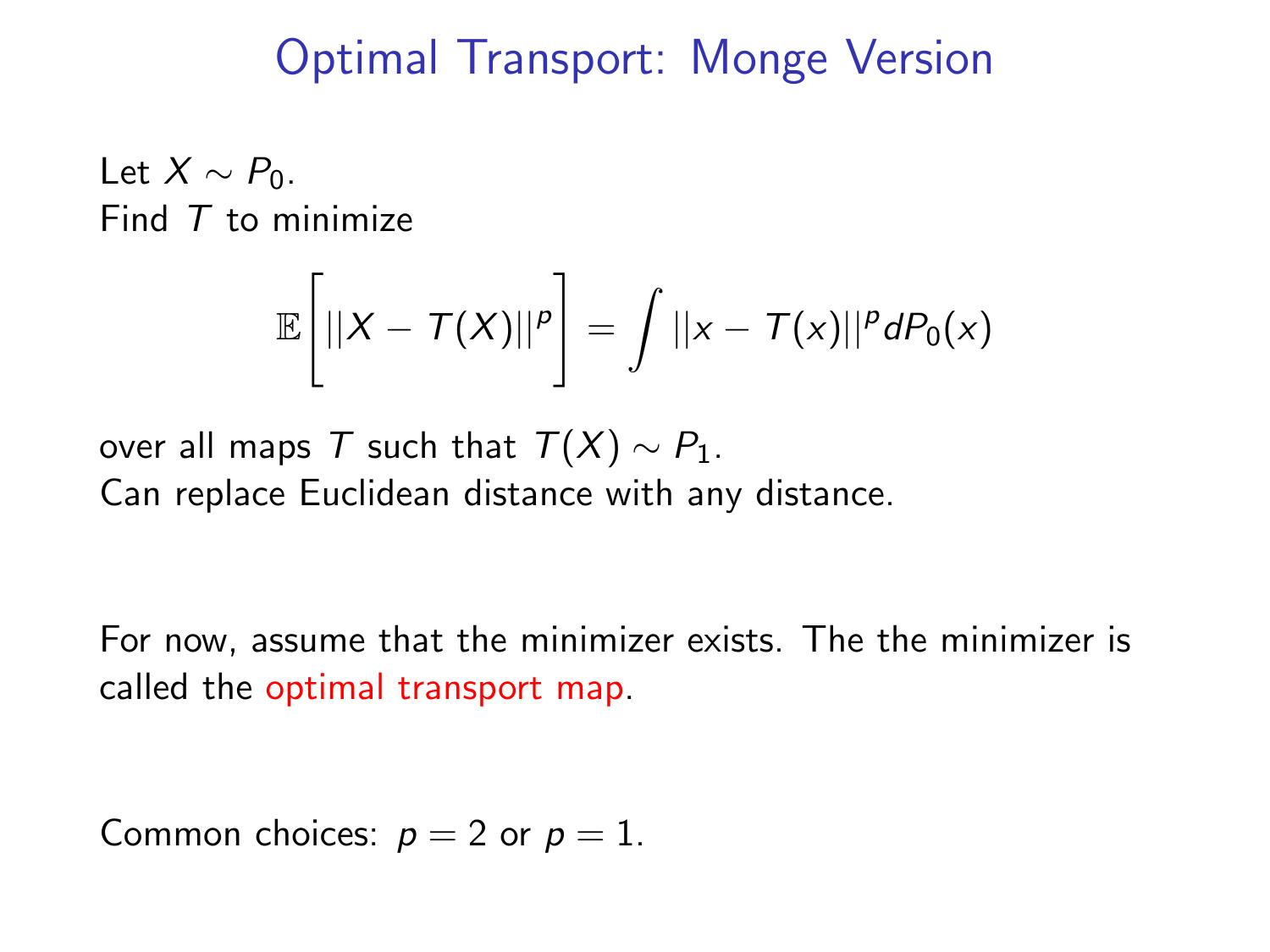#### Wasserstein (transport) distance

$$
W_p(X, Y) \equiv W_p(P_0, P_1) = \left( \int ||x - T^*(x)||^p dP_0(x) \right)^{1/p}
$$

where  $\mathcal{T}^*$  is the optimal transport map.

Defines a metric on the space of (nearly) all distributions.

 $W_1$  is called the Earth Mover Distance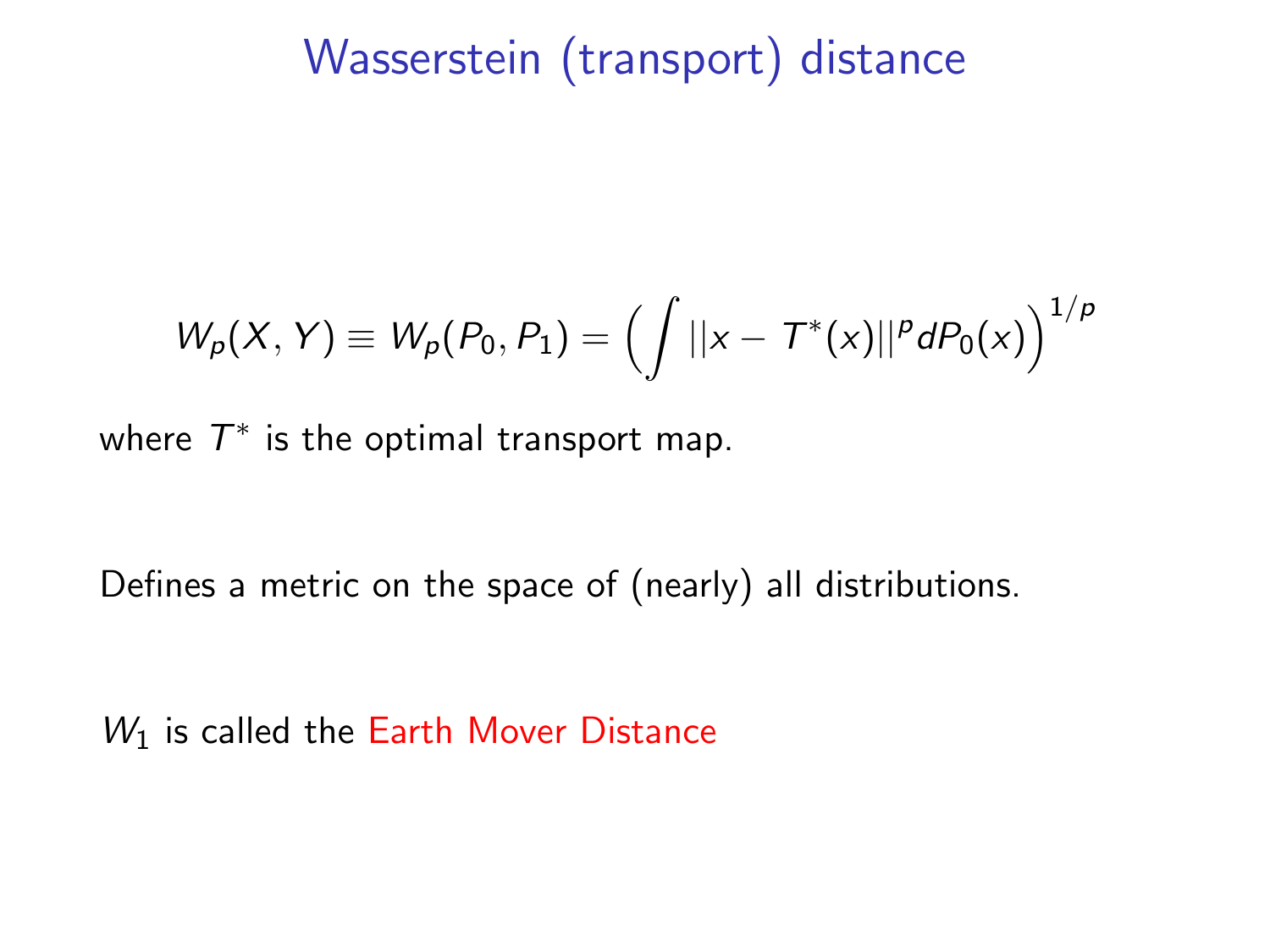• Find the cdf (cumulative distribution function)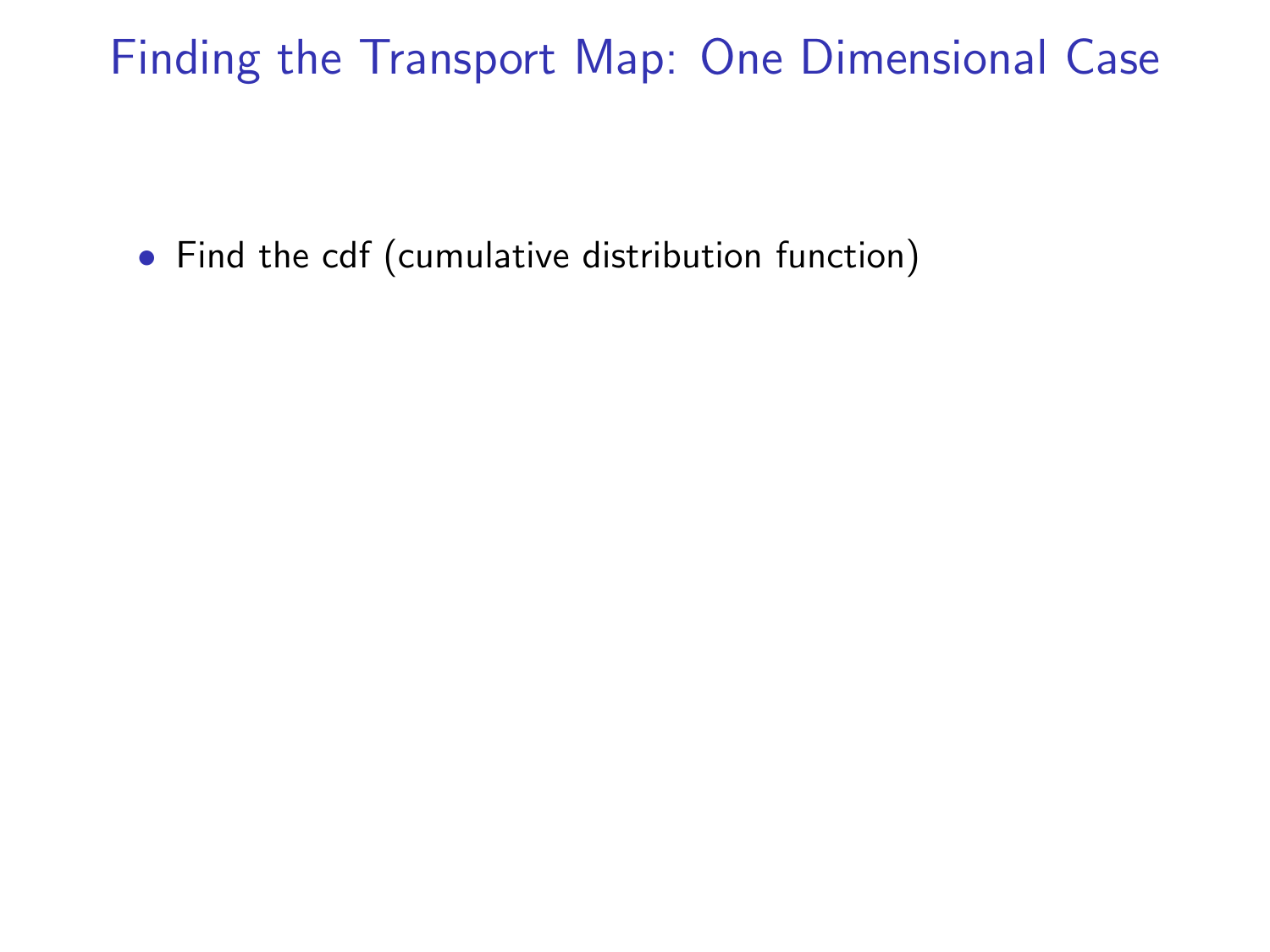- Find the cdf (cumulative distribution function)
- $F_0(s) = P_0(X \le s)$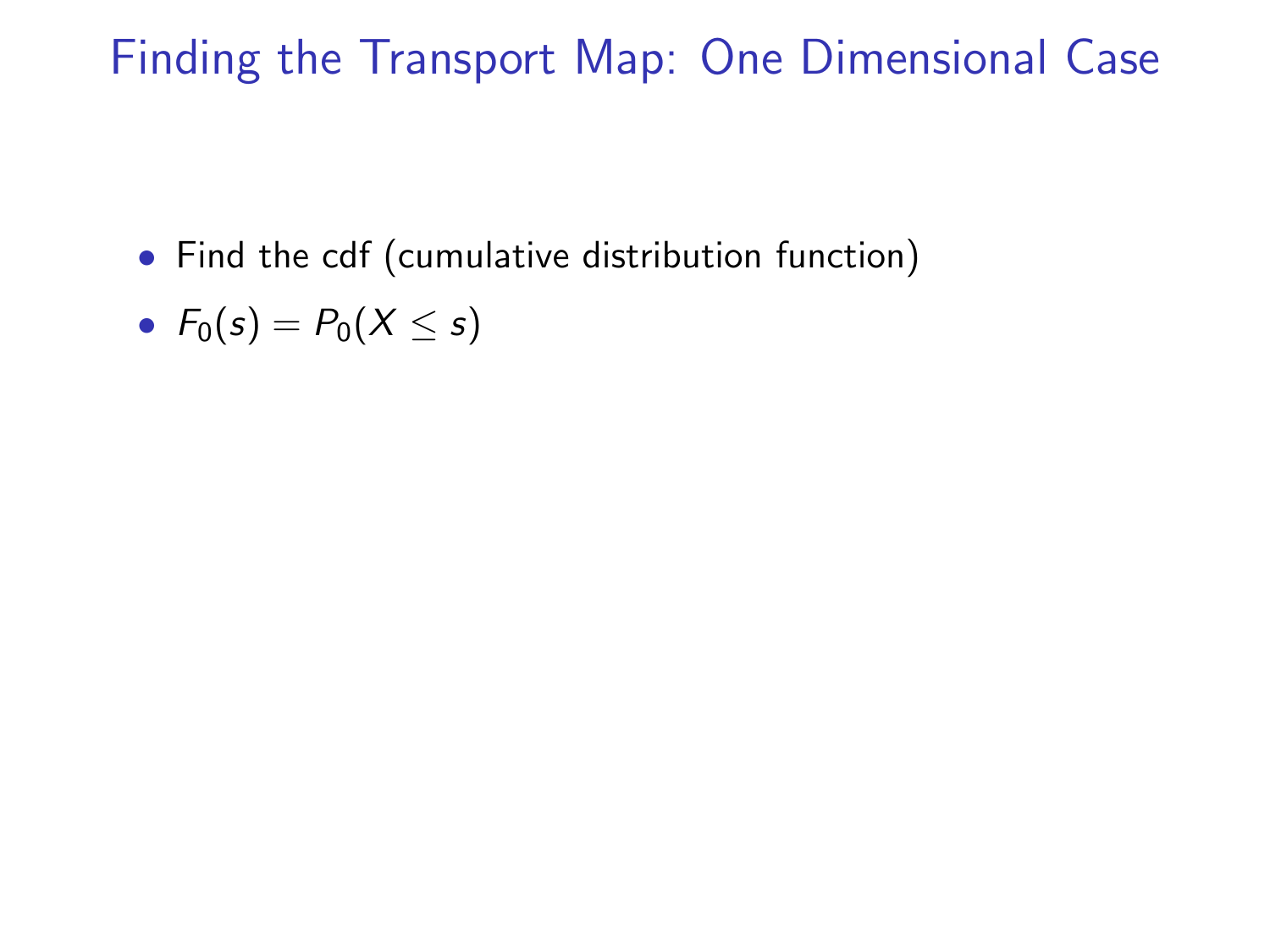- Find the cdf (cumulative distribution function)
- $F_0(s) = P_0(X \le s)$
- $F_1(s) = P_1(Y \le s)$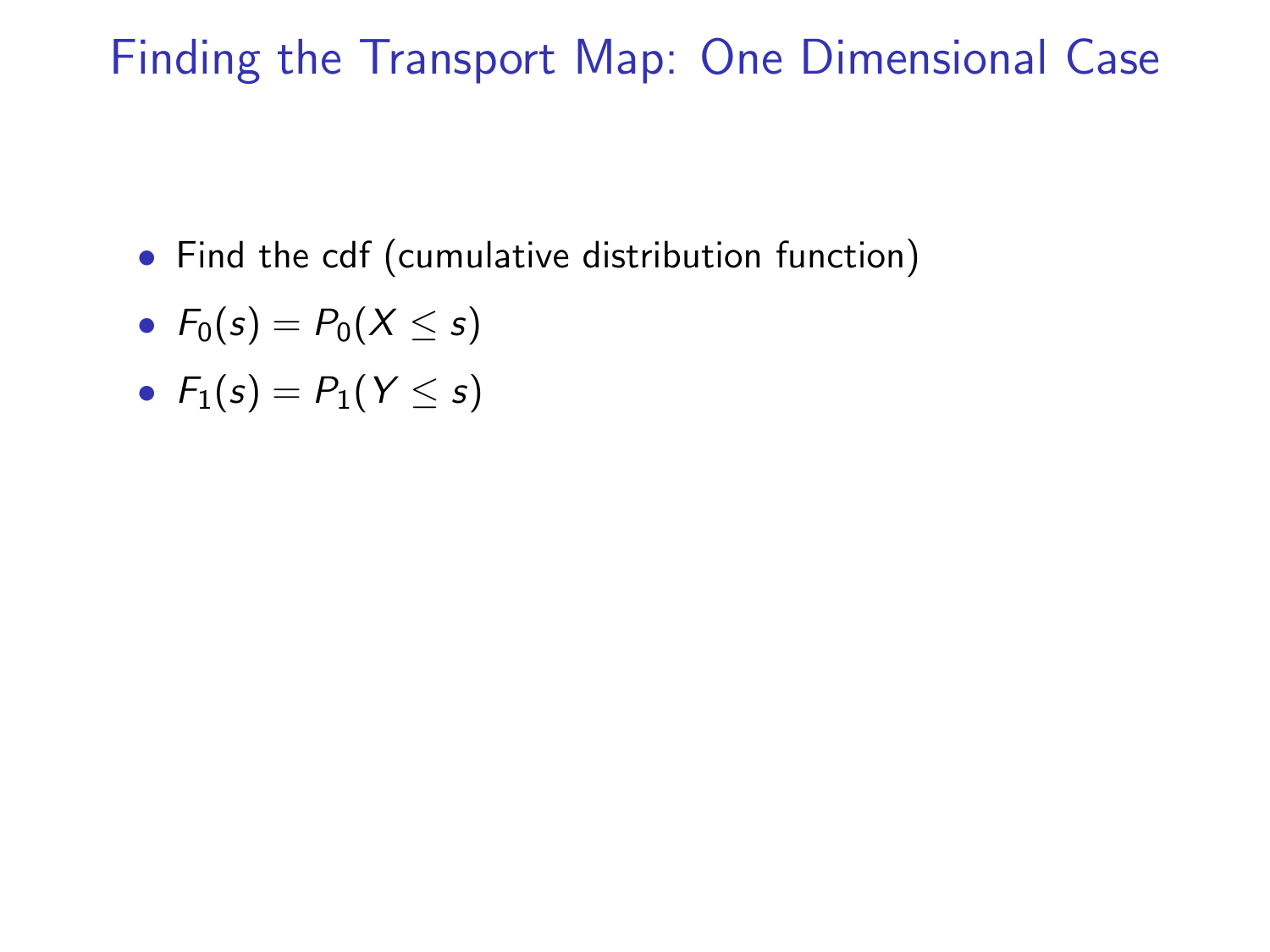- Find the cdf (cumulative distribution function)
- $F_0(s) = P_0(X \le s)$
- $F_1(s) = P_1(Y \le s)$
- The optimal map is:  $T(s) = F_1^{-1}(F_0(s))$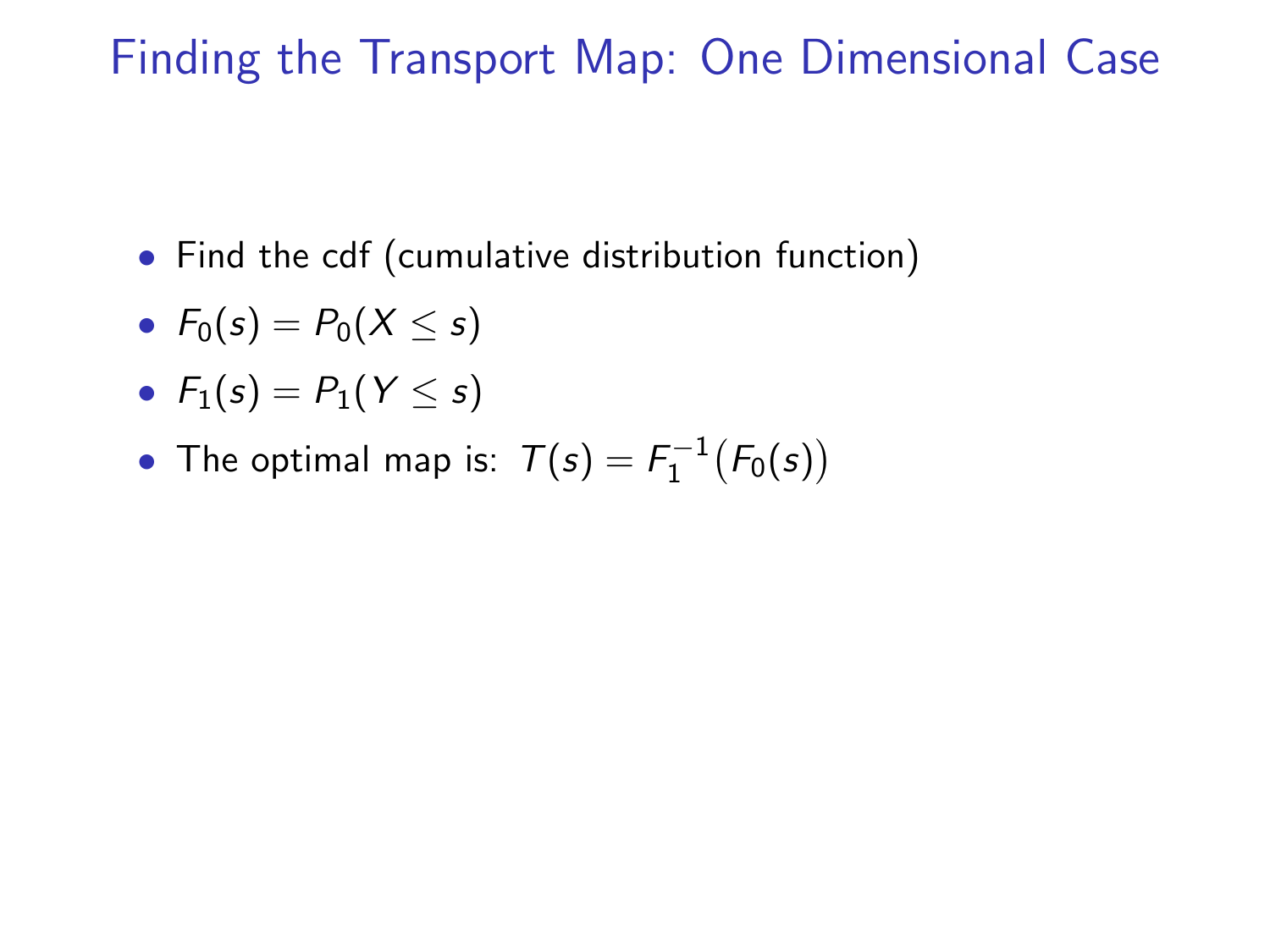- Find the cdf (cumulative distribution function)
- $F_0(s) = P_0(X \leq s)$
- $F_1(s) = P_1(Y \le s)$
- The optimal map is:  $T(s) = F_1^{-1}(F_0(s))$
- $W_p(P_0, P_1) = (\int |F_0^{-1}(s) F_1^{-1}(s)|^p ds)^{1/p}$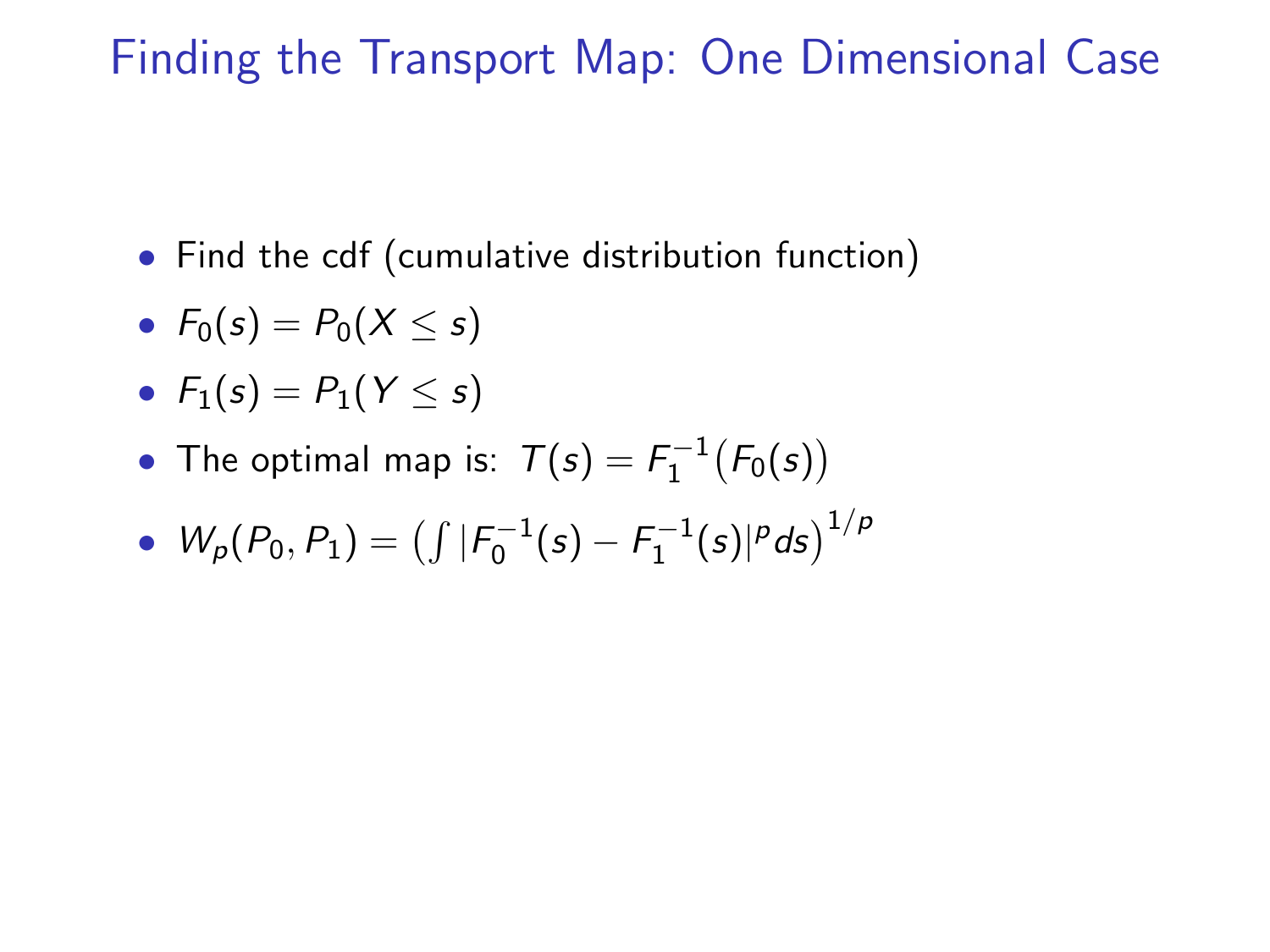- Find the cdf (cumulative distribution function)
- $F_0(s) = P_0(X \leq s)$
- $F_1(s) = P_1(Y \le s)$
- The optimal map is:  $T(s) = F_1^{-1}(F_0(s))$
- $W_p(P_0, P_1) = (\int |F_0^{-1}(s) F_1^{-1}(s)|^p ds)^{1/p}$
- The morphing geodesic linking  $F_0$  and  $F_1$  is

$$
F_s = \left[ (1-s)F_0^{-1} + sF_1^{-1} \right]^{-1}
$$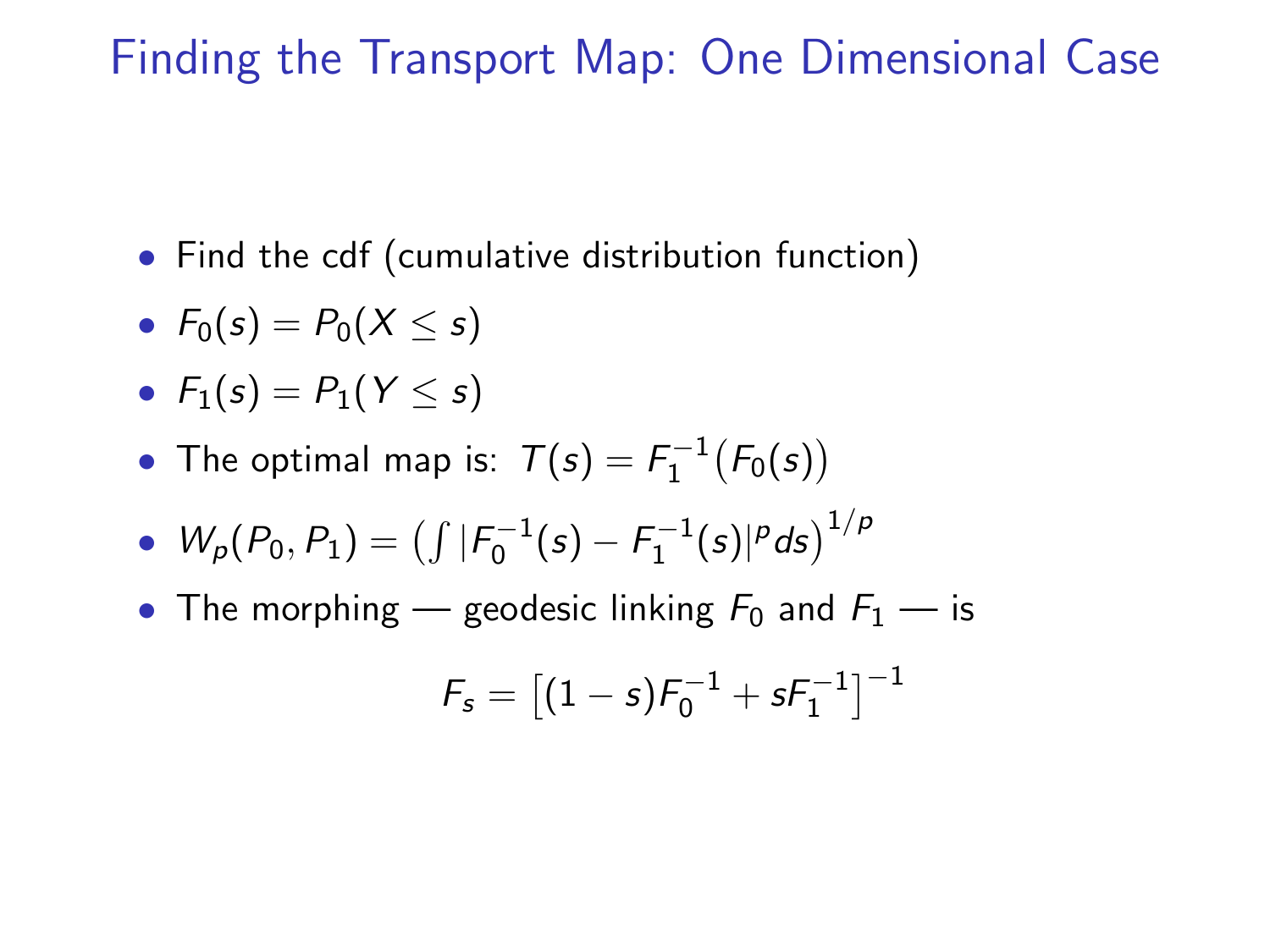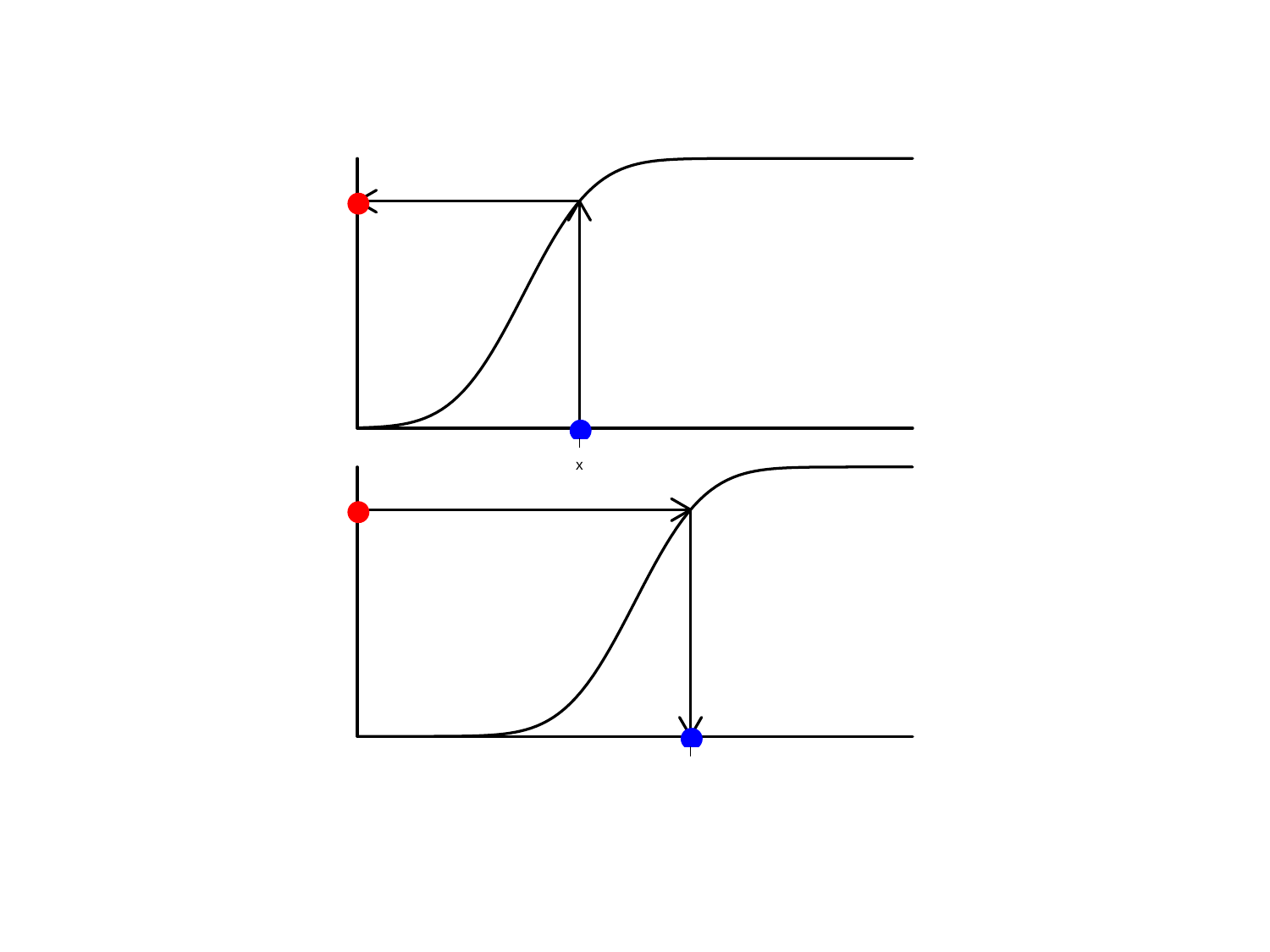$X_1, \ldots, X_n \sim P_0$  $Y_1, \ldots, Y_m \sim P_1$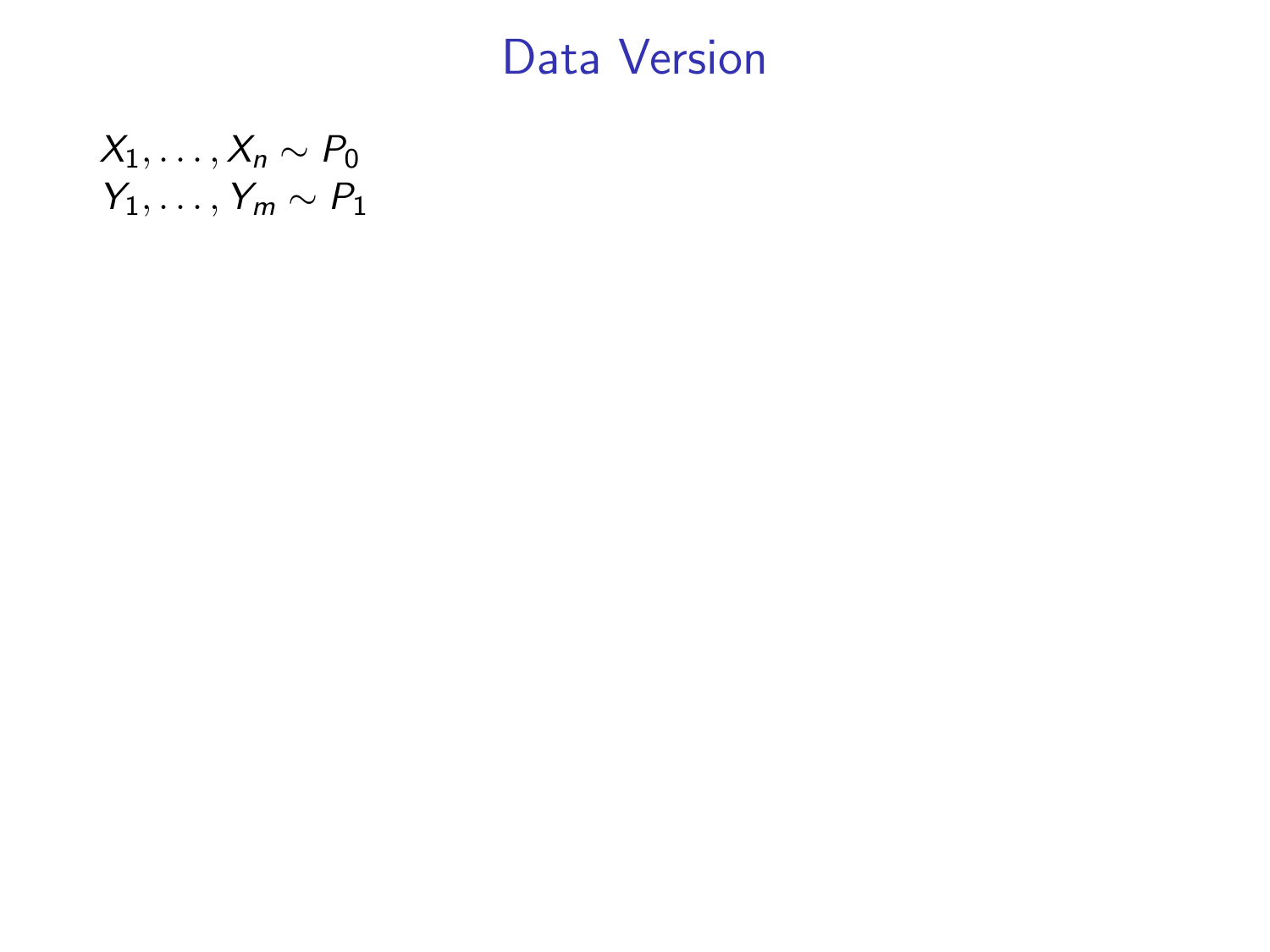$$
X_1, \ldots, X_n \sim P_0
$$
  
 
$$
Y_1, \ldots, Y_m \sim P_1
$$

Just substitute the estimated (empirical) cdf's: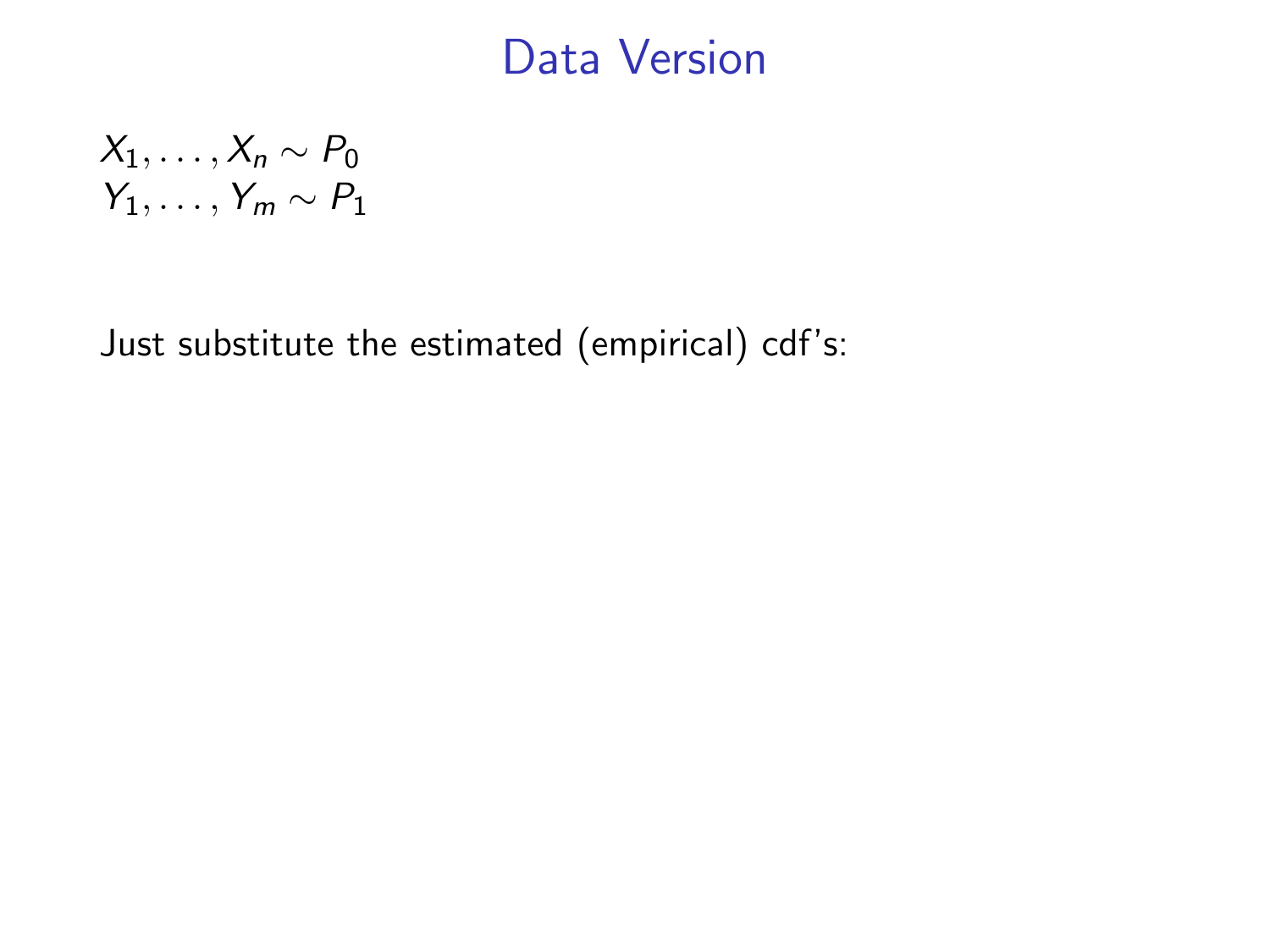$$
X_1, \ldots, X_n \sim P_0
$$
  
 
$$
Y_1, \ldots, Y_m \sim P_1
$$

Just substitute the estimated (empirical) cdf's:

$$
\widehat{F}_0(s) = \frac{1}{n} \sum_{i=1}^n I(X_i \leq s)
$$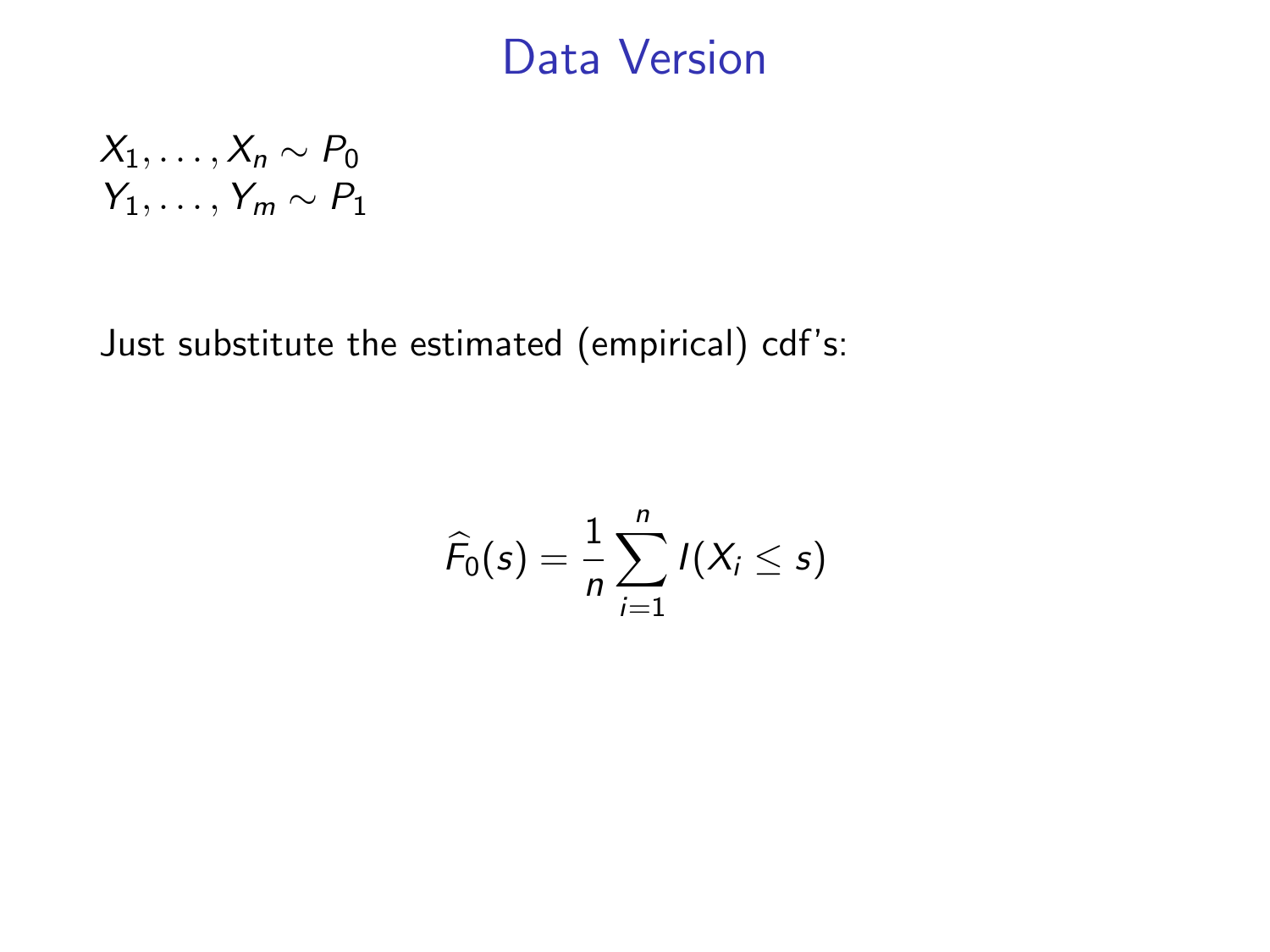$$
X_1, \ldots, X_n \sim P_0
$$
  

$$
Y_1, \ldots, Y_m \sim P_1
$$

Just substitute the estimated (empirical) cdf's:

$$
\widehat{F}_0(s)=\frac{1}{n}\sum_{i=1}^n I(X_i\leq s)
$$

$$
\widehat{F}_1(s) = \frac{1}{m} \sum_{i=1}^m I(Y_i \leq s)
$$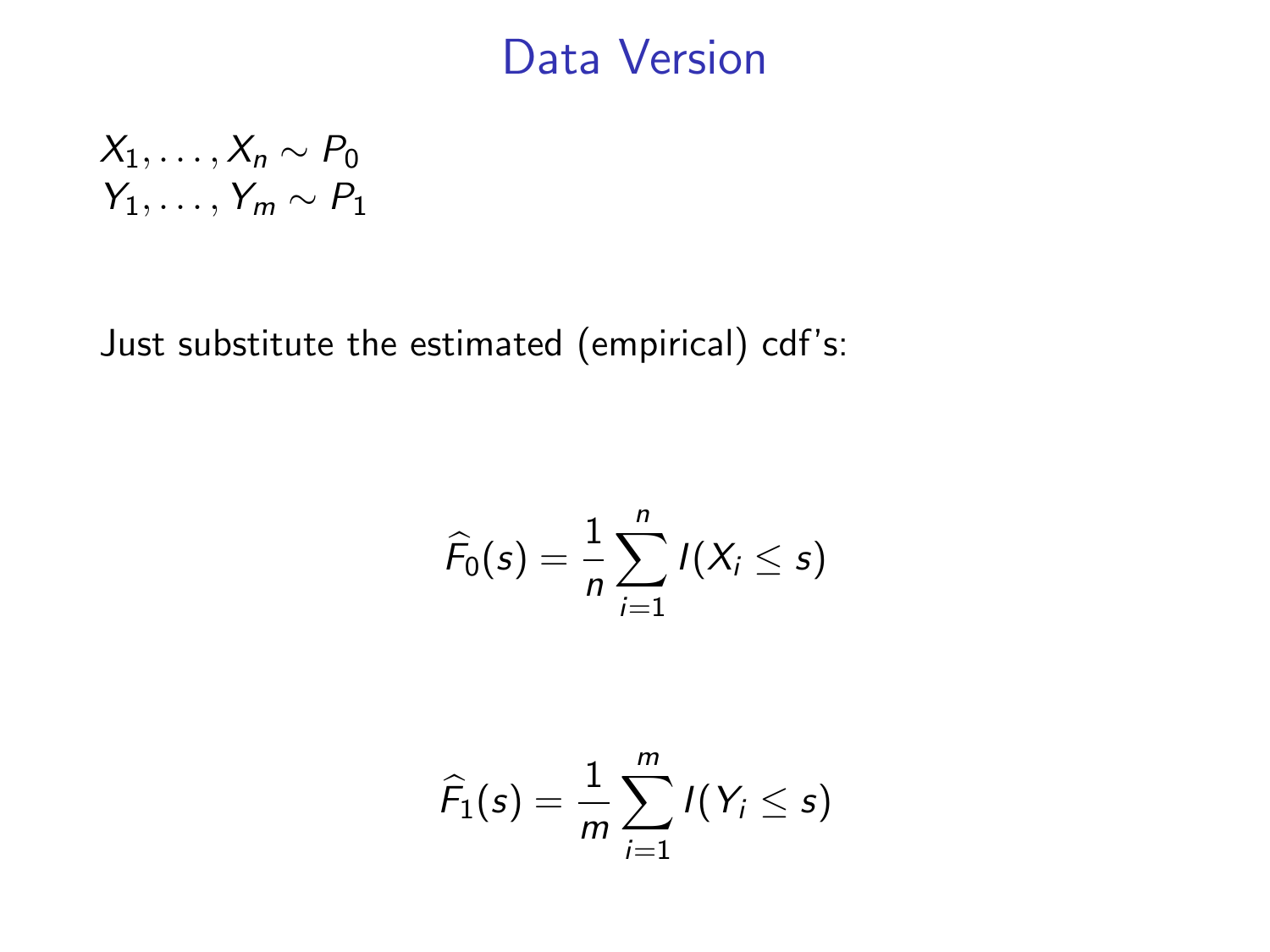- 
- 
- 
- 
- 
-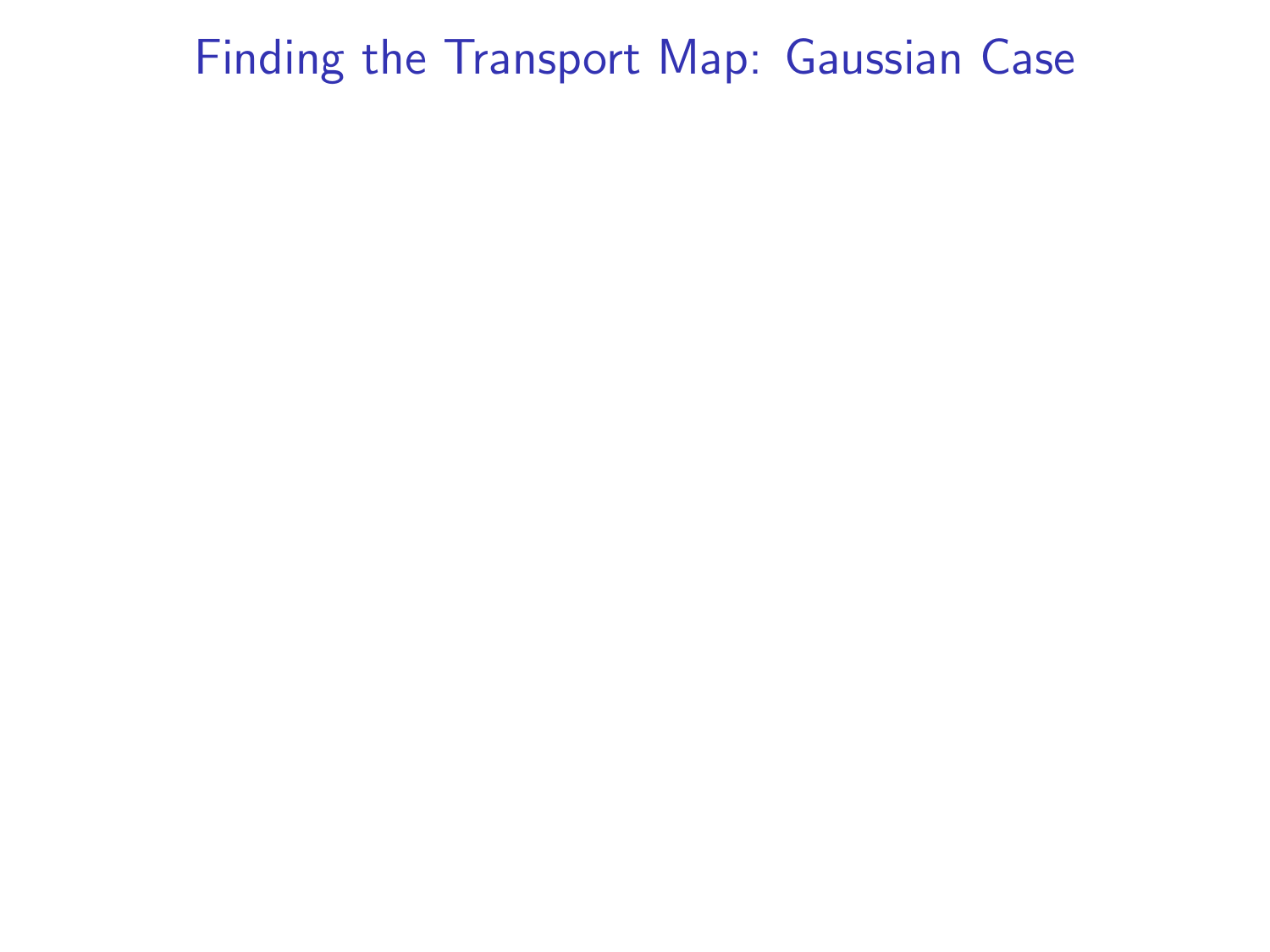If  $X \sim N(\mu_0, \Sigma_0)$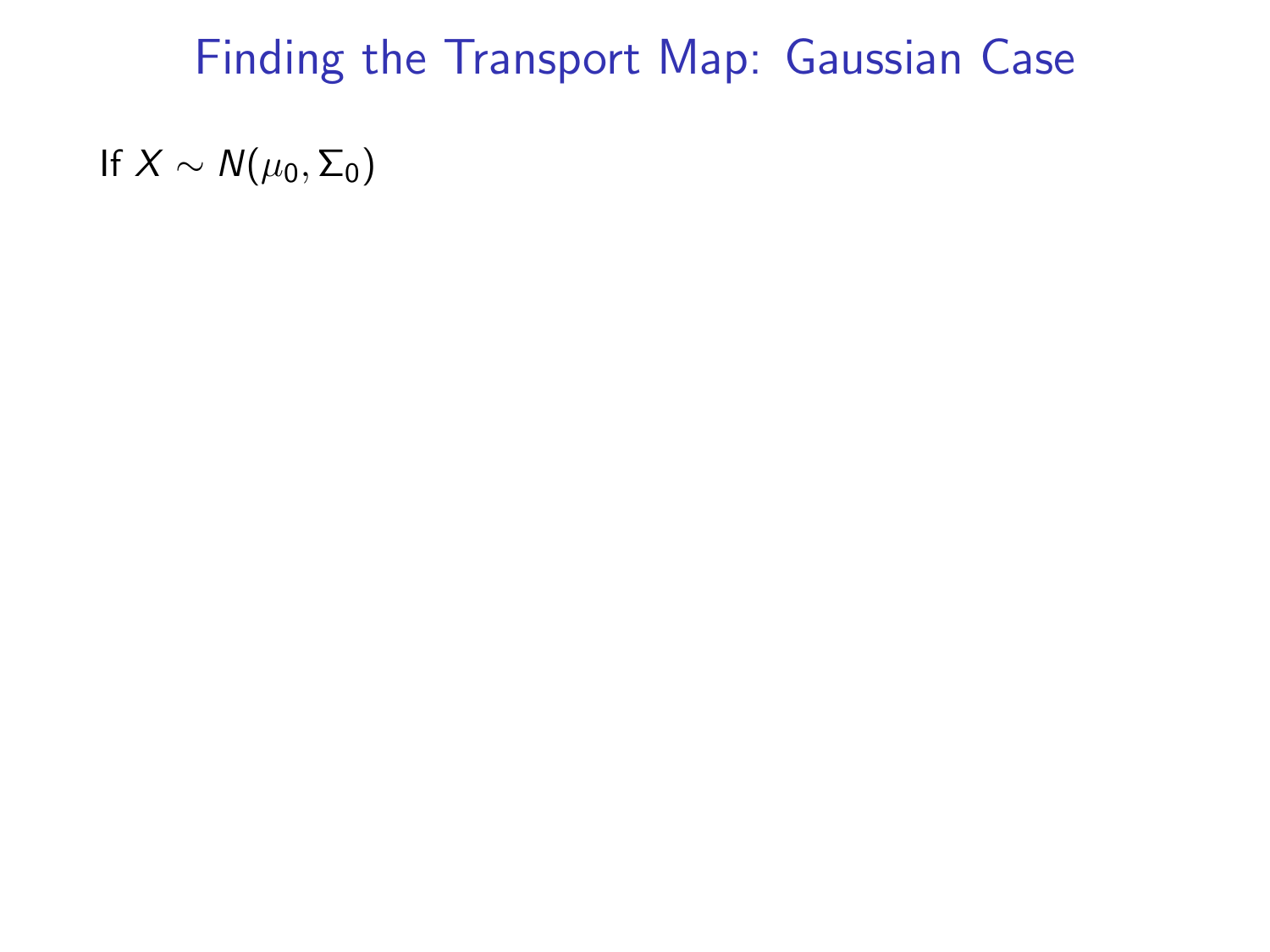If  $X \sim N(\mu_0, \Sigma_0)$ 

 $Y \sim N(\mu_1, \Sigma_1)$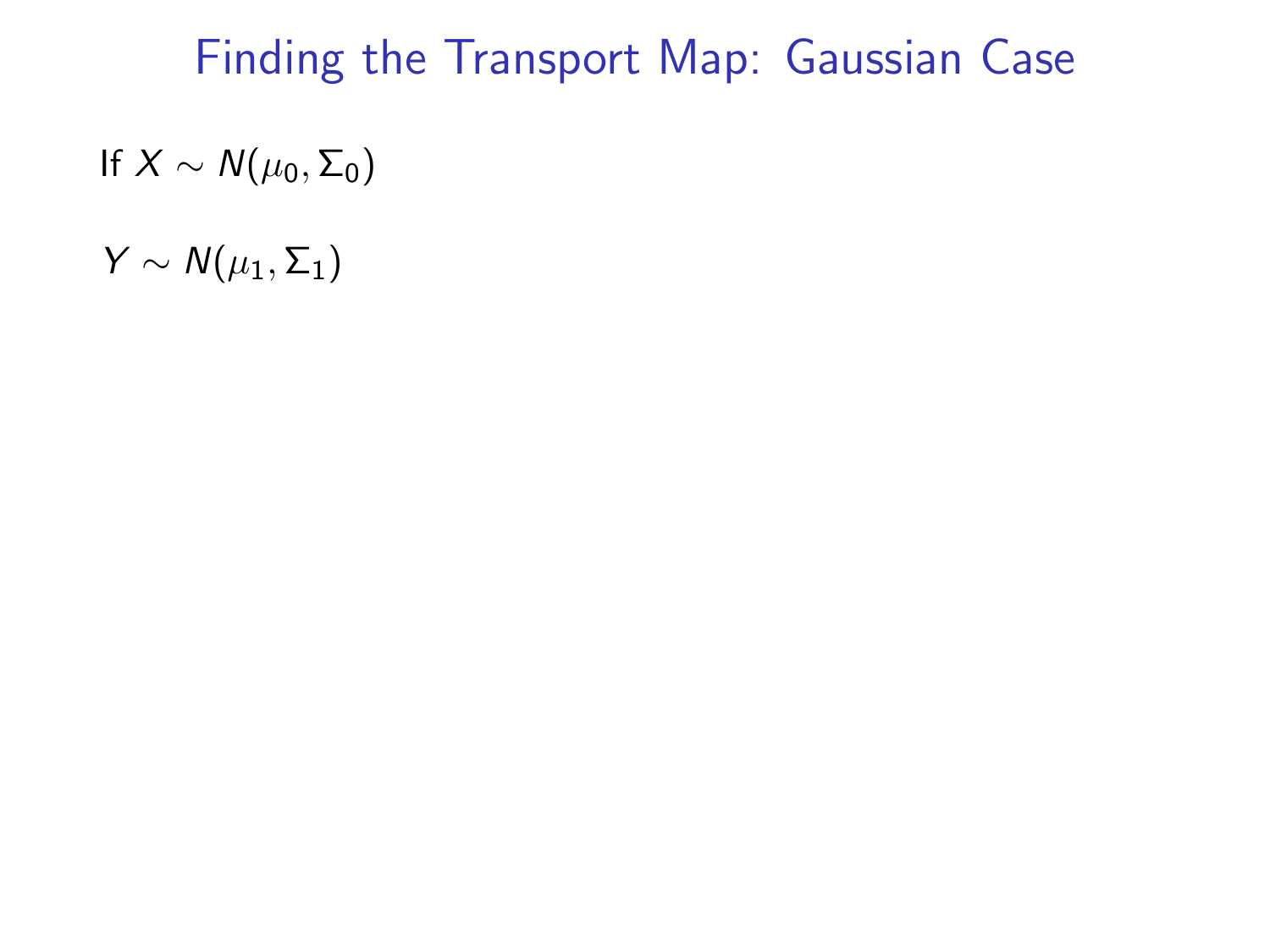If  $X \sim N(\mu_0, \Sigma_0)$ 

 $Y \sim N(\mu_1, \Sigma_1)$ 

Then:

$$
T(X) = \mu_1 + \Sigma_1^{1/2} \Sigma_0^{-1/2} (X - \mu_0)
$$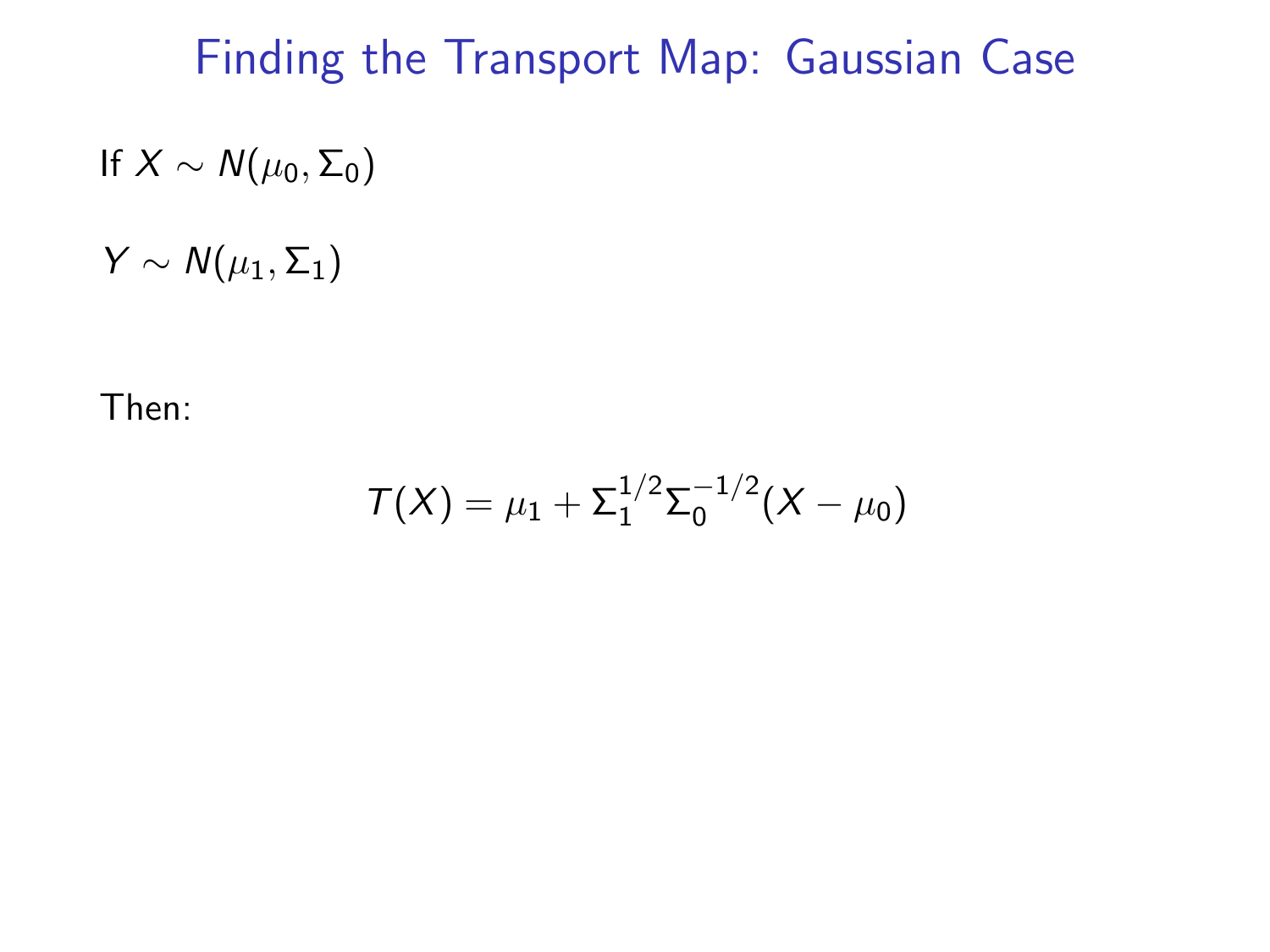If  $X \sim N(\mu_0, \Sigma_0)$ 

 $Y \sim N(\mu_1, \Sigma_1)$ 

Then:

$$
T(X) = \mu_1 + \Sigma_1^{1/2} \Sigma_0^{-1/2} (X - \mu_0)
$$

$$
W_2^2(P_0, P_1) = ||\mu_0 - \mu_1||^2 + B(\Sigma_0, \Sigma_1)
$$

where

$$
B(\Sigma_0, \Sigma_1) = \operatorname{trace}(\Sigma_0) + \operatorname{trace}(\Sigma_1) - 2 \operatorname{trace}[(\Sigma_0^{1/2} \Sigma_1 \Sigma_0^{1/2})^{1/2}].
$$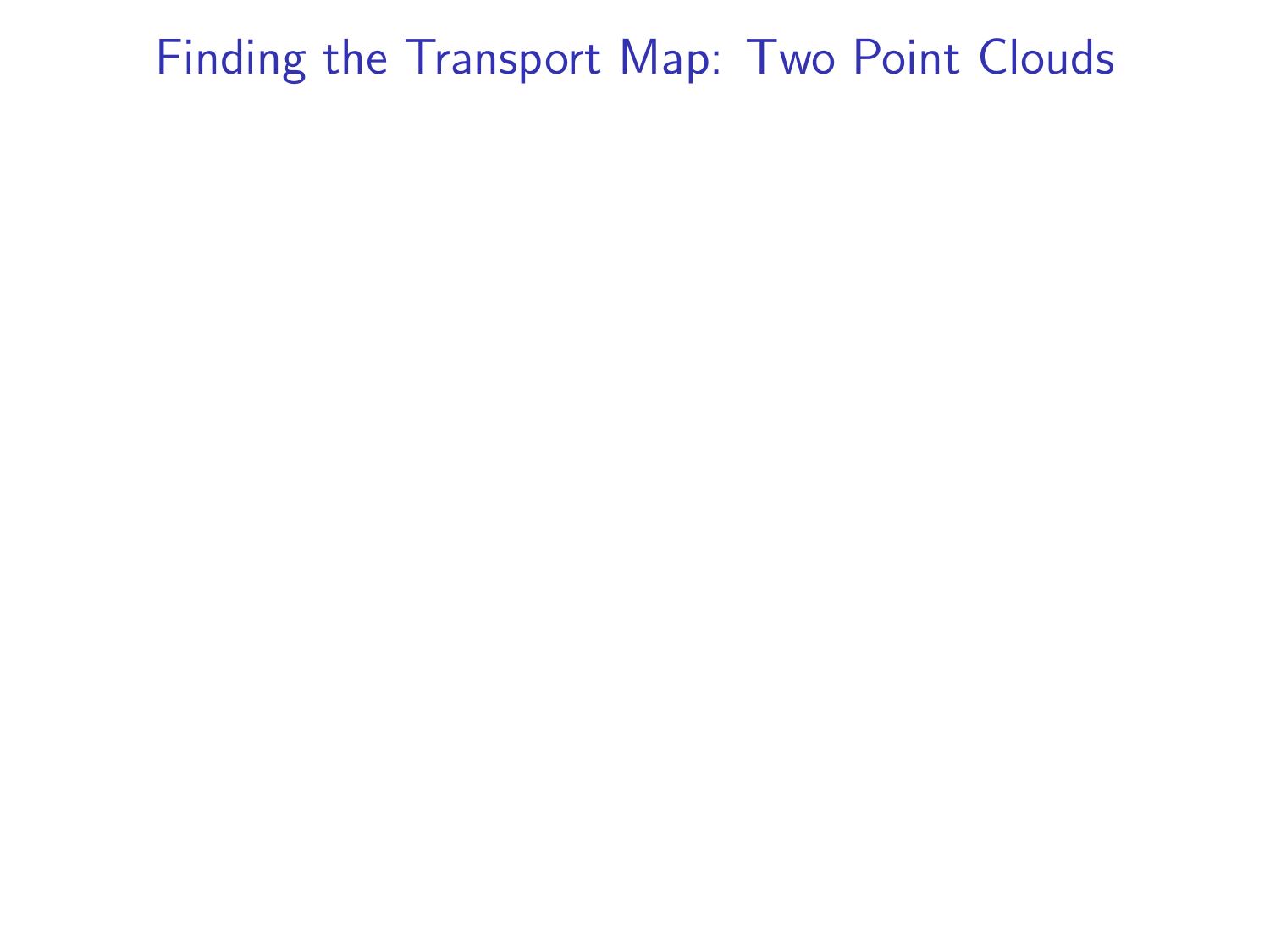• 
$$
\mathcal{X} = \{X_1, \ldots, X_n\}
$$
  $X_i \in \mathbb{R}^d$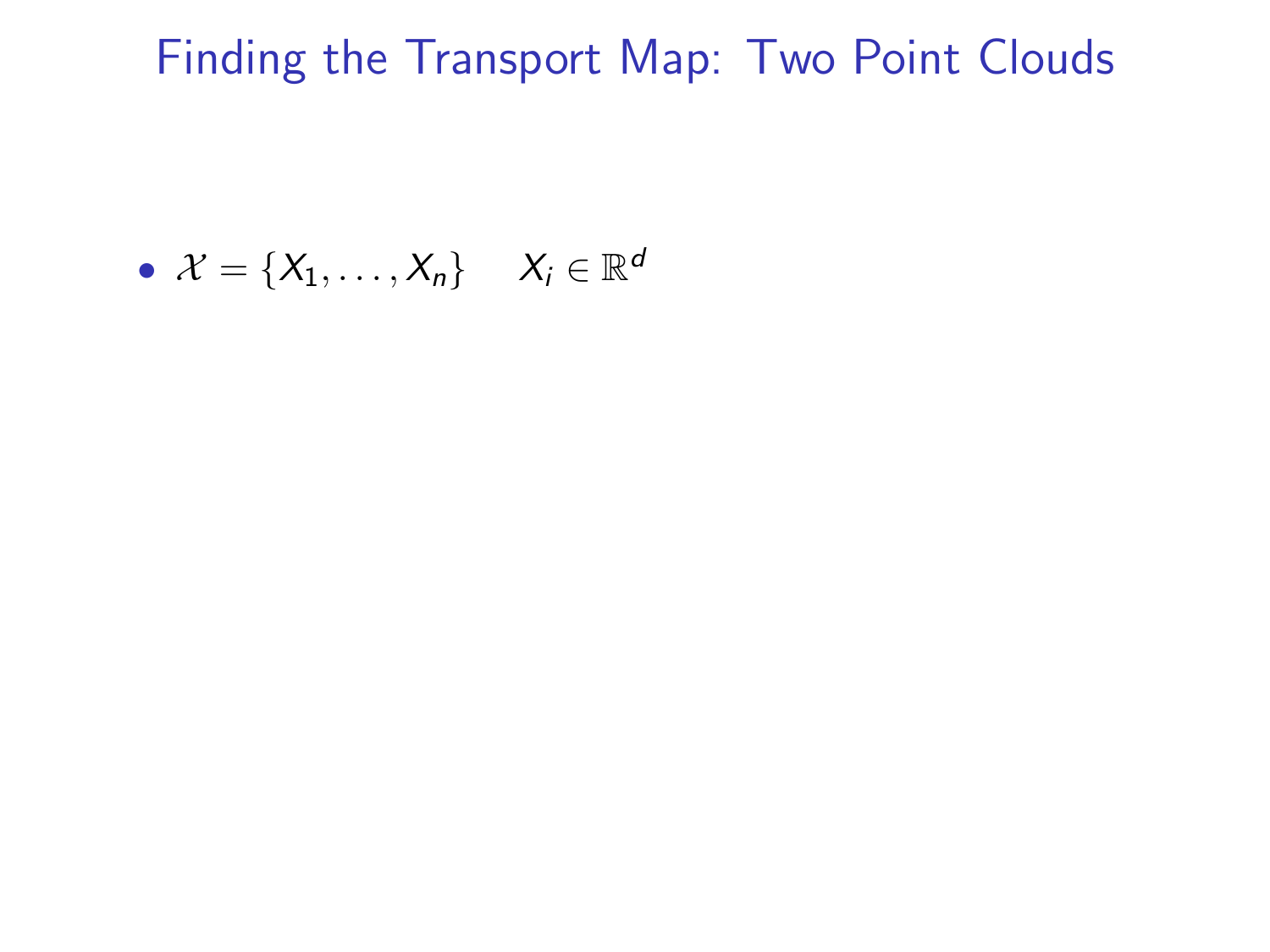• 
$$
\mathcal{X} = \{X_1, \ldots, X_n\}
$$
  $X_i \in \mathbb{R}^d$ 

• 
$$
\mathcal{Y} = \{Y_1, \ldots, Y_n\}
$$
  $Y_i \in \mathbb{R}^d$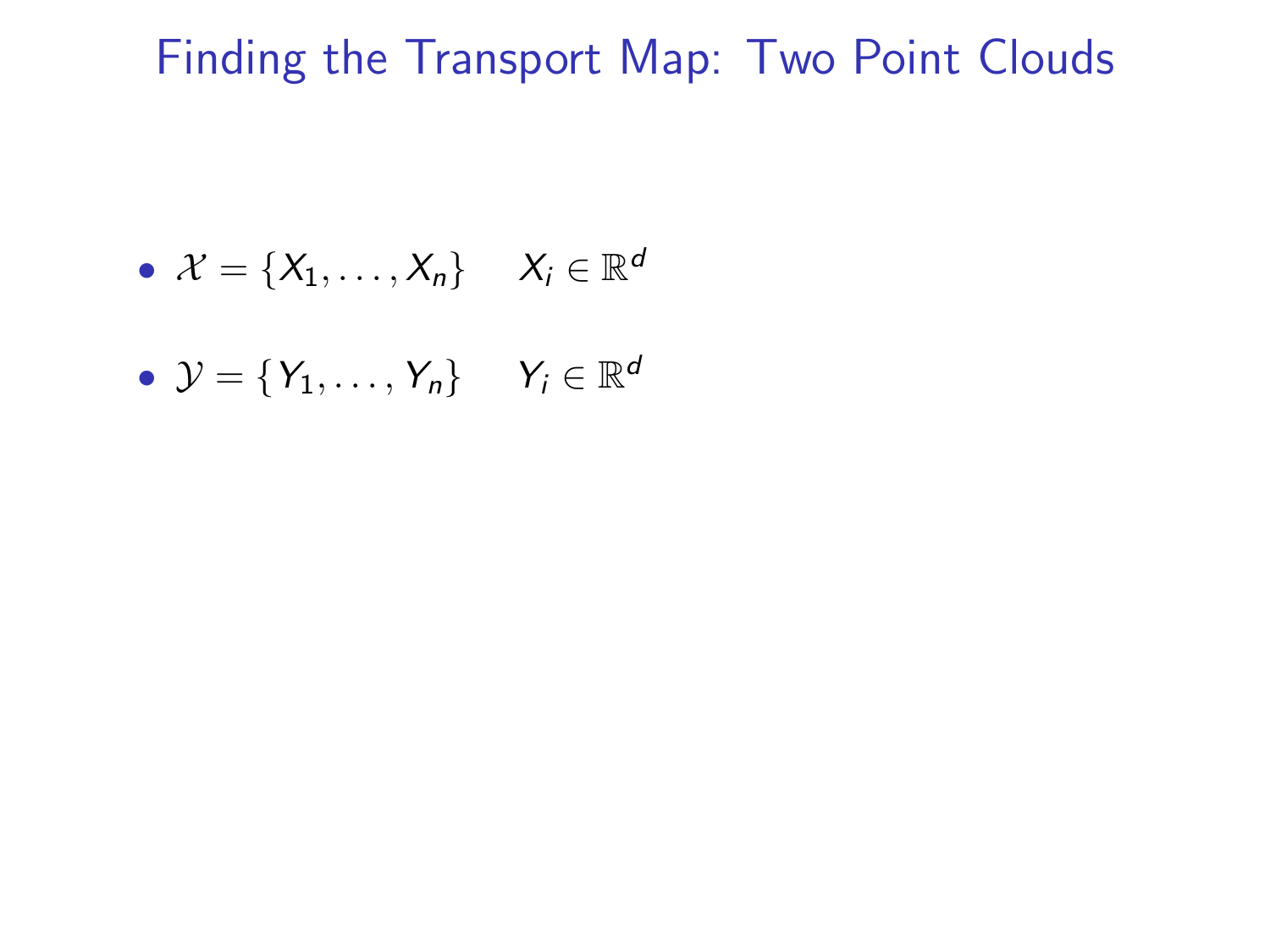• 
$$
\mathcal{X} = \{X_1, \ldots, X_n\}
$$
  $X_i \in \mathbb{R}^d$ 

• 
$$
\mathcal{Y} = \{Y_1, \ldots, Y_n\}
$$
  $Y_i \in \mathbb{R}^d$ 

•  $T: X_i \to Y_{\pi(i)}$  where  $\pi$  minimizes

$$
\sum_i ||X_i - Y_{\pi(i)}||^2
$$

over all permutations  $\pi$ .

• Hungarian algorithm  $O(n^3)$  time.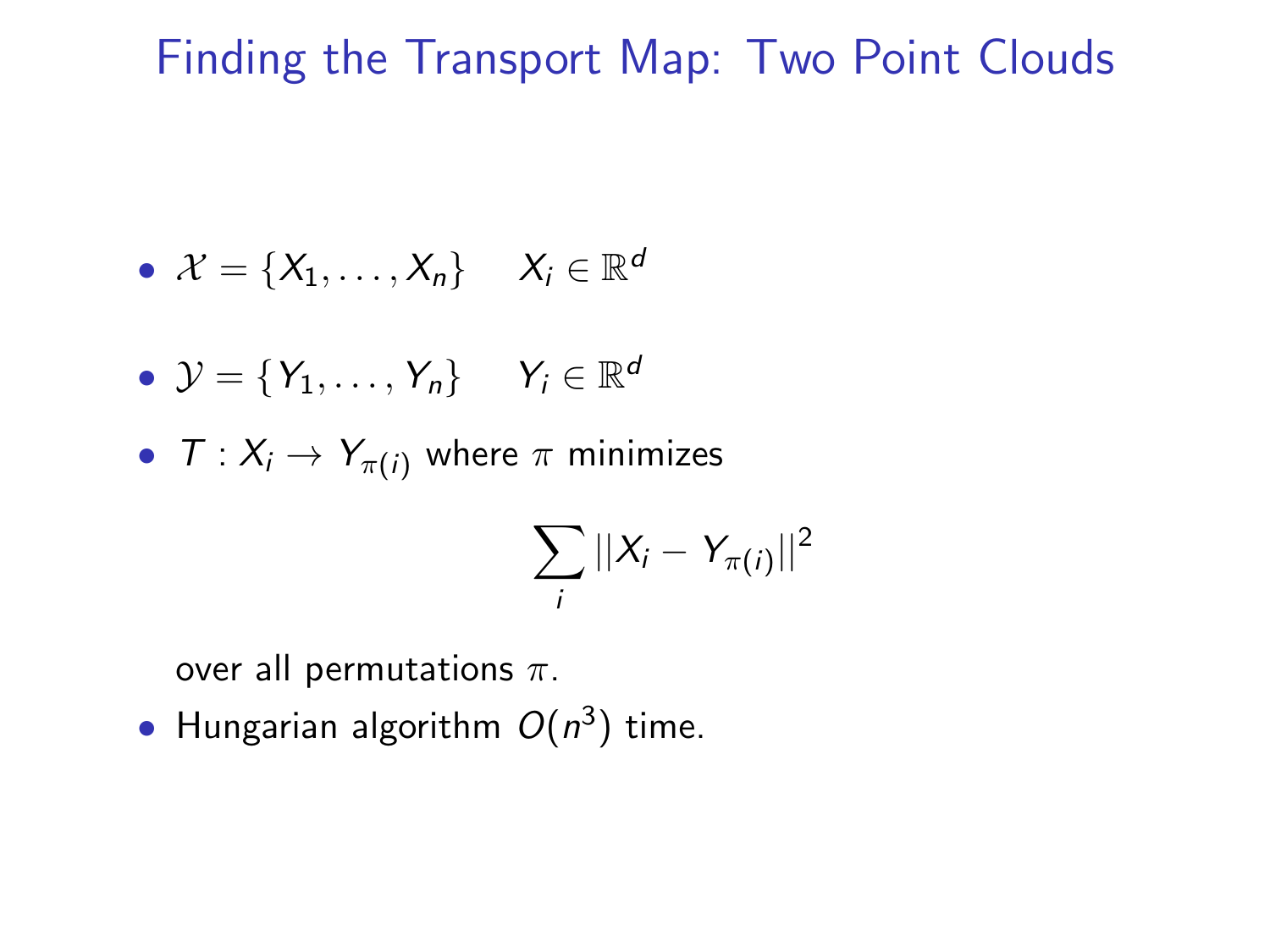$X_1, \ldots, X_n \sim P$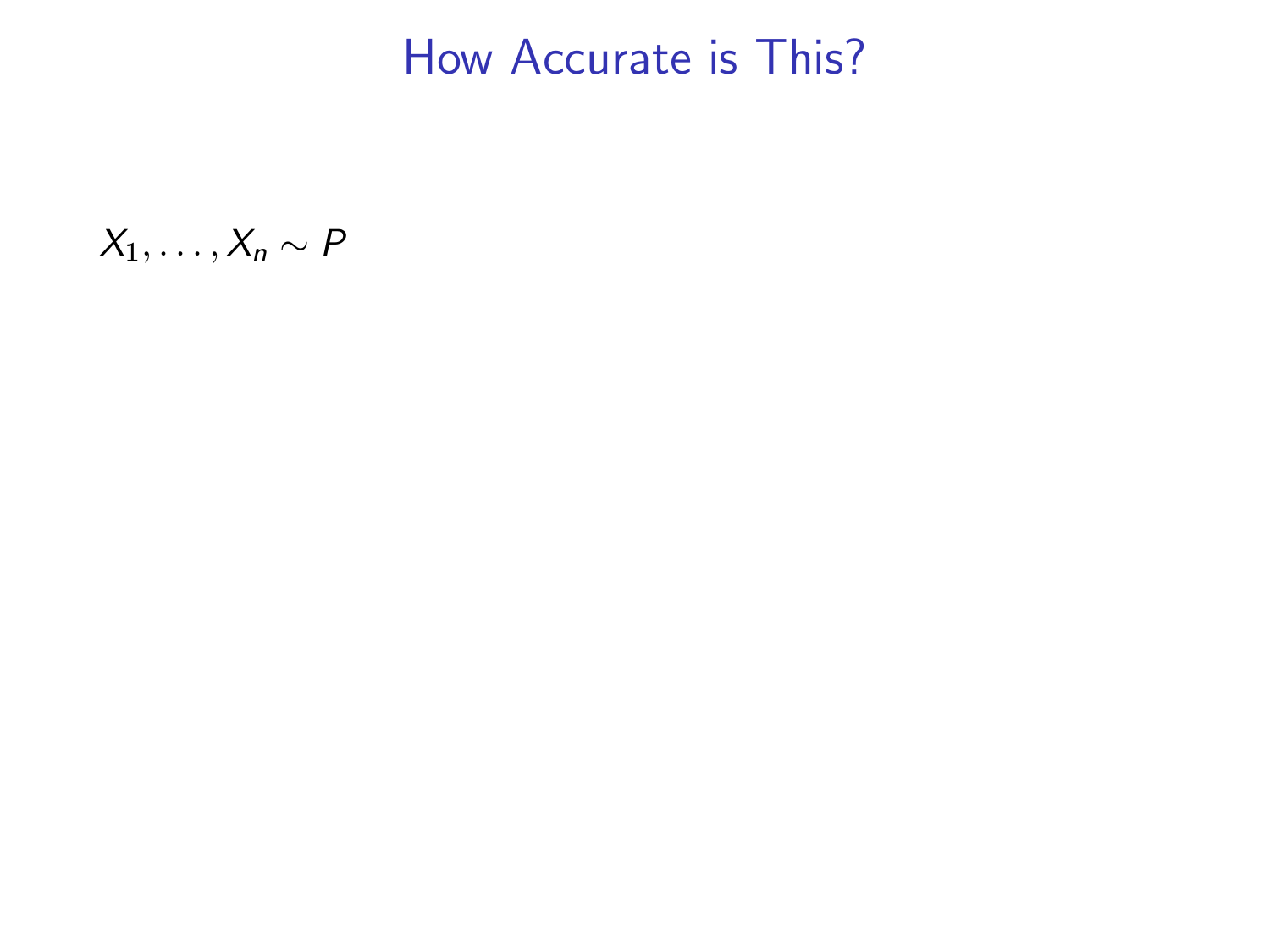$X_1, \ldots, X_n \sim P$  $Y_1, \ldots, Y_n \sim Q$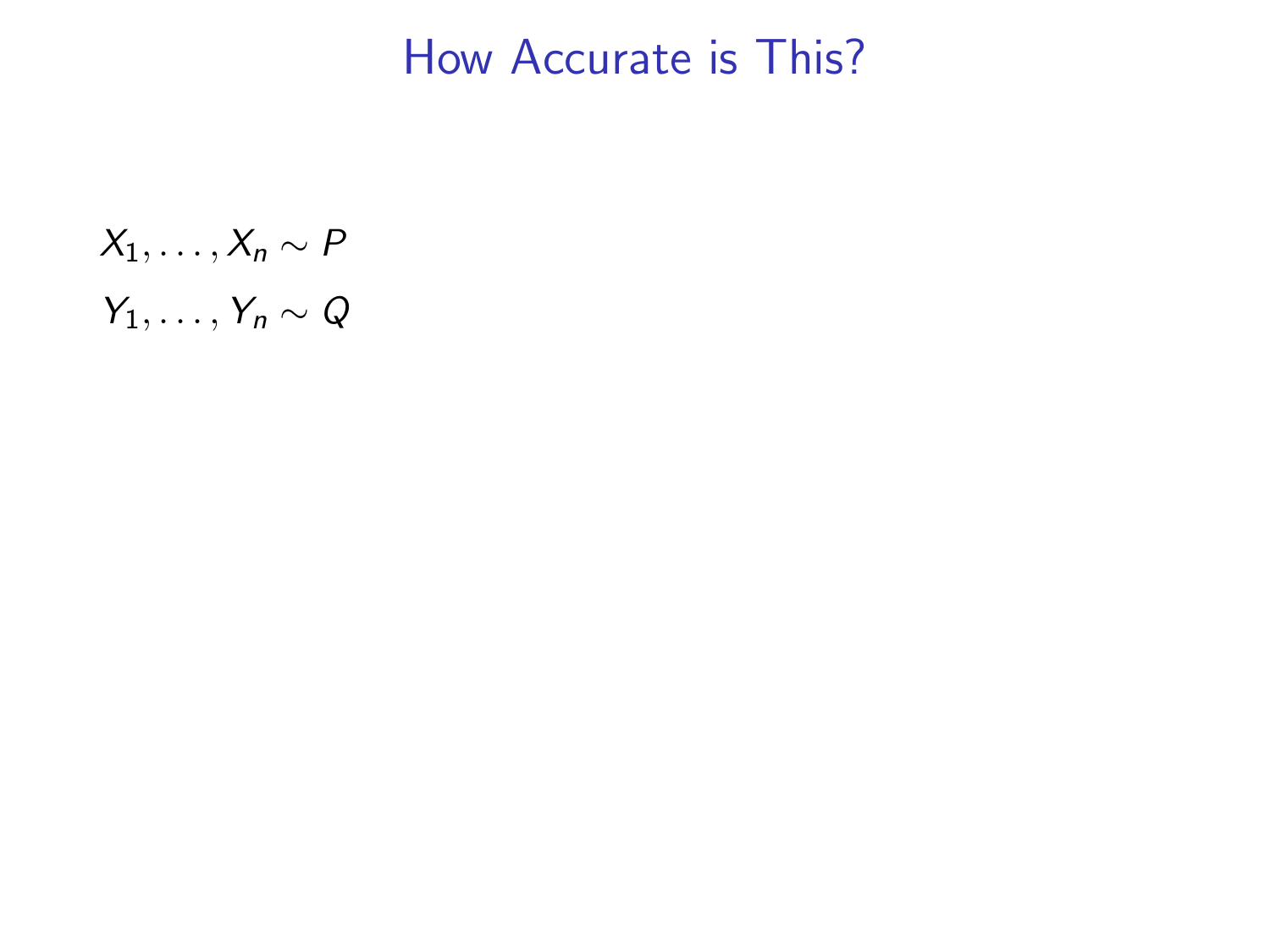$$
X_1, \ldots, X_n \sim P
$$

$$
Y_1, \ldots, Y_n \sim Q
$$

 $T$  is true map from  $P$  to  $Q$ .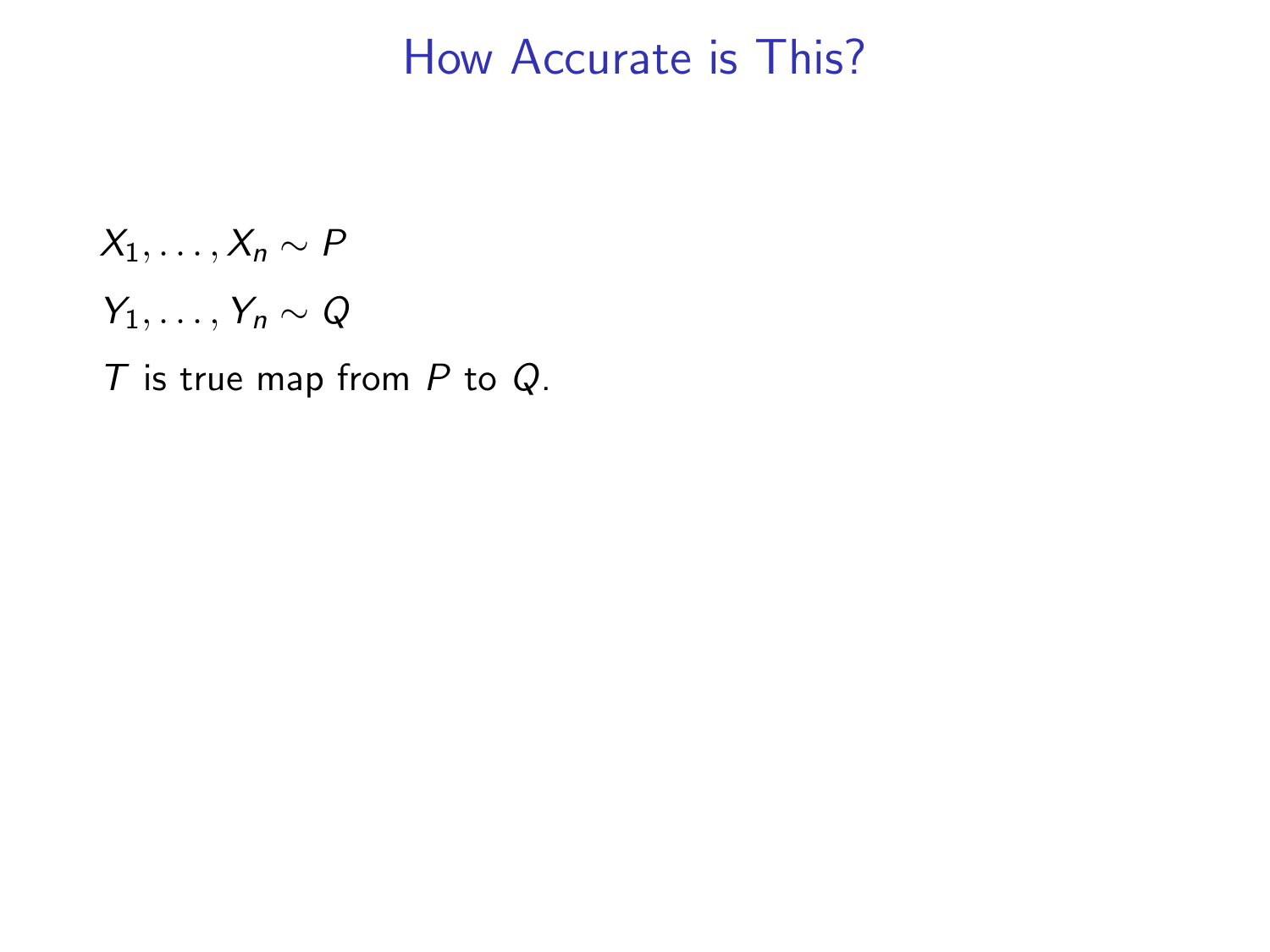- $X_1, \ldots, X_n \sim P$
- $Y_1, \ldots, Y_n \sim Q$
- $T$  is true map from  $P$  to  $Q$ .
- $\widehat{T}$  is estimated from data (and extended by one-nearest-neighbor):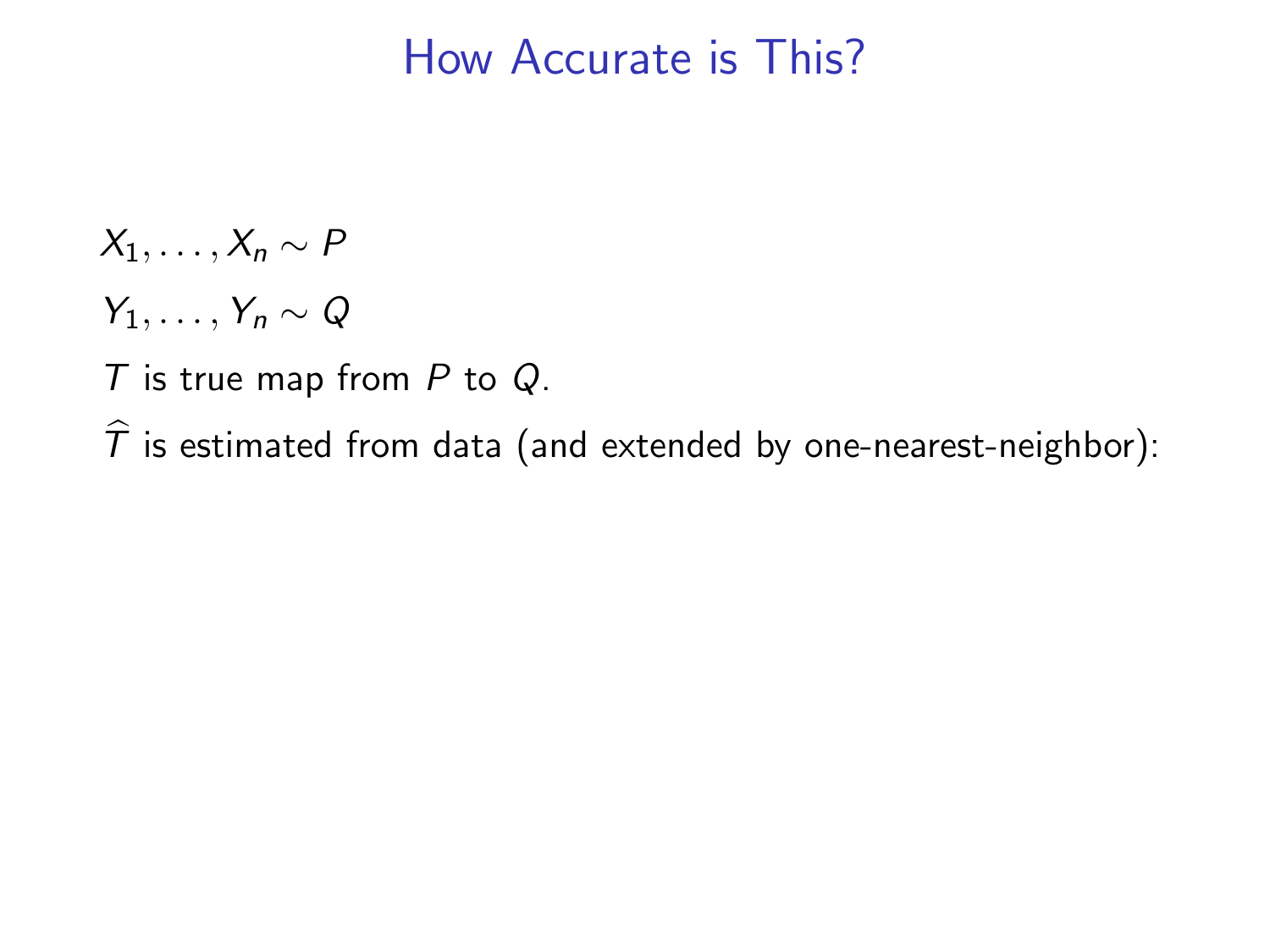$X_1, \ldots, X_n \sim P$  $Y_1, \ldots, Y_n \sim Q$ 

 $T$  is true map from  $P$  to  $Q$ .  $\widehat{T}$  is estimated from data (and extended by one-nearest-neighbor):

under conditions (Manole, Balakrishnan and Wasserman, in progress):

$$
\mathbb{E}||\widehat{T}(X)-T(X)||^2=O(n^{-2/d})
$$

and this is optimal without further conditions.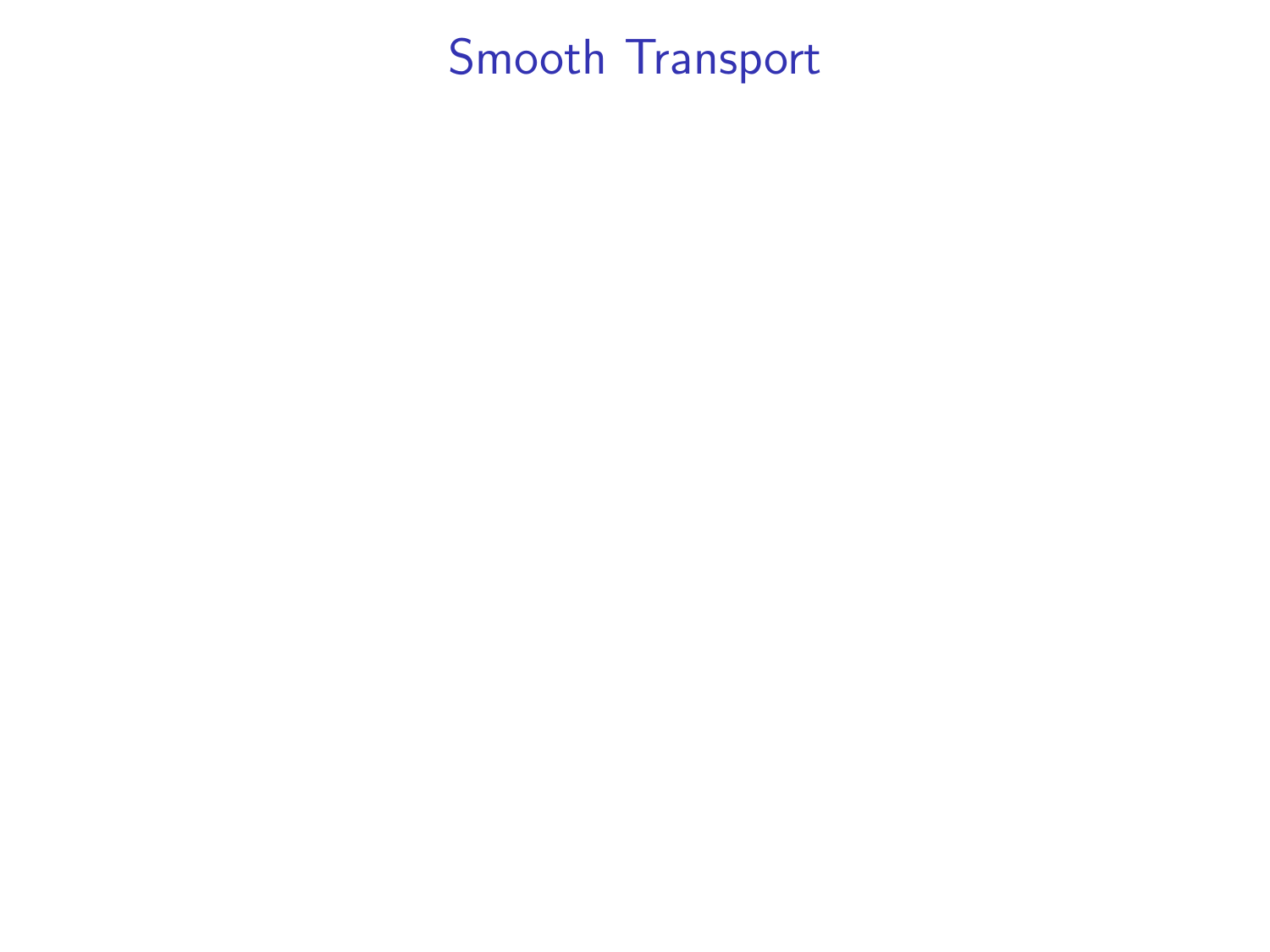estimate p with kernel estimator  $\hat{p}_h$  using bandwidth h.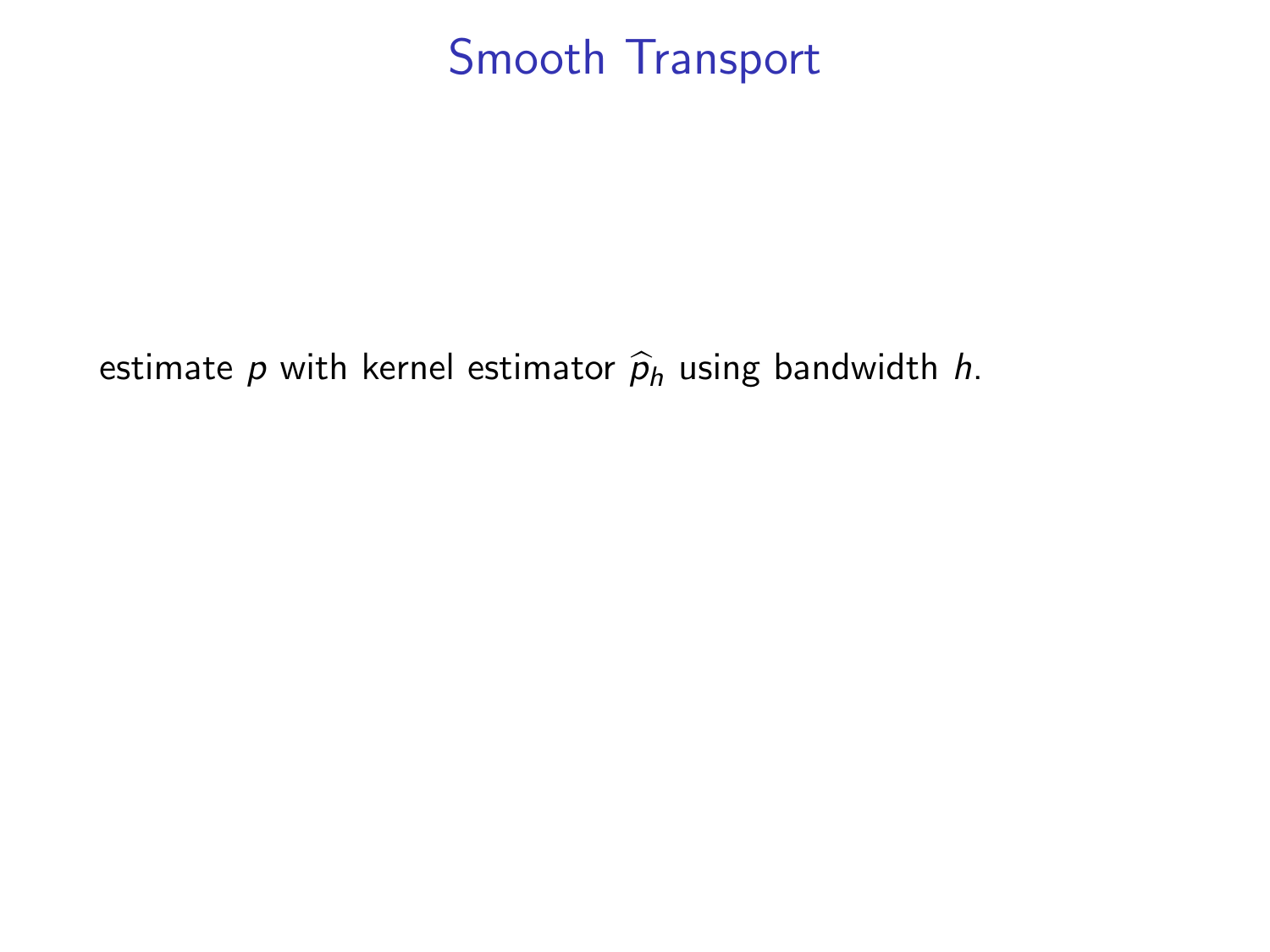estimate p with kernel estimator  $\hat{p}_h$  using bandwidth h. estimate q with kernel estimator  $\hat{q}_b$  using bandwidth h.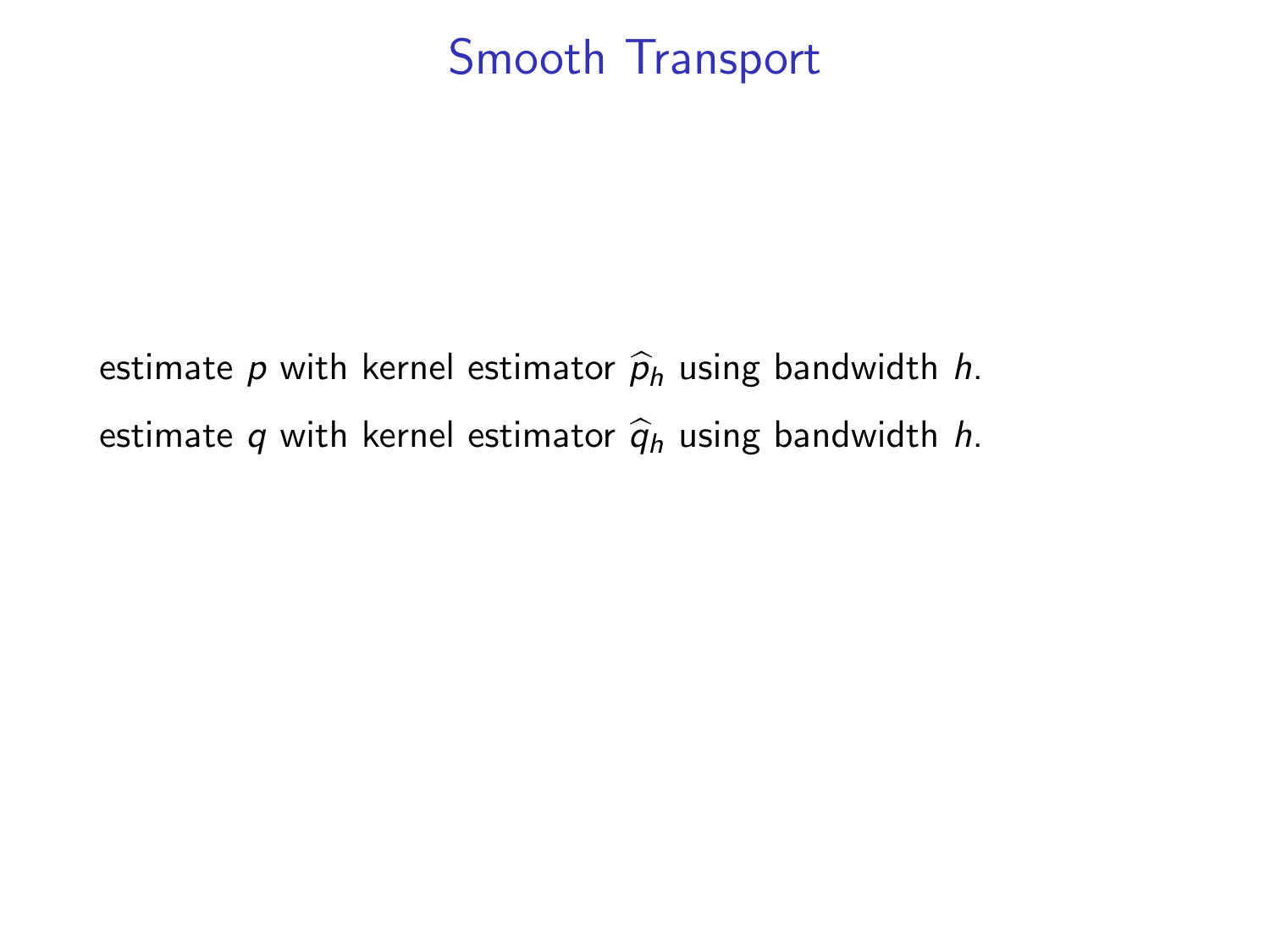estimate p with kernel estimator  $\hat{p}_h$  using bandwidth h. estimate q with kernel estimator  $\hat{q}_h$  using bandwidth h. Sample from  $\hat{p}_h$  and  $\hat{q}_h$  and apply Hungarian algorithm.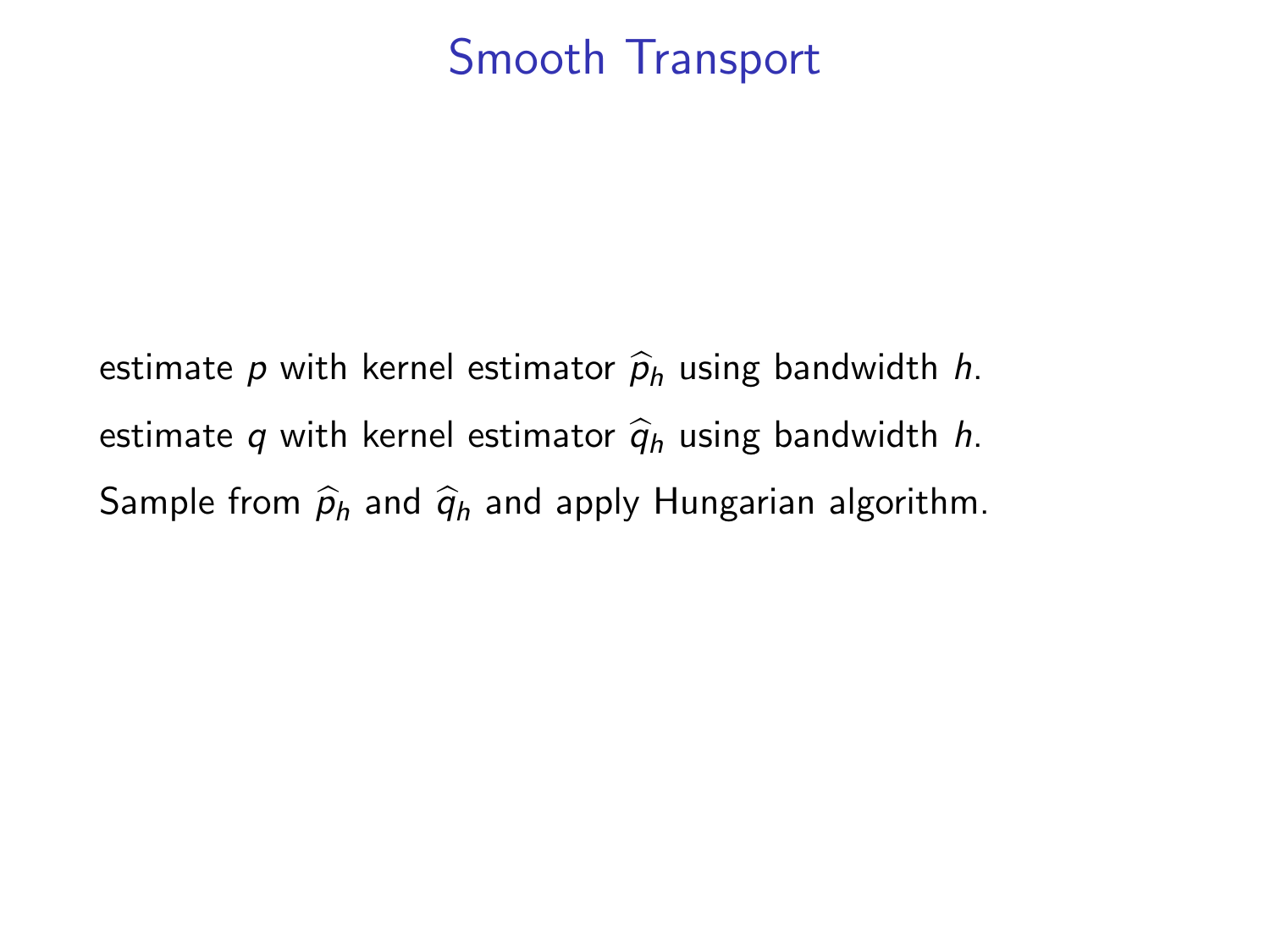estimate p with kernel estimator  $\hat{p}_h$  using bandwidth h. estimate q with kernel estimator  $\hat{q}_h$  using bandwidth h. Sample from  $\hat{p}_h$  and  $\hat{q}_h$  and apply Hungarian algorithm. Expensive but leverages the smoothness.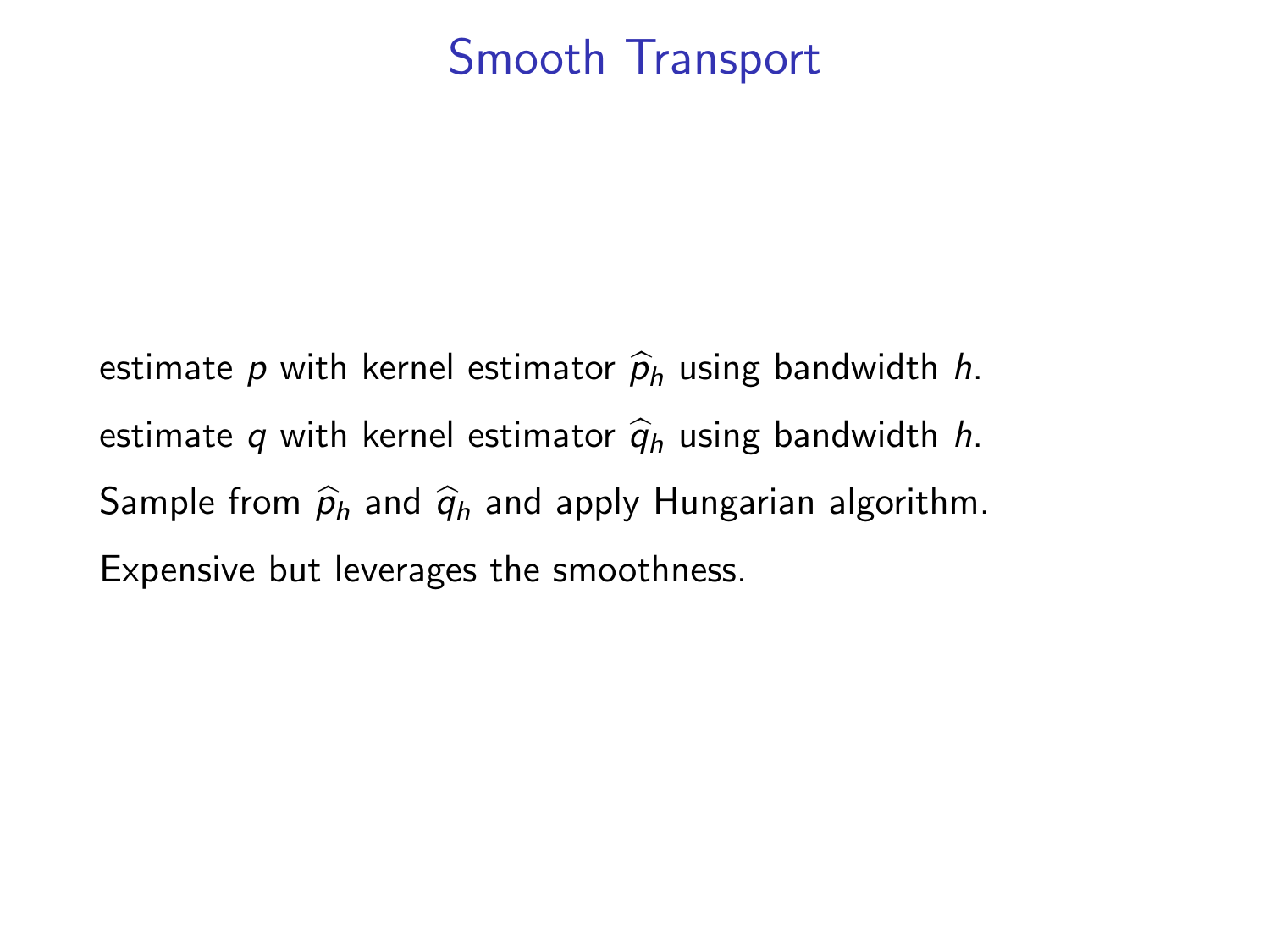### Other Computing Methods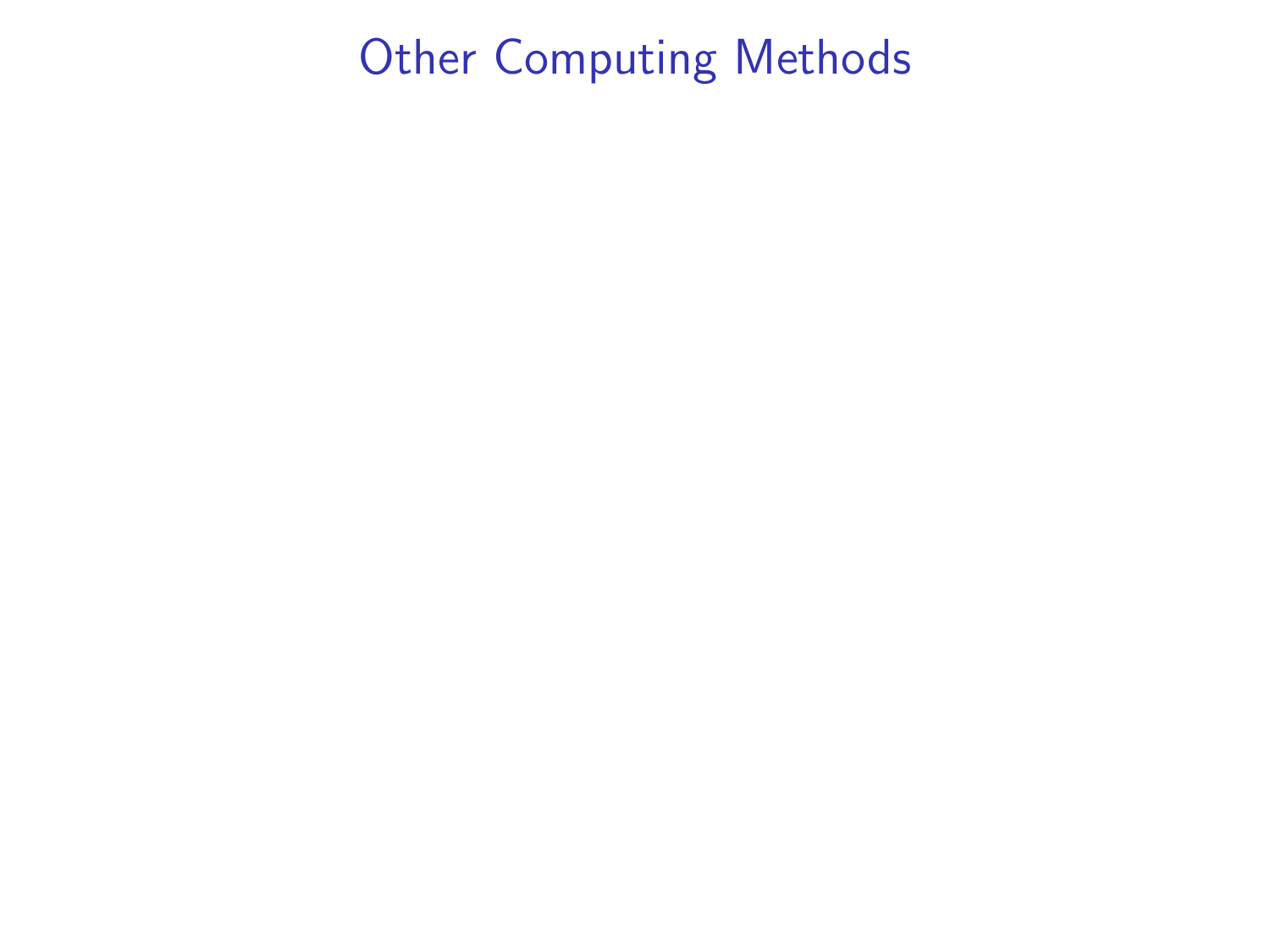## Other Computing Methods

- Sinkhorn (Cuturi 2013)
- Multiscale (Merigot 2011, Gerber and Maggioni 2017)
- Tangent space approximation (Wang, Slepcev, Basu, Ozolek, Rohde 2012)
- Slicing (Bonneel et al 2015)
- Subsampling (Sommerfeld, Schrieber, Zemel and Munk, 2018)
- Hubs (Forrow et al 2018)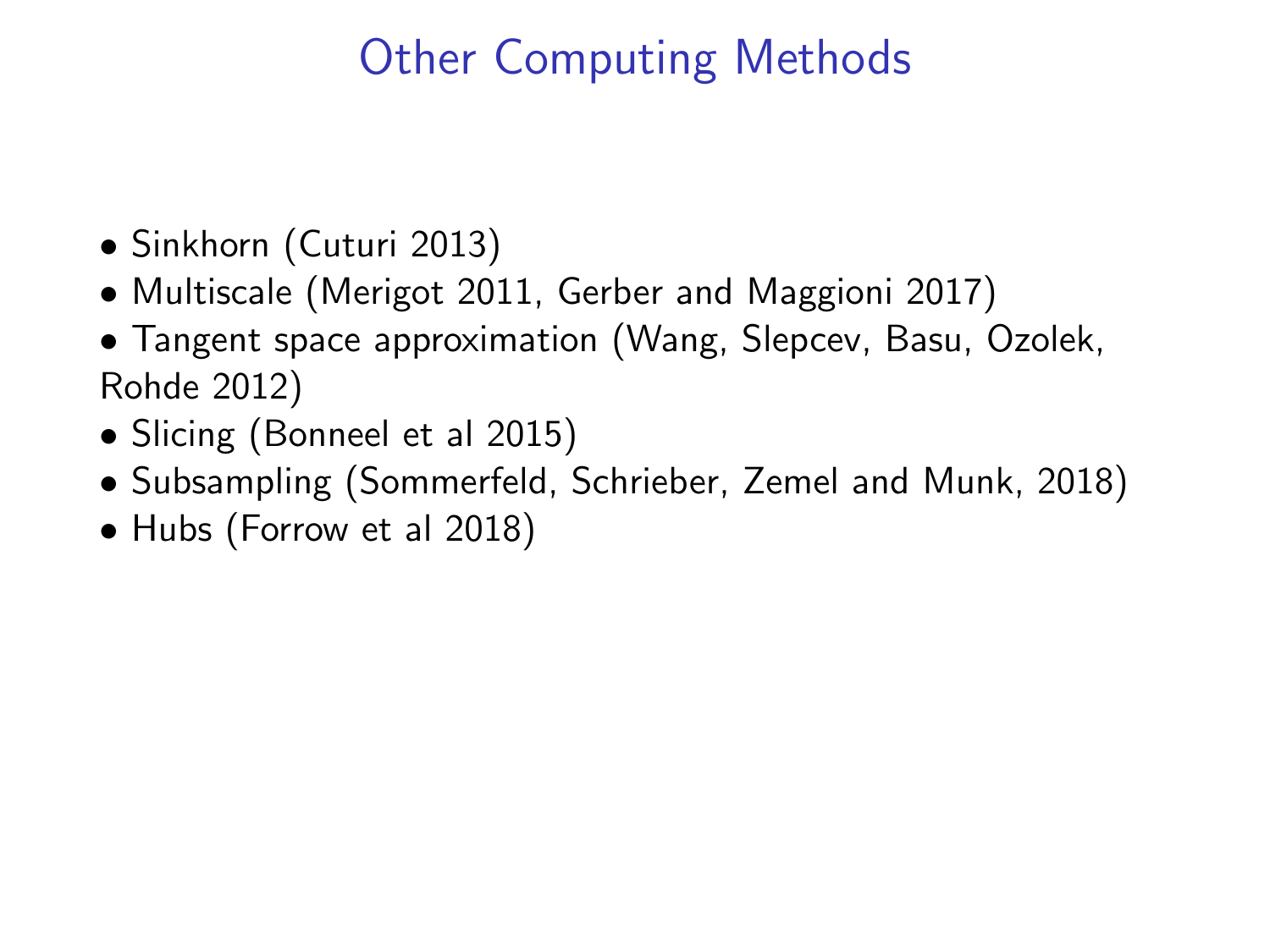## Other Computing Methods

- Sinkhorn (Cuturi 2013)
- Multiscale (Merigot 2011, Gerber and Maggioni 2017)
- Tangent space approximation (Wang, Slepcev, Basu, Ozolek, Rohde 2012)
- Slicing (Bonneel et al 2015)
- Subsampling (Sommerfeld, Schrieber, Zemel and Munk, 2018)
- Hubs (Forrow et al 2018)

• See: POT (Python Optimal Transport) <https://pot.readthedocs.io/en/stable/>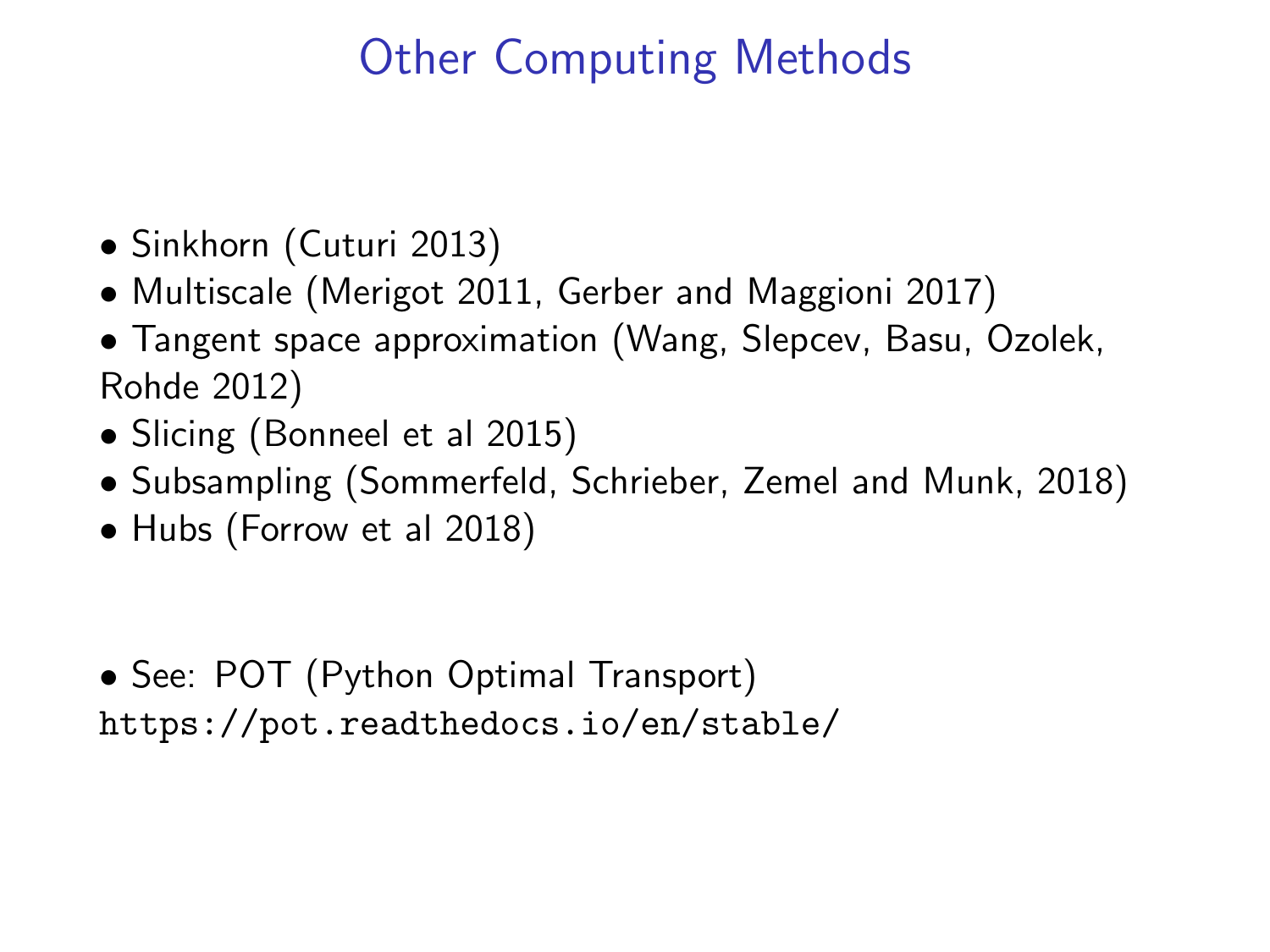• The set of distributions  $P$  equipped with Wasserstein distance W is a geodesic space (and is Riemannian when  $p = 2$ ).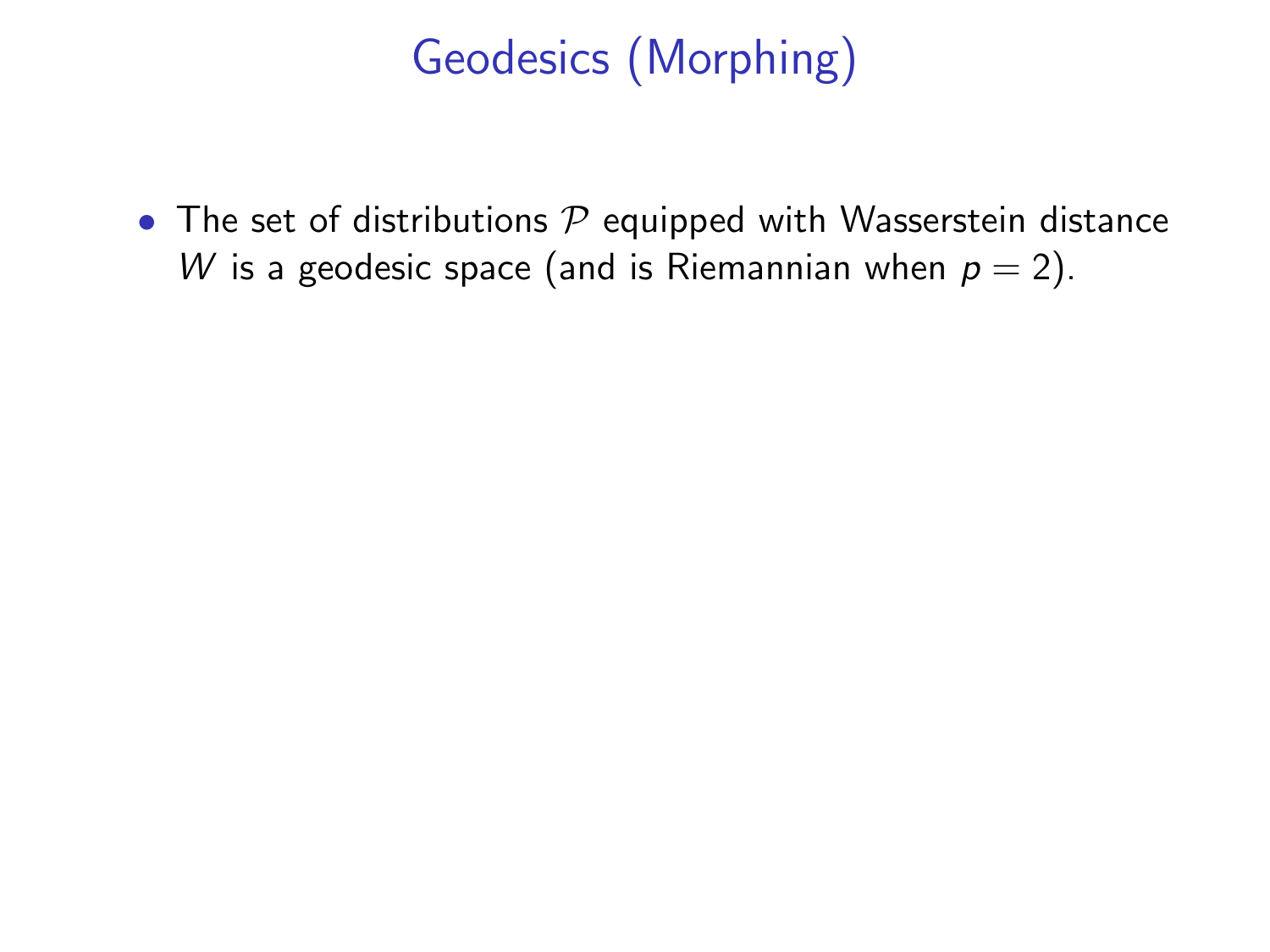- The set of distributions  $P$  equipped with Wasserstein distance W is a geodesic space (and is Riemannian when  $p = 2$ ).
- Given  $P_0$  and  $P_1$  there is a geodesic between them.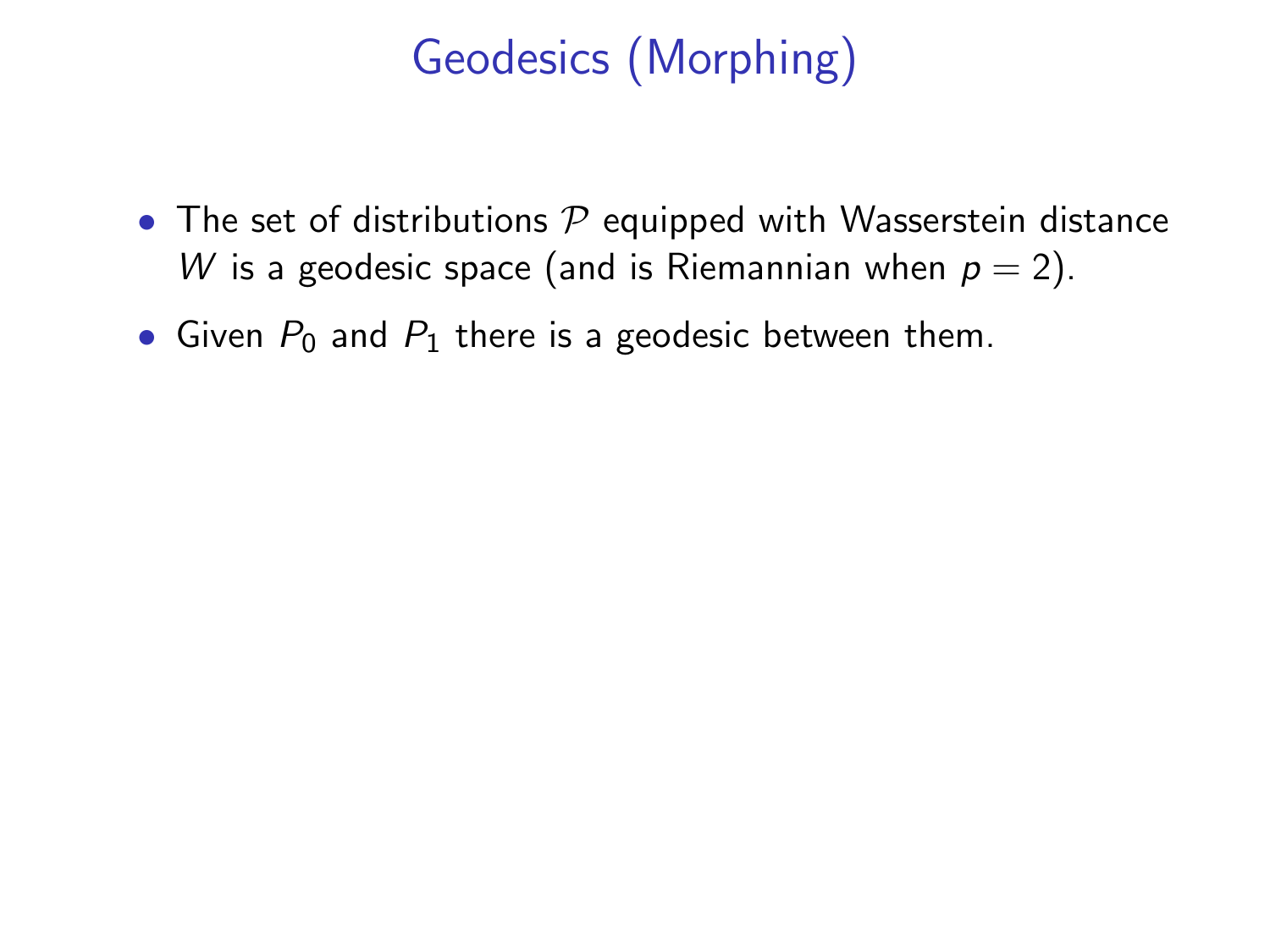- The set of distributions  $P$  equipped with Wasserstein distance W is a geodesic space (and is Riemannian when  $p = 2$ ).
- Given  $P_0$  and  $P_1$  there is a geodesic between them.

• 
$$
T_s(x) = (1-s)x + sT(x)
$$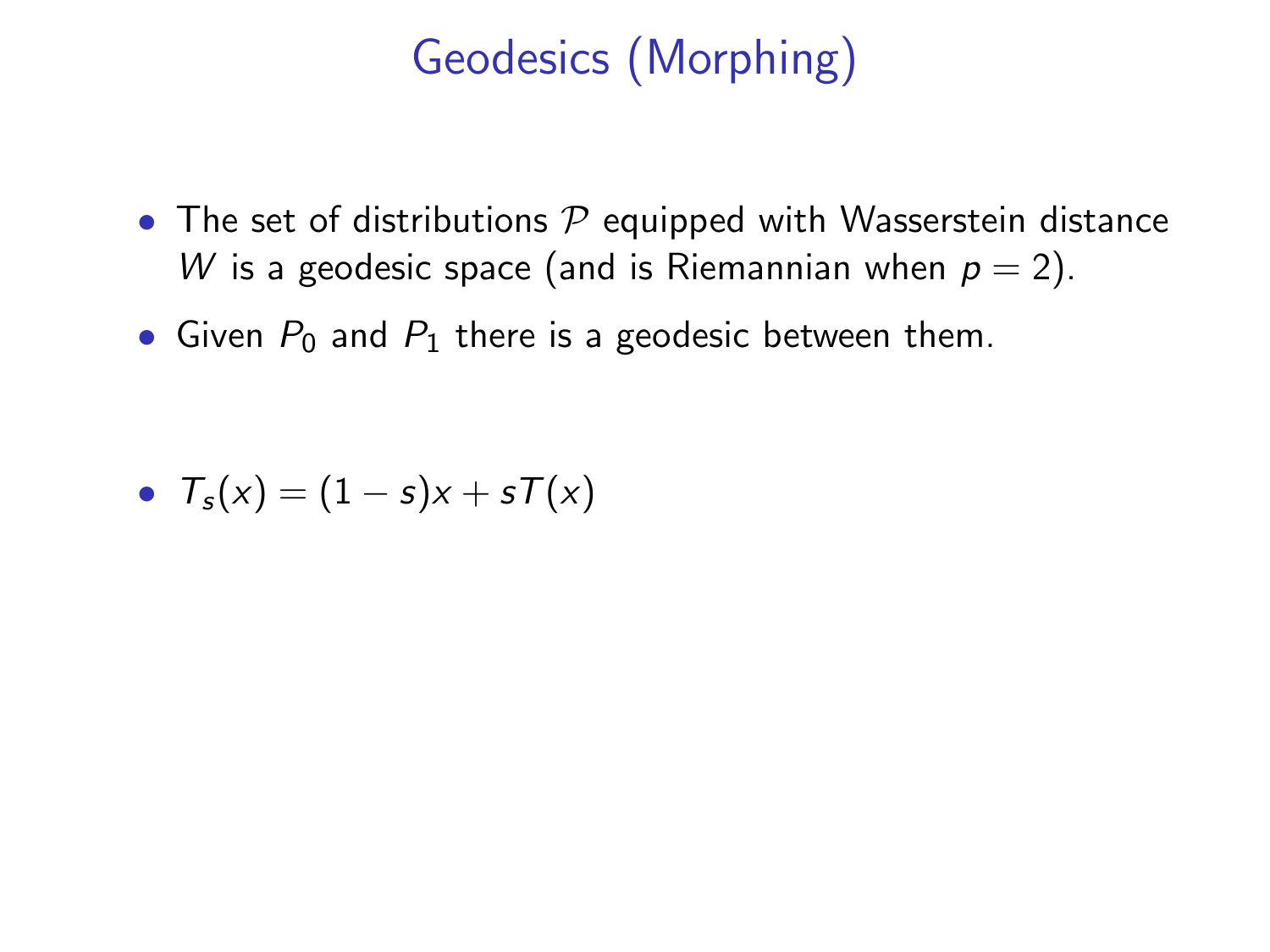- The set of distributions  $P$  equipped with Wasserstein distance W is a geodesic space (and is Riemannian when  $p = 2$ ).
- Given  $P_0$  and  $P_1$  there is a geodesic between them.

• 
$$
T_s(x) = (1-s)x + sT(x)
$$

•  $P_s = T_{s \#} P$ .

In other words,  $P_s$  is the distribution of the random variable  $(1 - s)X + sT(X)$  where  $X \sim P_0$ .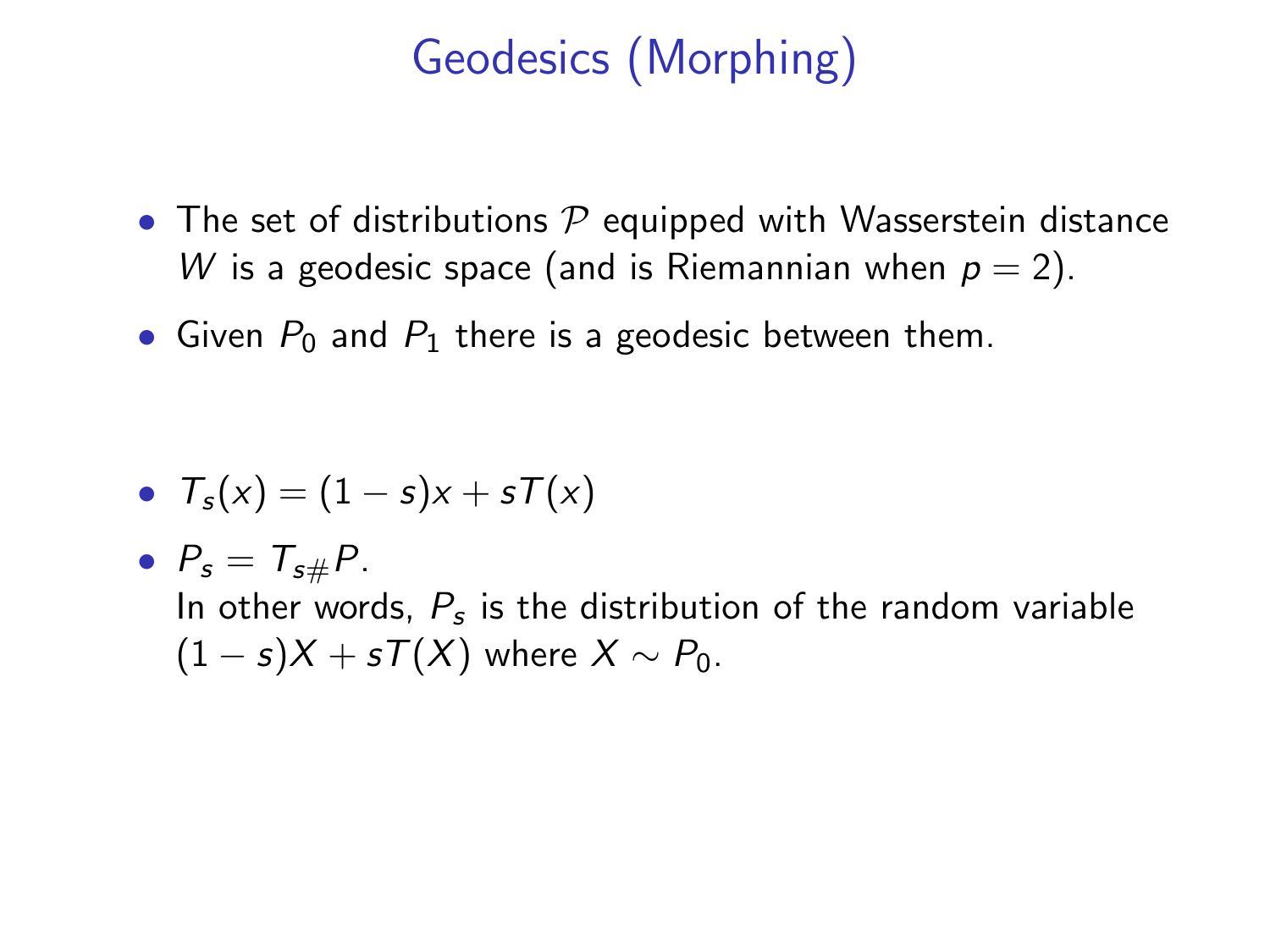- The set of distributions  $P$  equipped with Wasserstein distance W is a geodesic space (and is Riemannian when  $p = 2$ ).
- Given  $P_0$  and  $P_1$  there is a geodesic between them.

• 
$$
T_s(x) = (1-s)x + sT(x)
$$

- $P_s = T_{s \#} P$ . In other words,  $P_s$  is the distribution of the random variable  $(1 - s)X + sT(X)$  where  $X \sim P_0$ .
- Then  $(P_s: 0 \leq t \leq 1)$  is the geodesic. Length of the path  $= W(P_0, P_1)$ .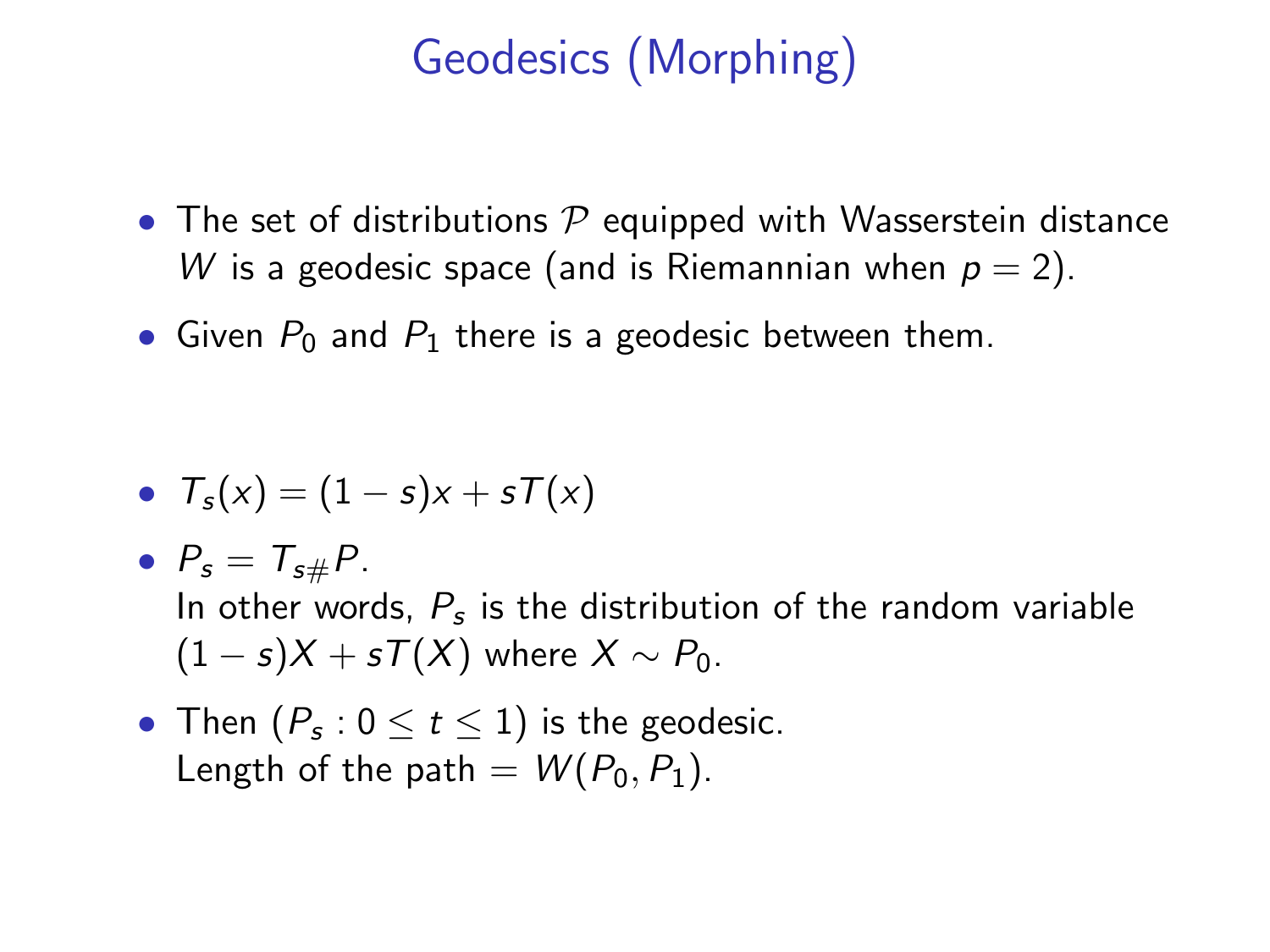## Euclidean Path between Two Gaussians

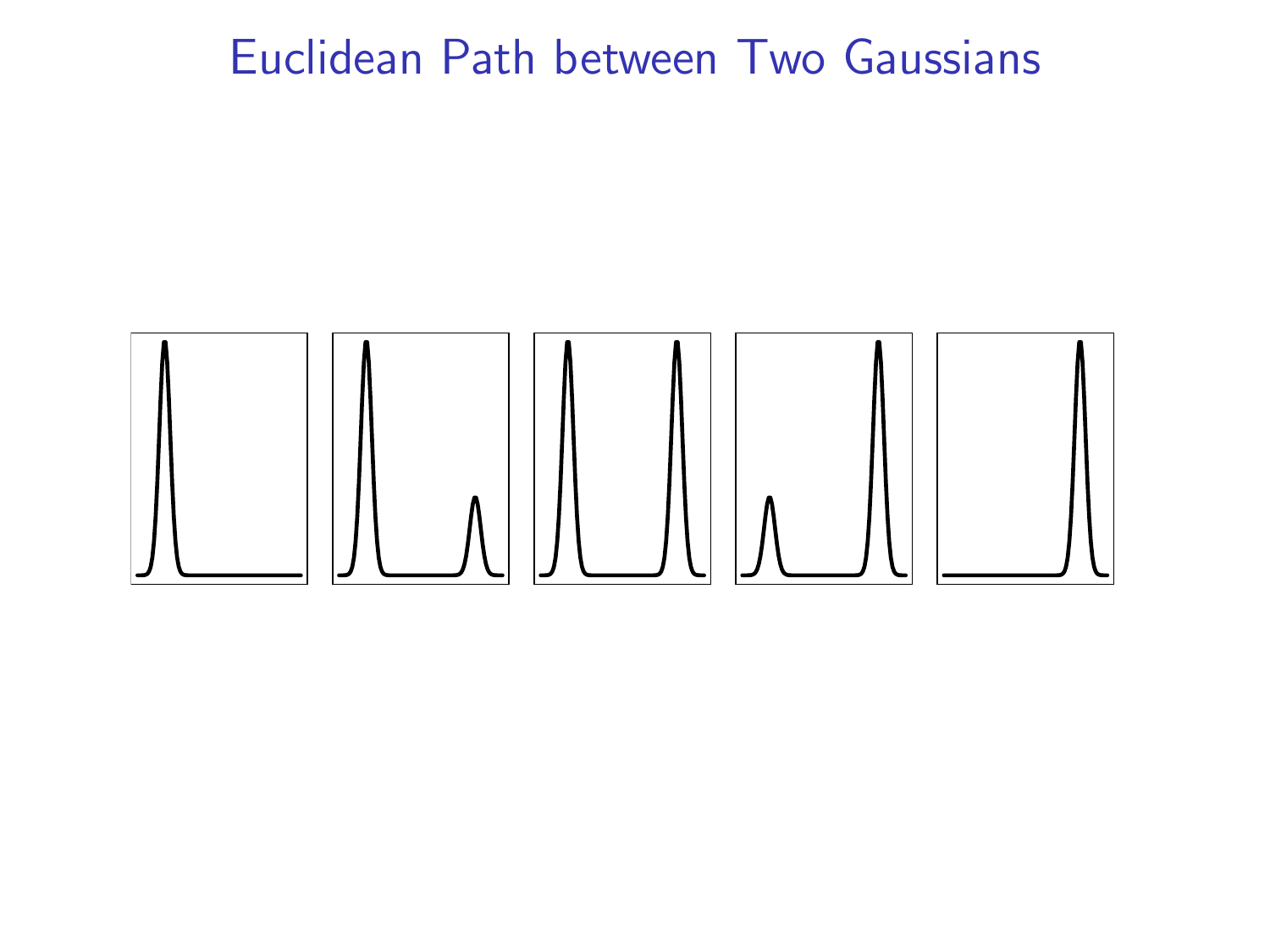#### Geodesic Path between Two Gaussians

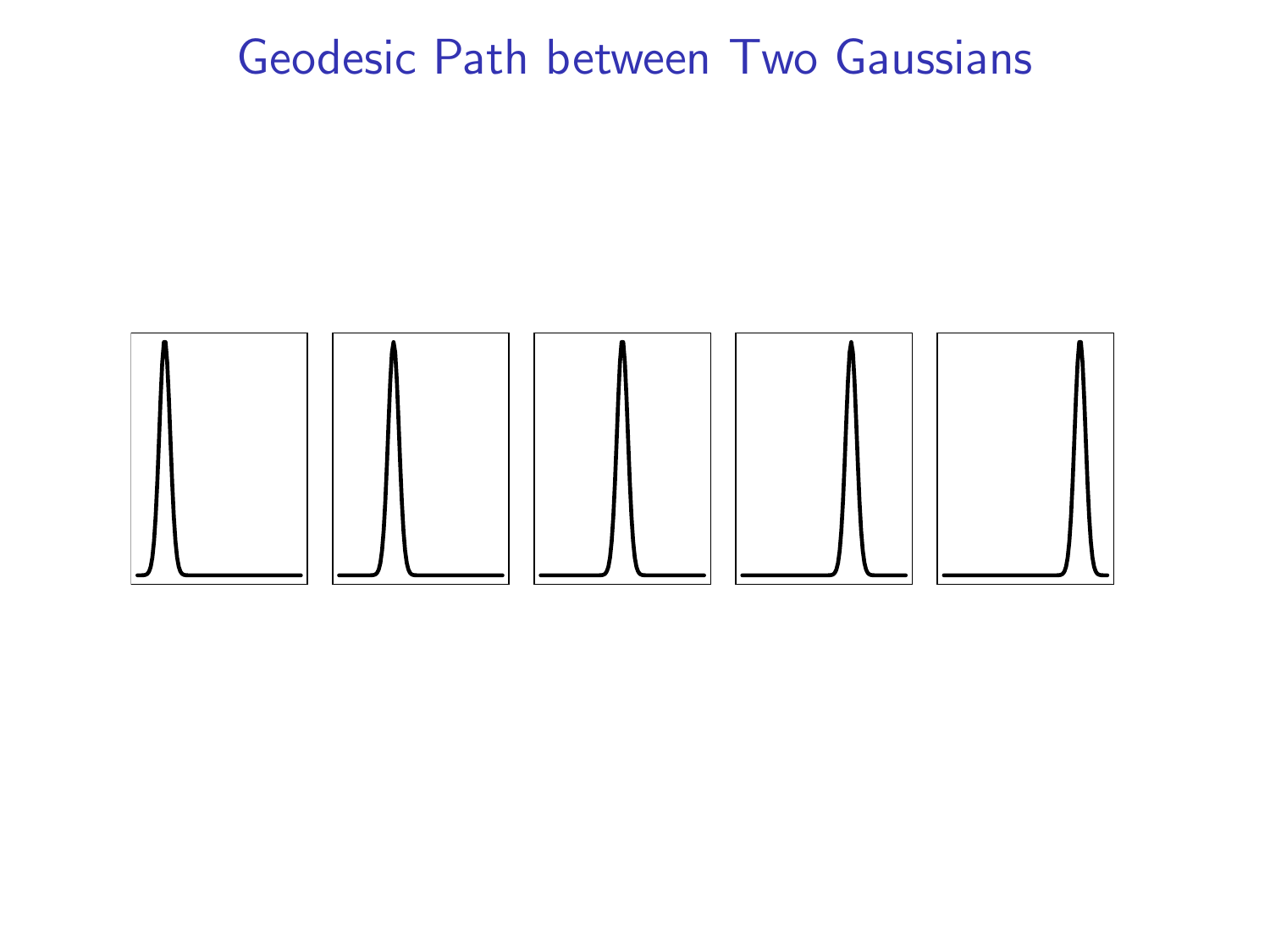# Geodesic Path between Two Mixtures: Bonneel, Peyre, Cuturi 2016

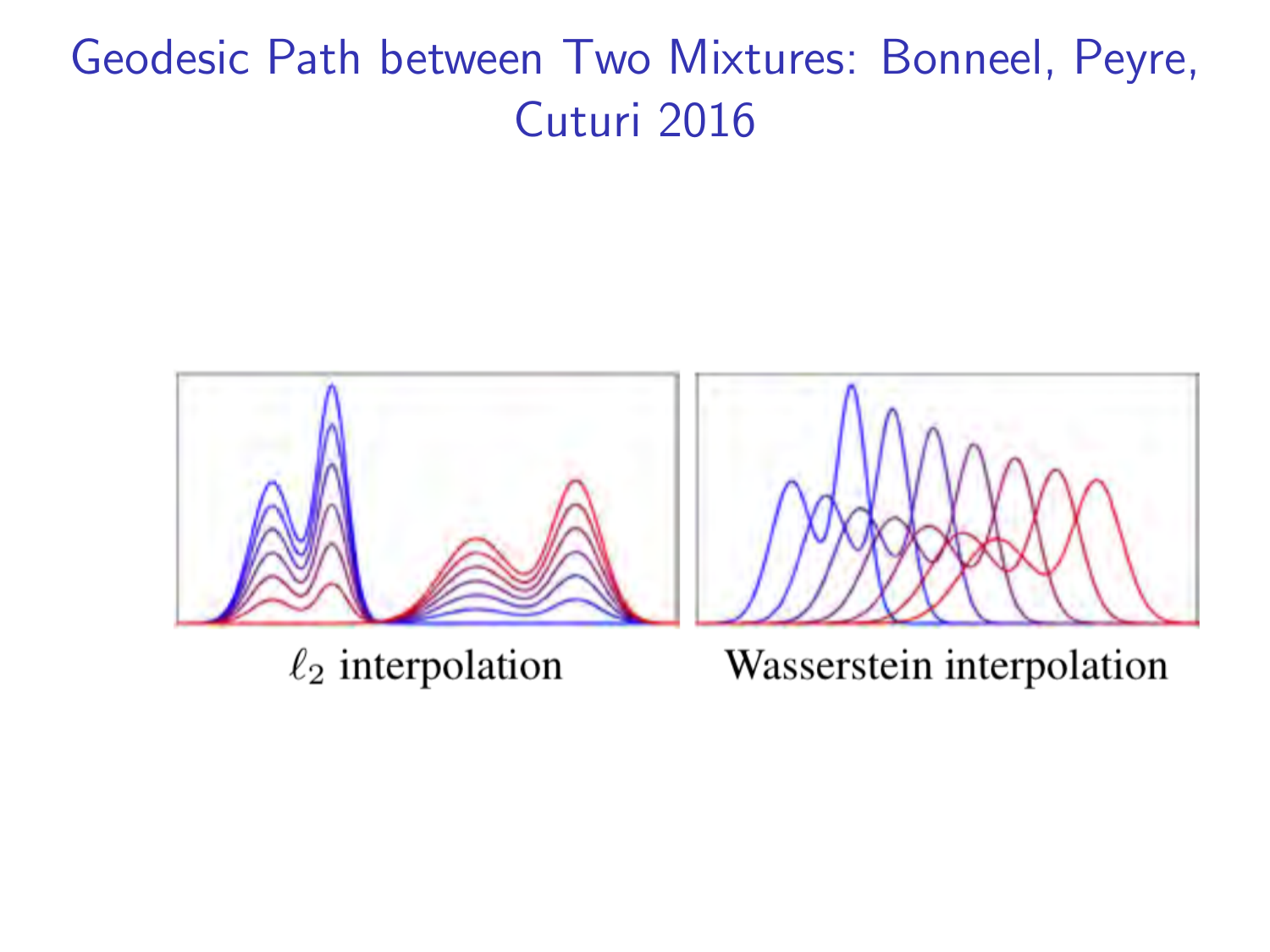#### Geodesic Path Between Two Images



Image credit: Bauer, Joshi and Modin 2015.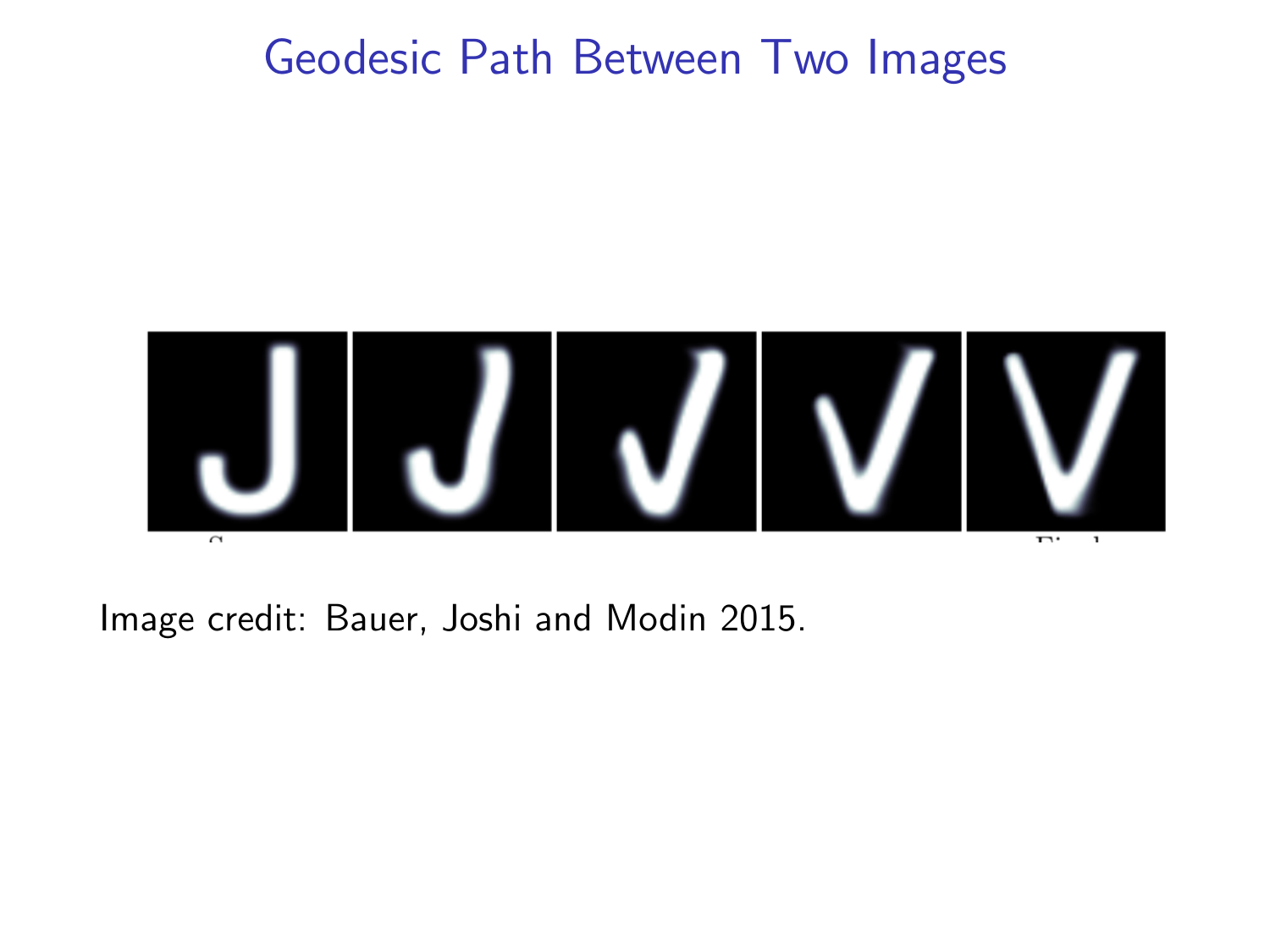Bivariate Gaussian





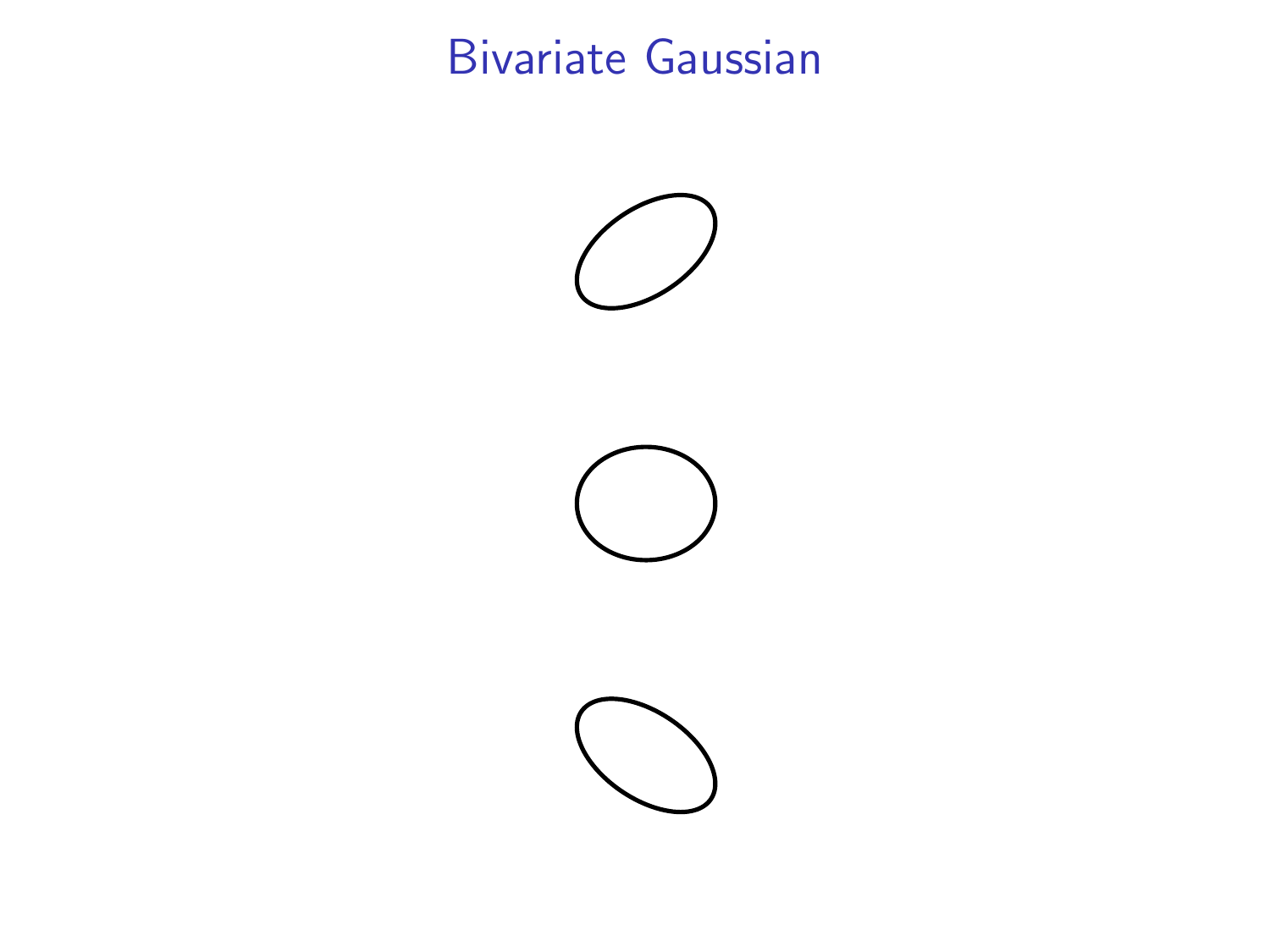Given  $P_1, \ldots, P_N$ , what is the 'average' of the  $P_j$ 's?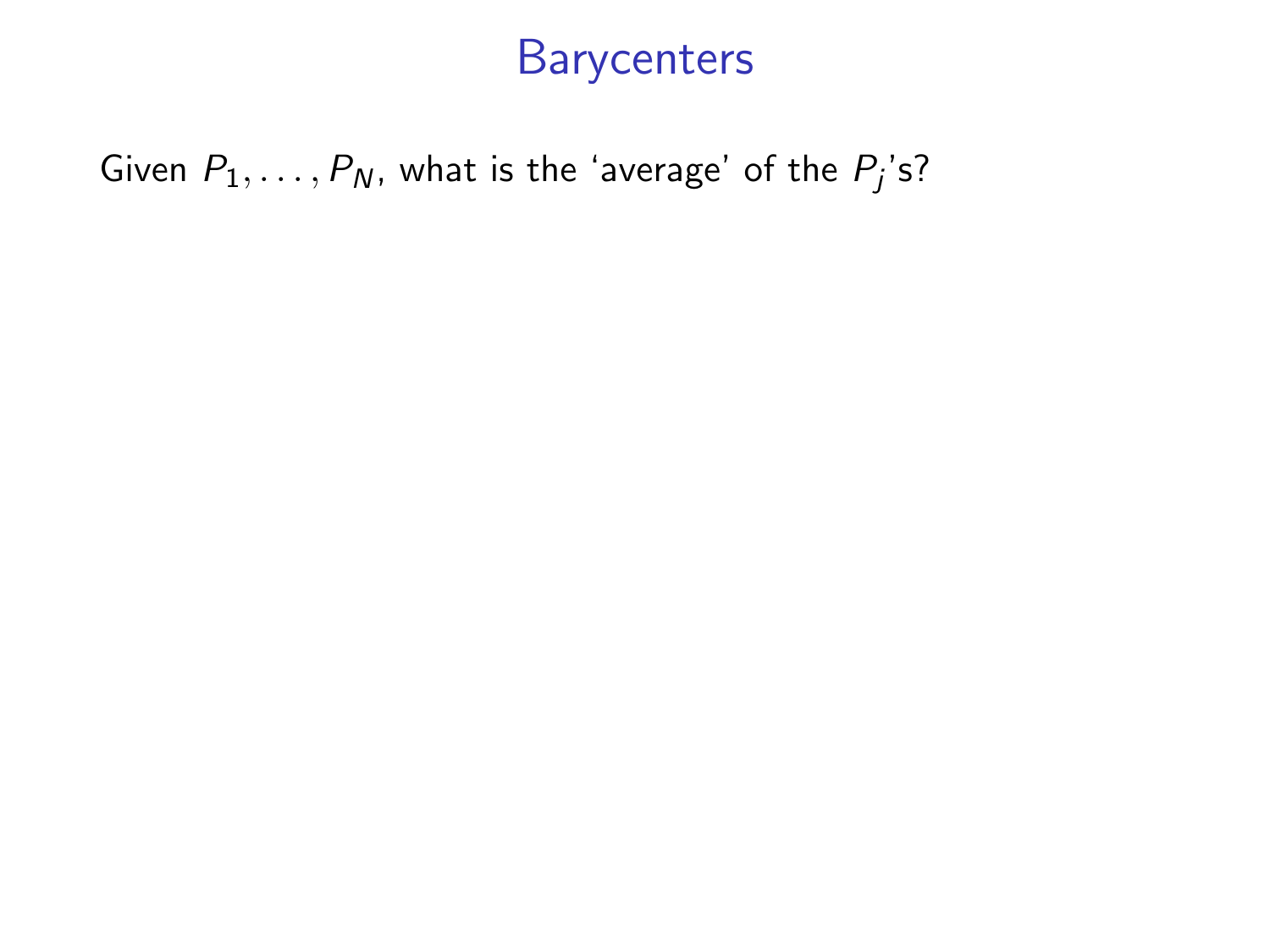Given  $P_1, \ldots, P_N$ , what is the 'average' of the  $P_j$ 's? Euclidean average?

$$
\frac{1}{N}\sum_j P_j
$$

Same problem as before: this does not look like any of the  $P_j$ 's.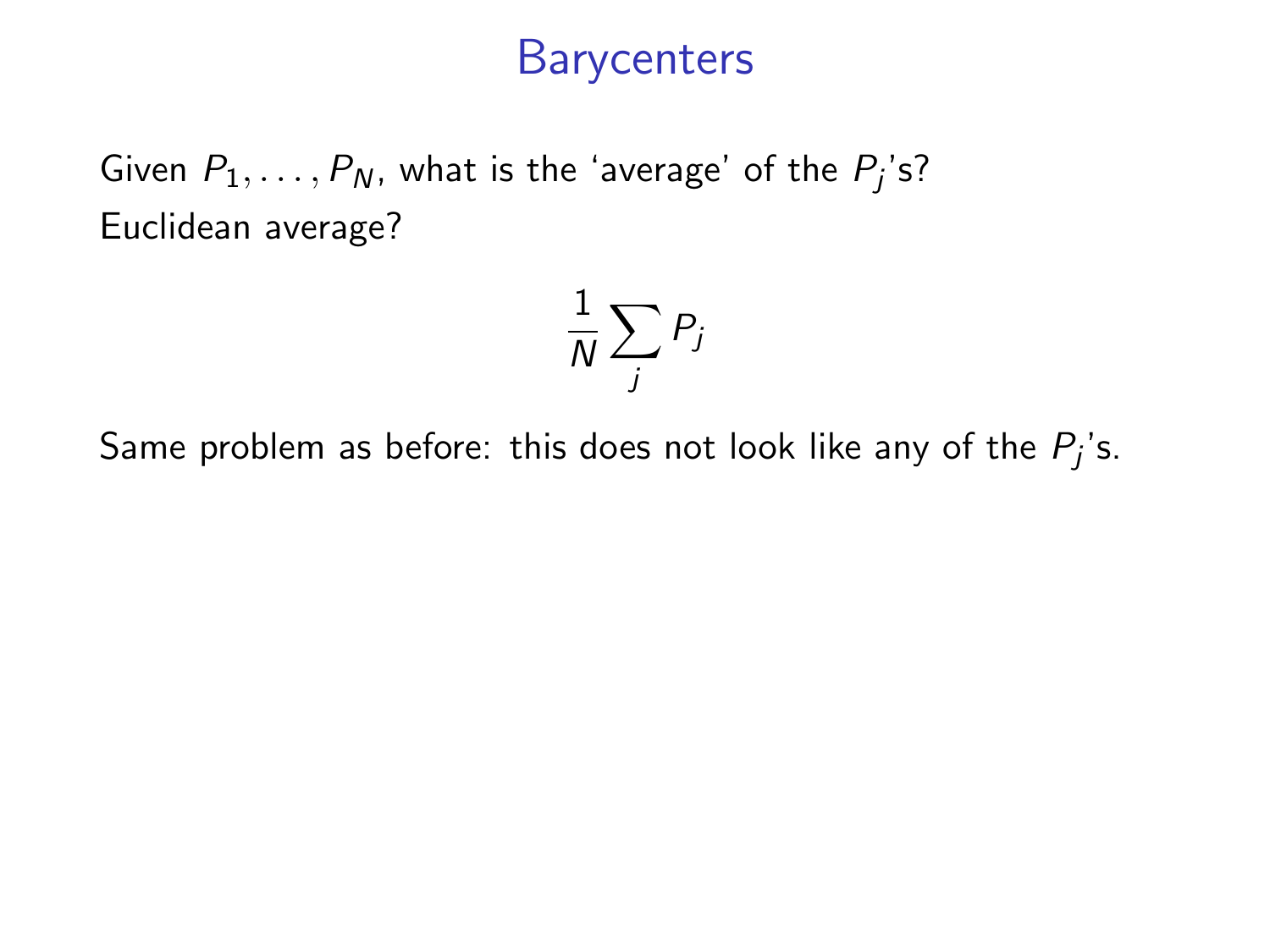Given  $P_1, \ldots, P_N$ , what is the 'average' of the  $P_j$ 's? Euclidean average?

$$
\frac{1}{N}\sum_j P_j
$$

Same problem as before: this does not look like any of the  $P_j$ 's. Wasserstein barycenter: find  $P$  to minimize:

$$
\sum_j W^2(P,P_j).
$$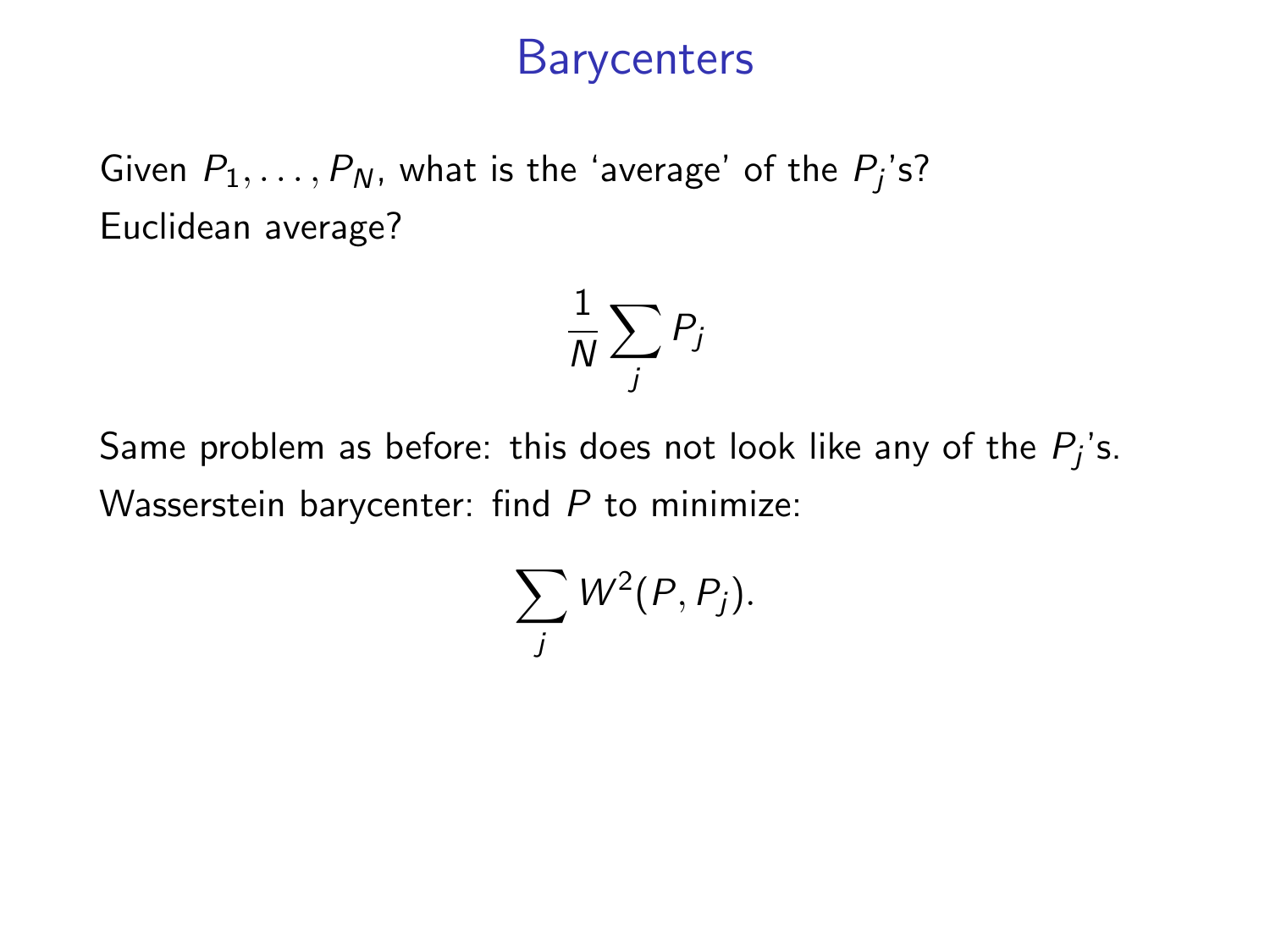Given  $P_1, \ldots, P_N$ , what is the 'average' of the  $P_j$ 's? Euclidean average?

$$
\frac{1}{N}\sum_j P_j
$$

Same problem as before: this does not look like any of the  $P_j$ 's. Wasserstein barycenter: find  $P$  to minimize:

$$
\sum_j W^2(P,P_j).
$$

This is the barycenter and it is shape preserving.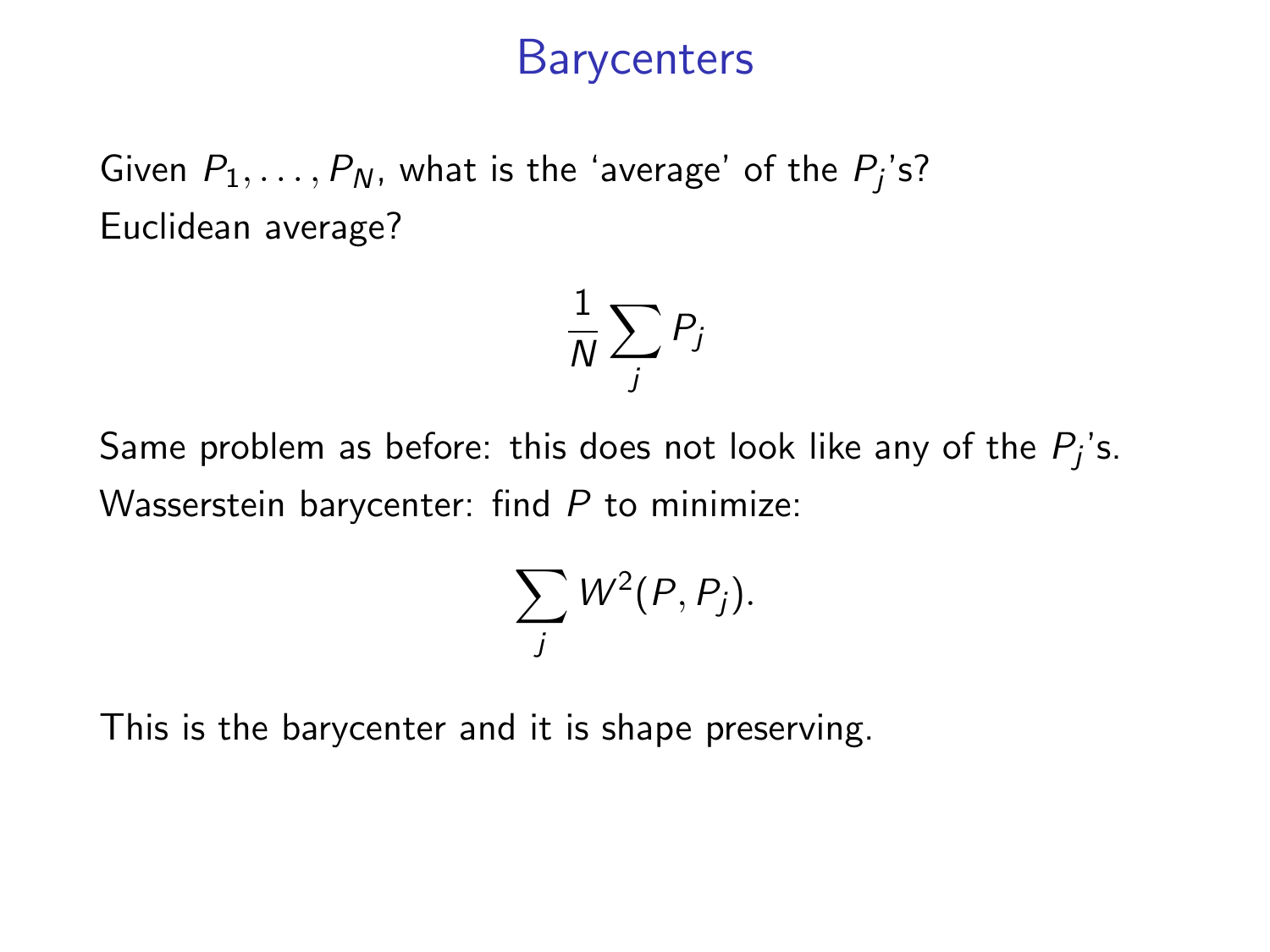Given  $P_1, \ldots, P_N$ , what is the 'average' of the  $P_j$ 's? Euclidean average?

$$
\frac{1}{N}\sum_j P_j
$$

Same problem as before: this does not look like any of the  $P_j$ 's. Wasserstein barycenter: find  $P$  to minimize:

$$
\sum_j W^2(P,P_j).
$$

This is the barycenter and it is shape preserving.

We can then define morphings from the barycenter to each of the  $P_j$ .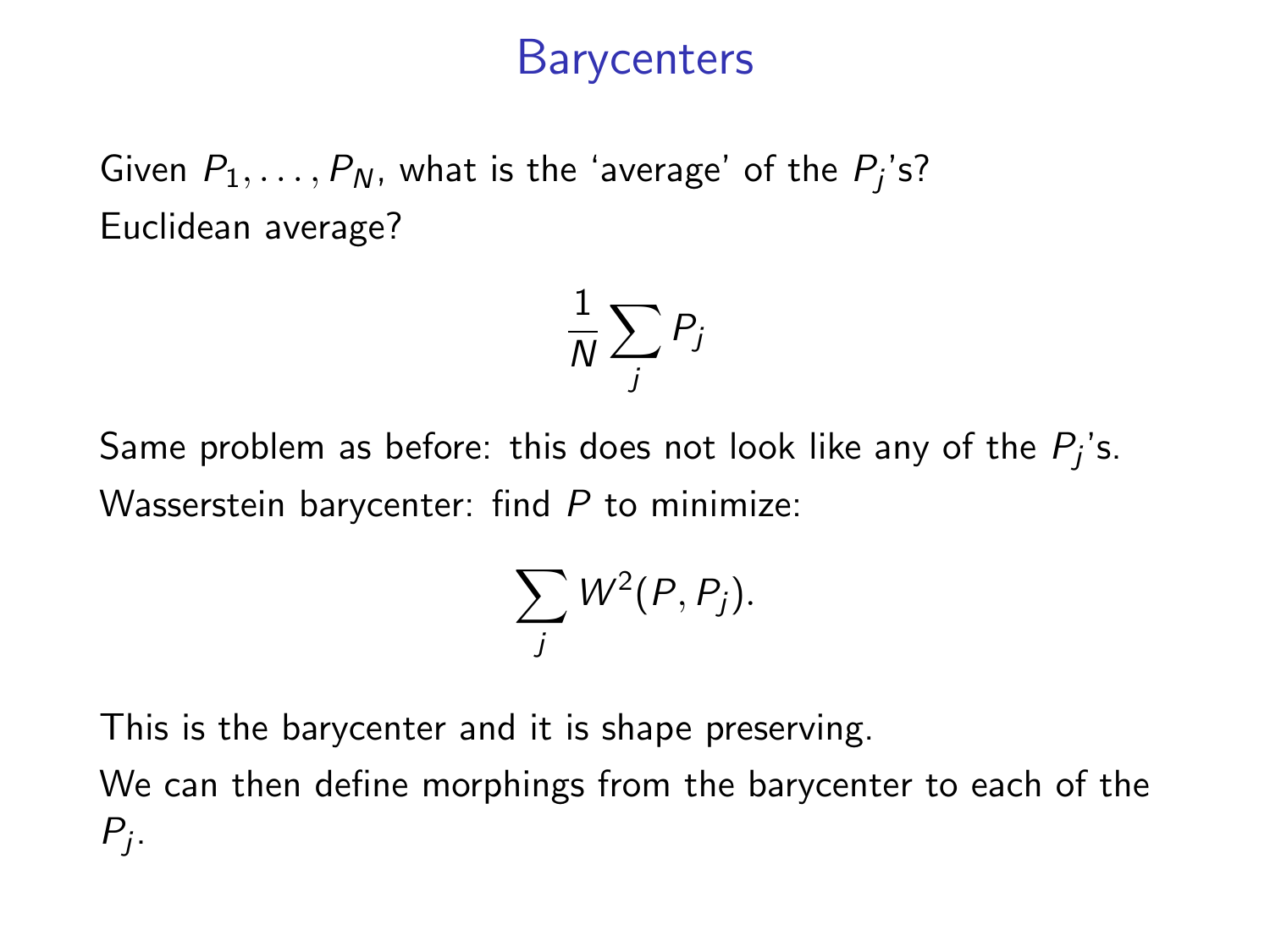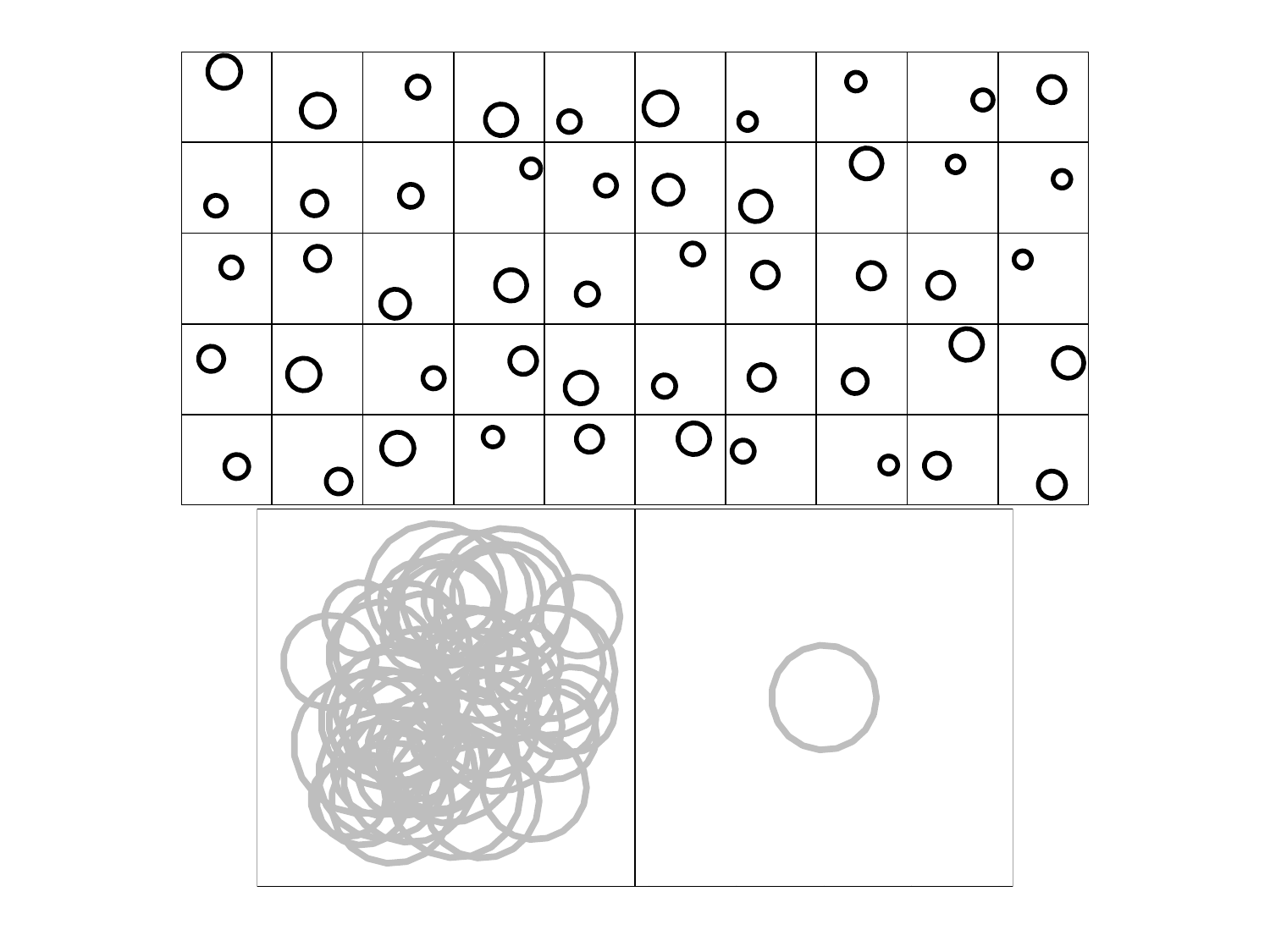



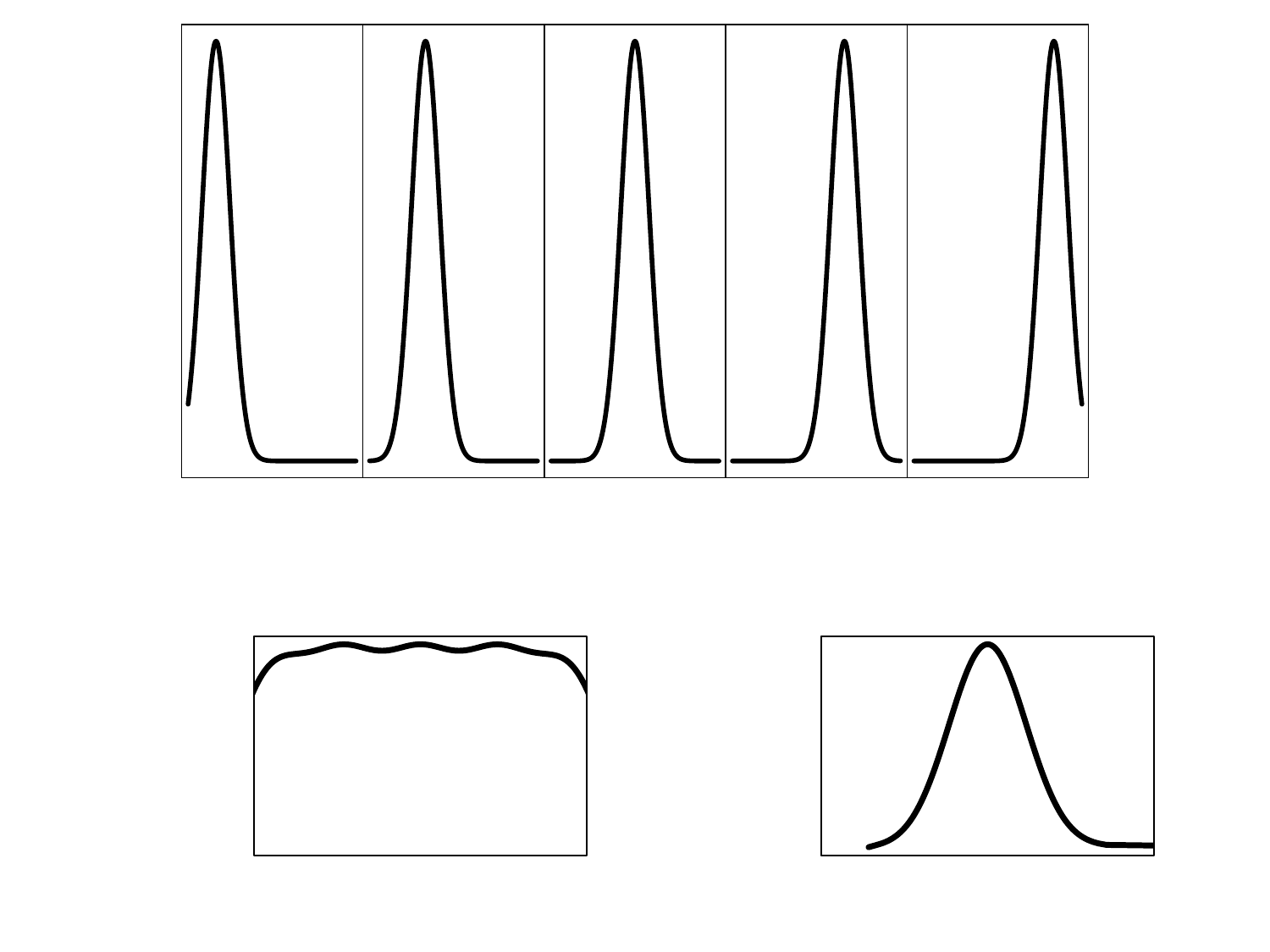### Example from Peyre and Cuturi 2019

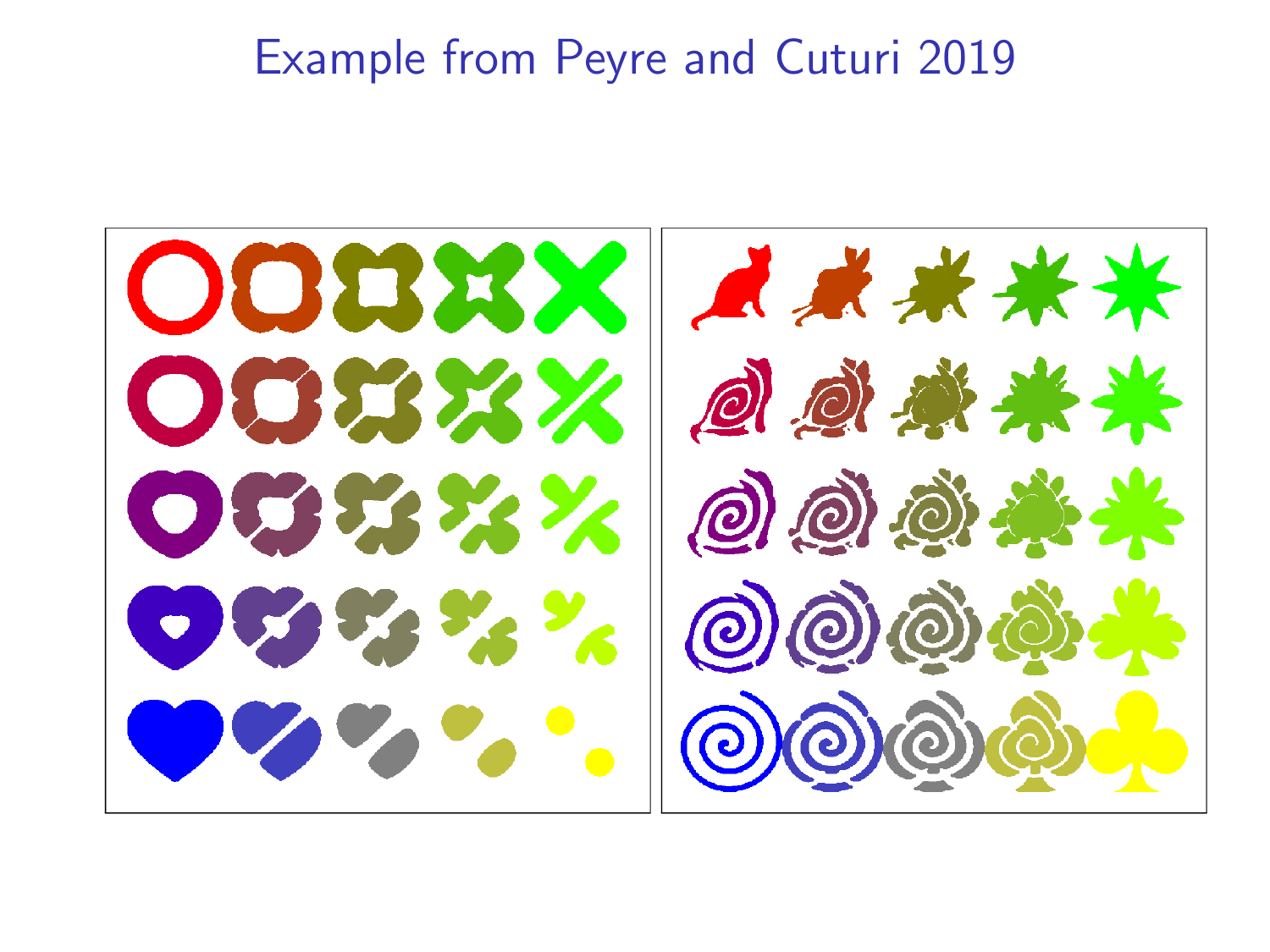Active research area.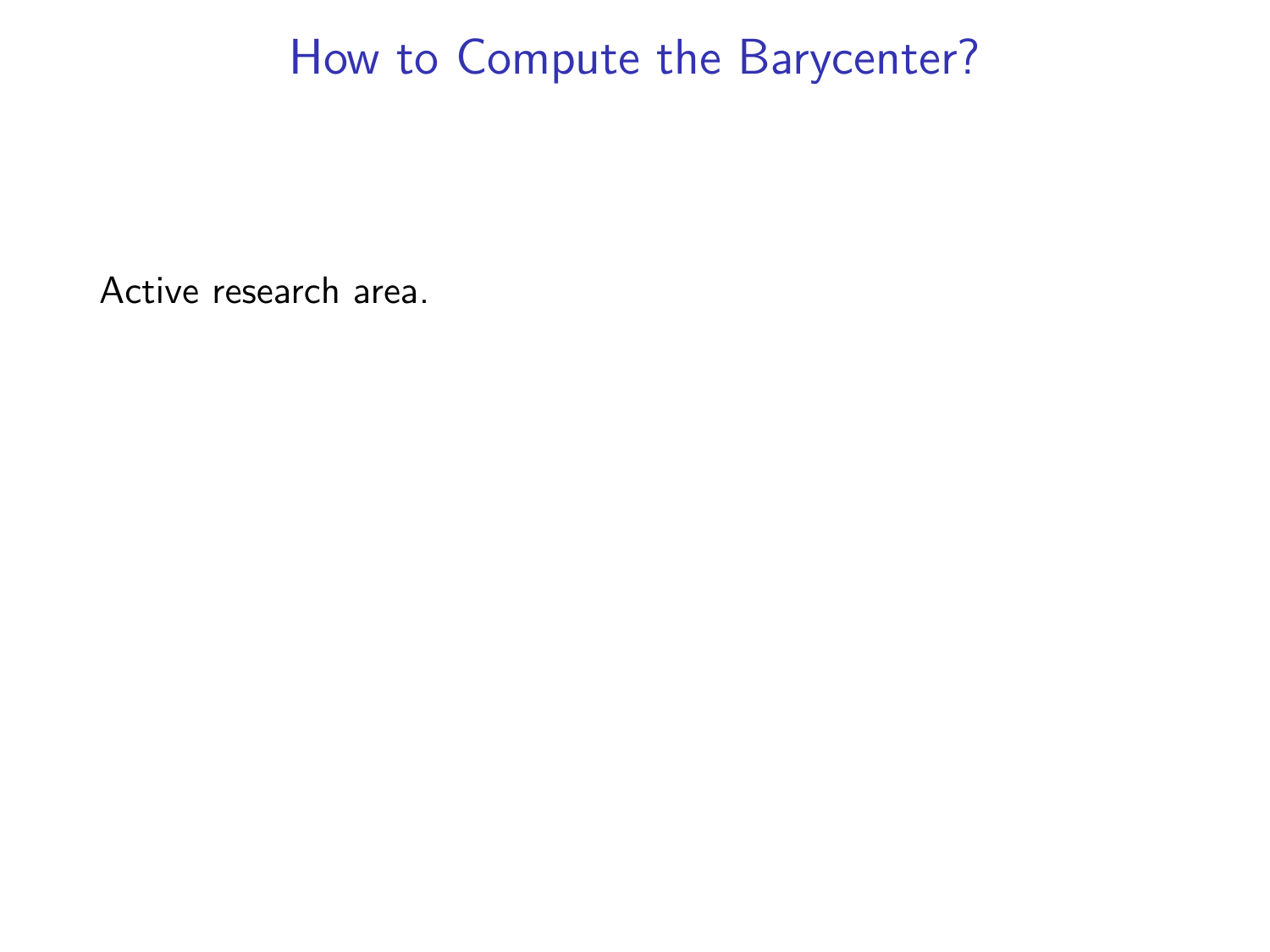Active research area.

In one dimension it is easy: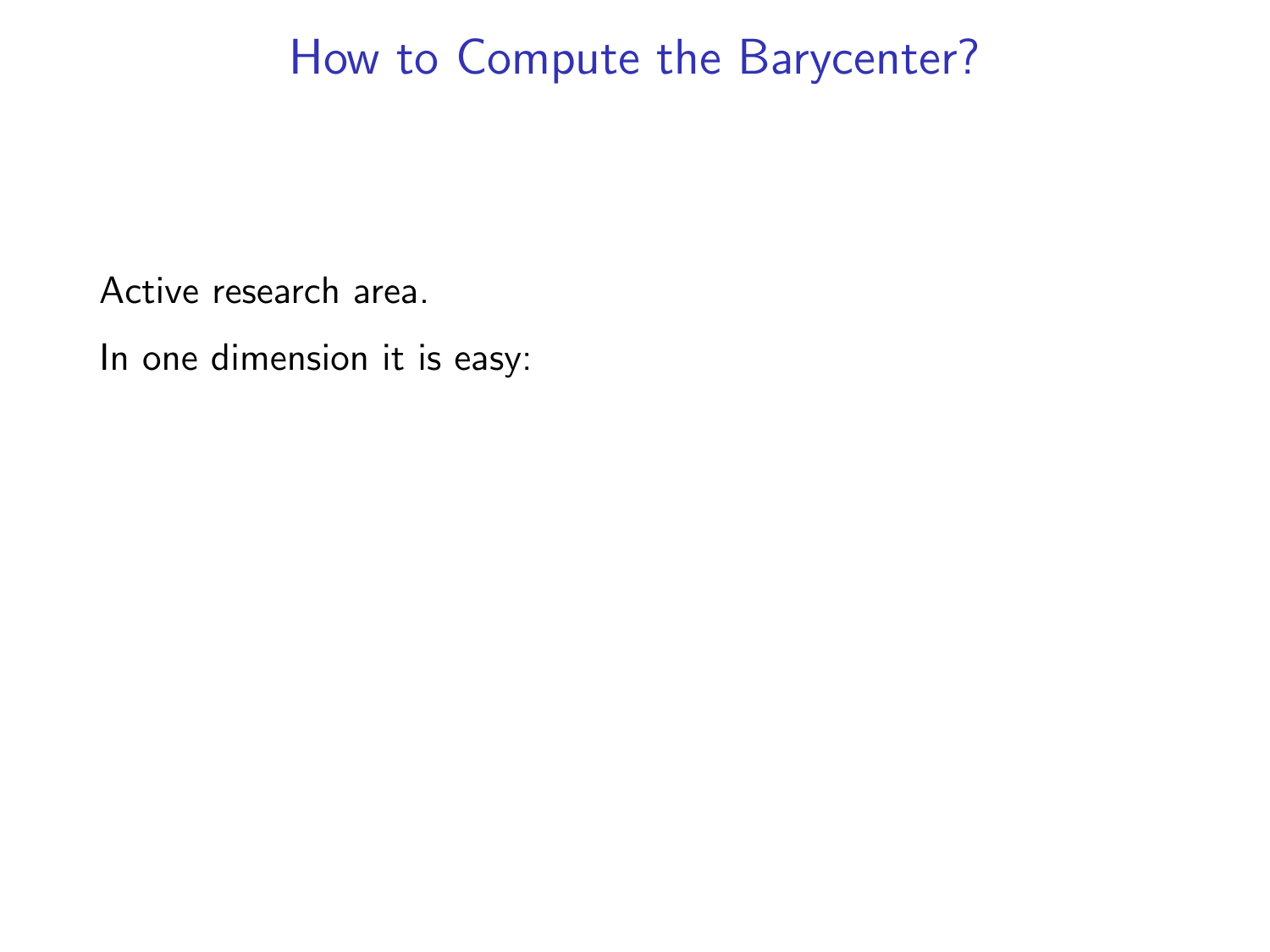Active research area.

In one dimension it is easy:

 $\overline{F} = Q^{-1}$  where

$$
Q(u) = \frac{1}{N} \sum_j F_j^{-1}(u)
$$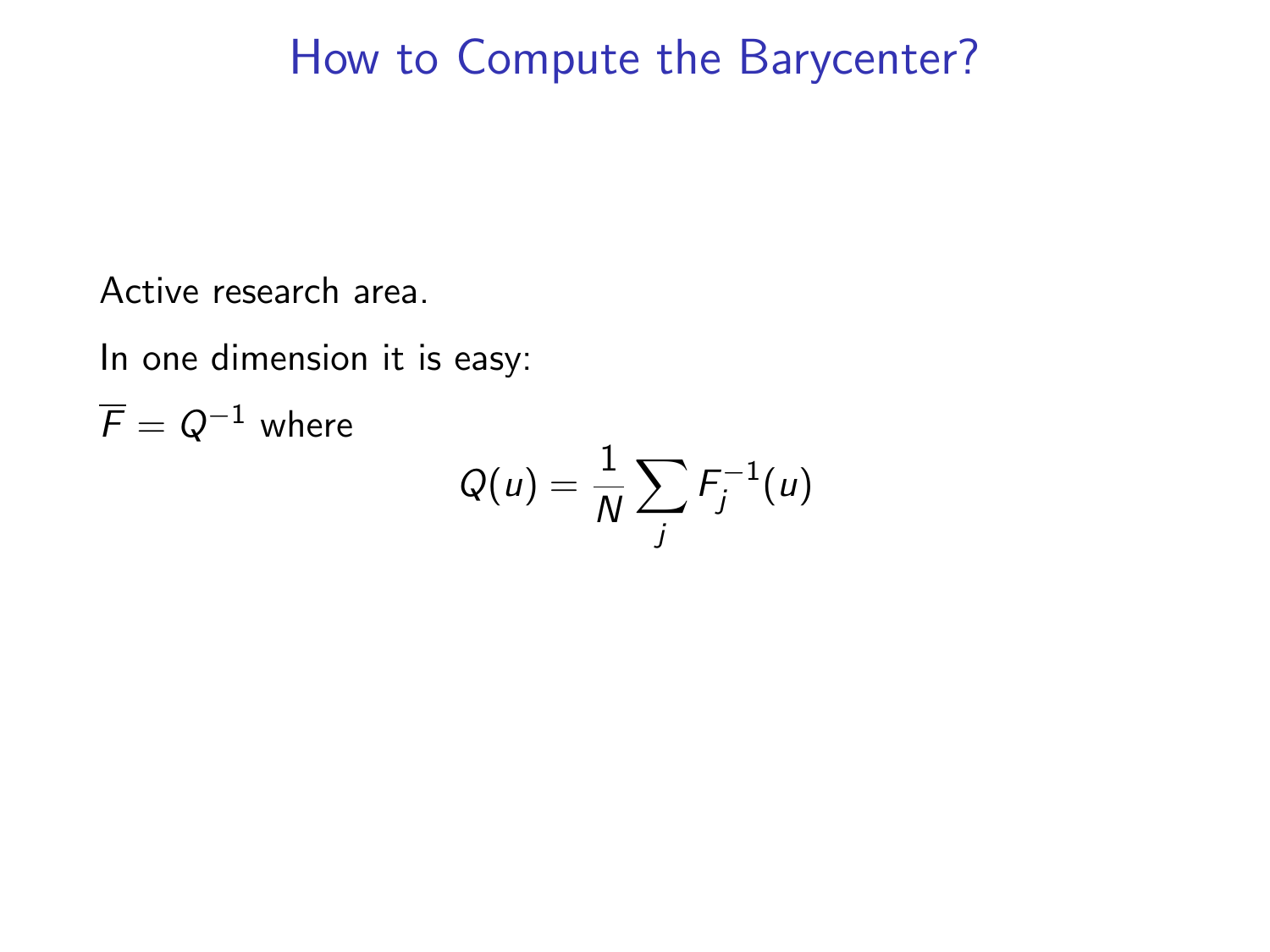Active research area.

In one dimension it is easy:

 $\overline{F} = Q^{-1}$  where

$$
Q(u) = \frac{1}{N} \sum_j F_j^{-1}(u)
$$

See Claici, Chien, Solomon (arXiv:1802.05757) and references therein.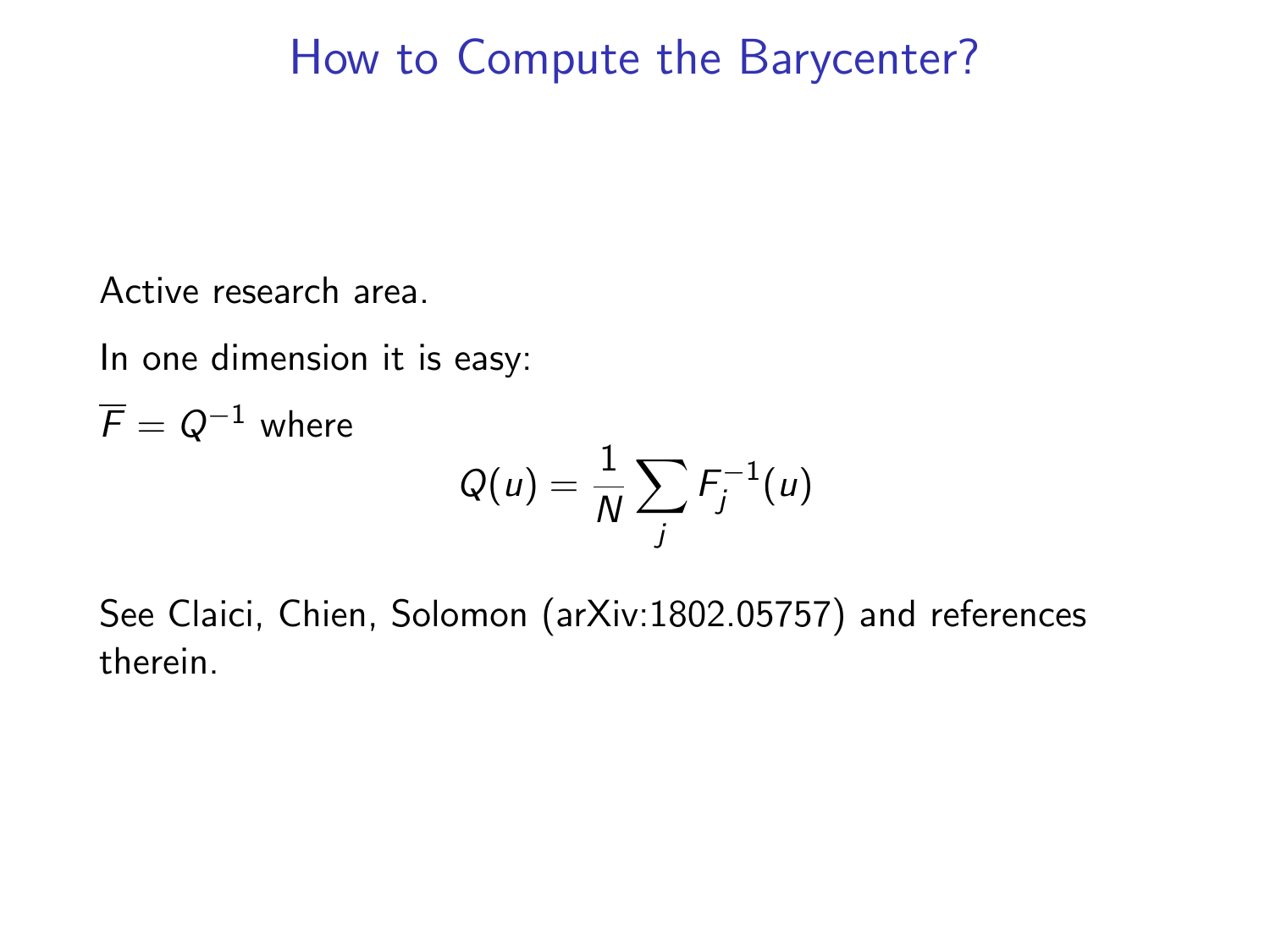Optimal Transport (Kantorovich Version, Transport Plans)

An important technical detail that we have ignored: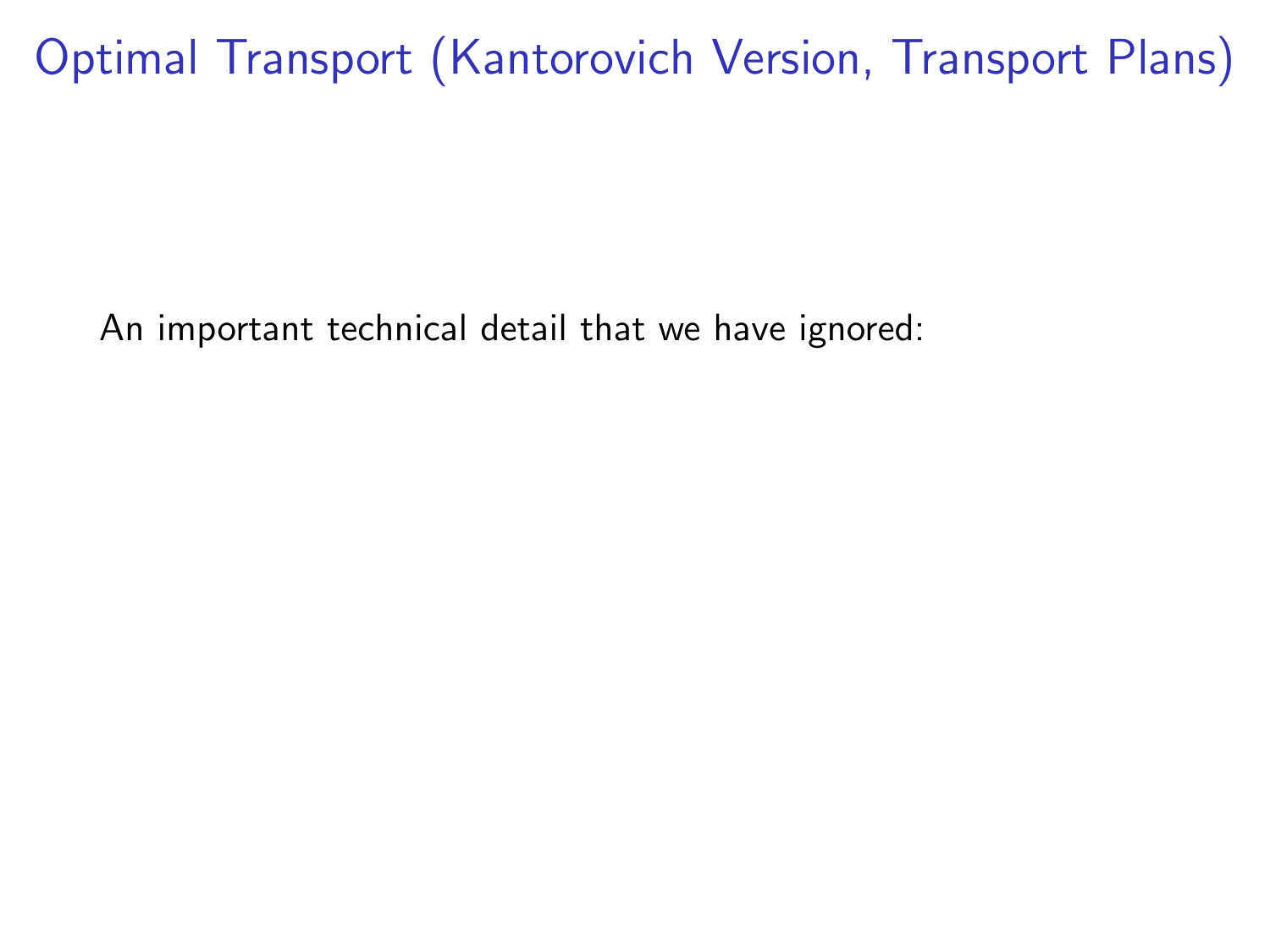Optimal Transport (Kantorovich Version, Transport Plans)

An important technical detail that we have ignored:

There may not be a map that takes  $P$  to  $Q$ .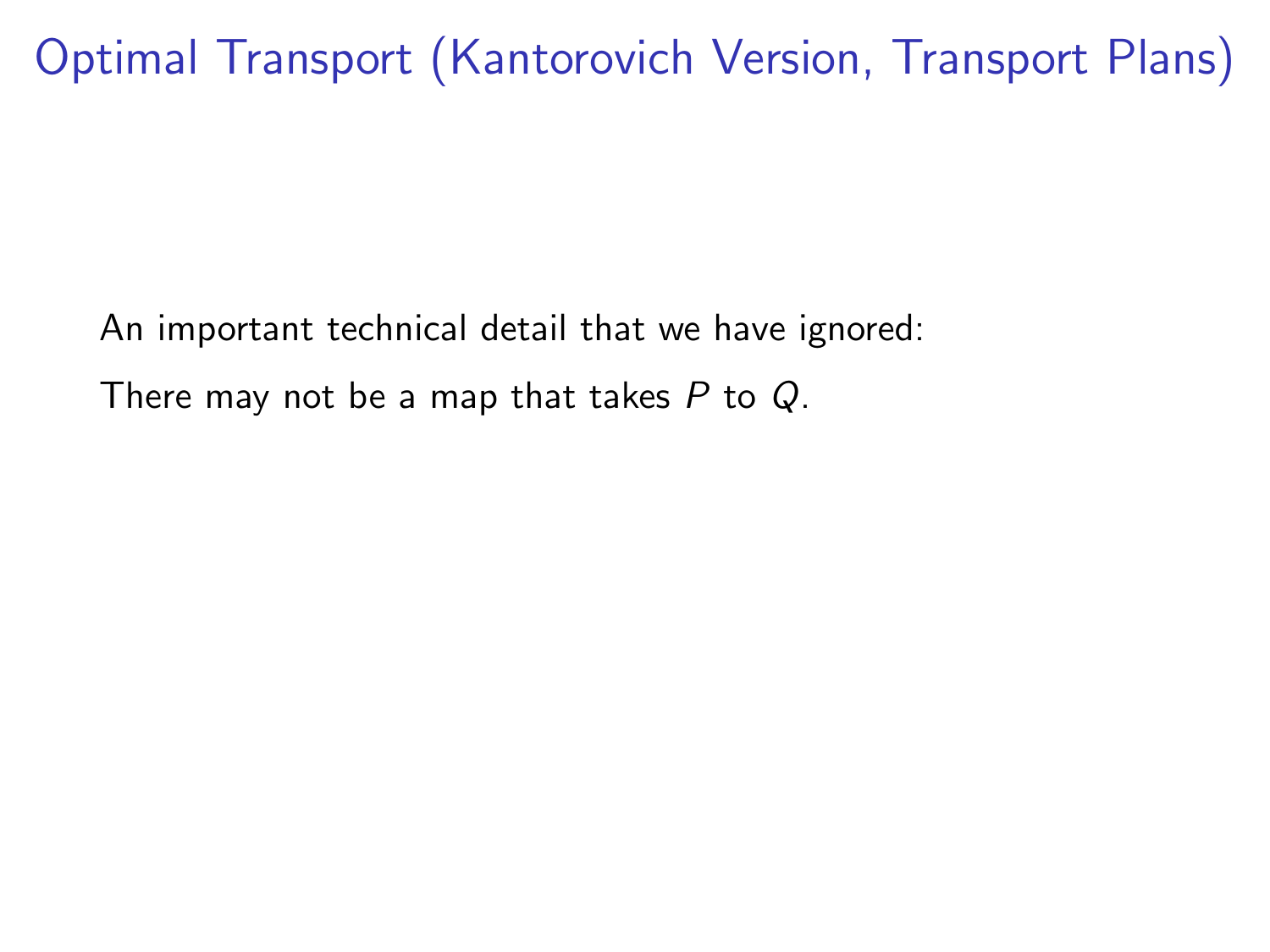Optimal Transport (Kantorovich Version, Transport Plans)

An important technical detail that we have ignored:

There may not be a map that takes  $P$  to  $Q$ .

For example, if  $P = \delta_0$  (point mass at 0) and  $Q =$ Gaussian.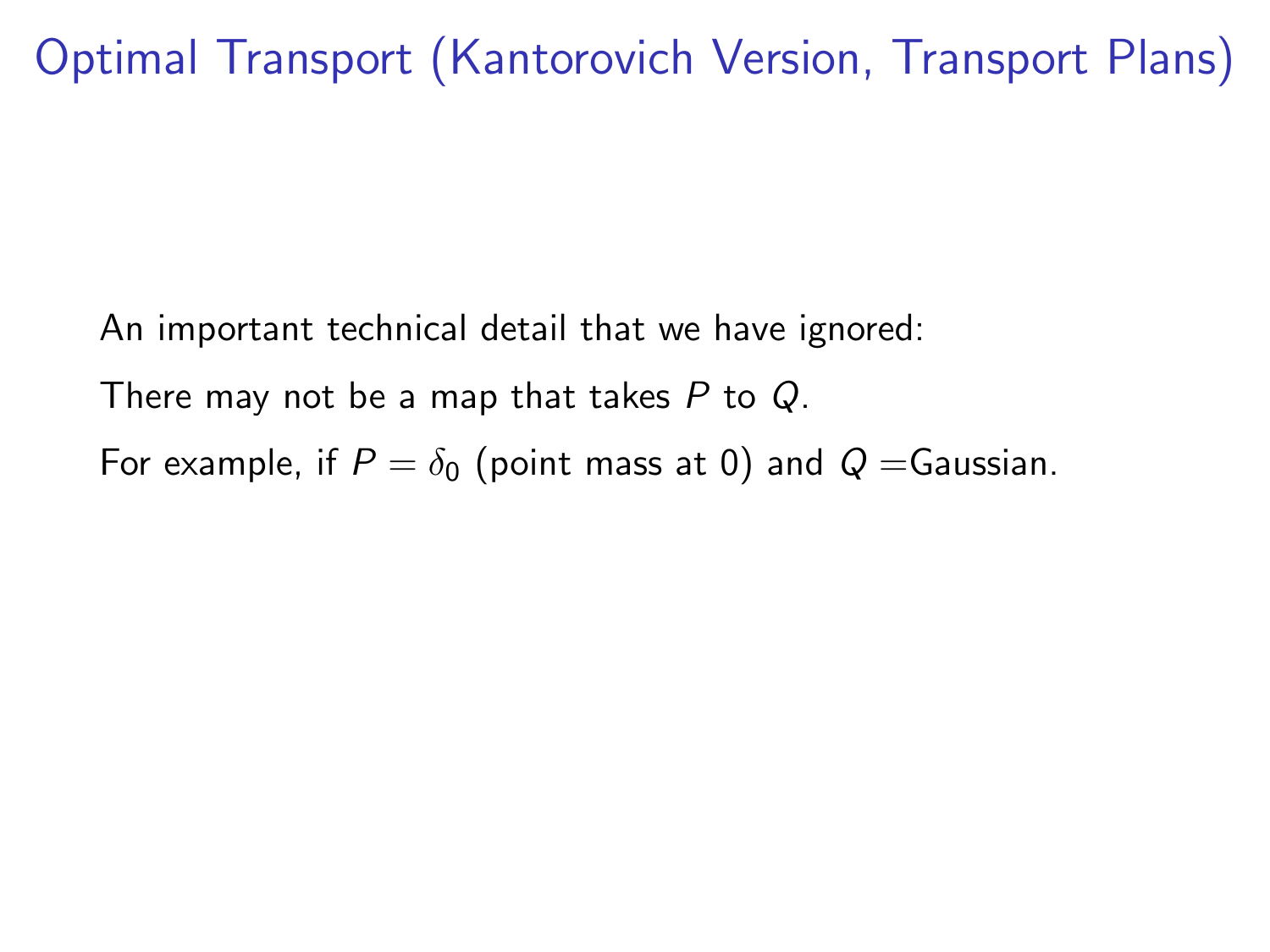An important technical detail that we have ignored:

There may not be a map that takes  $P$  to  $Q$ .

For example, if  $P = \delta_0$  (point mass at 0) and Q = Gaussian.

Solution: Kantoravich relaxation: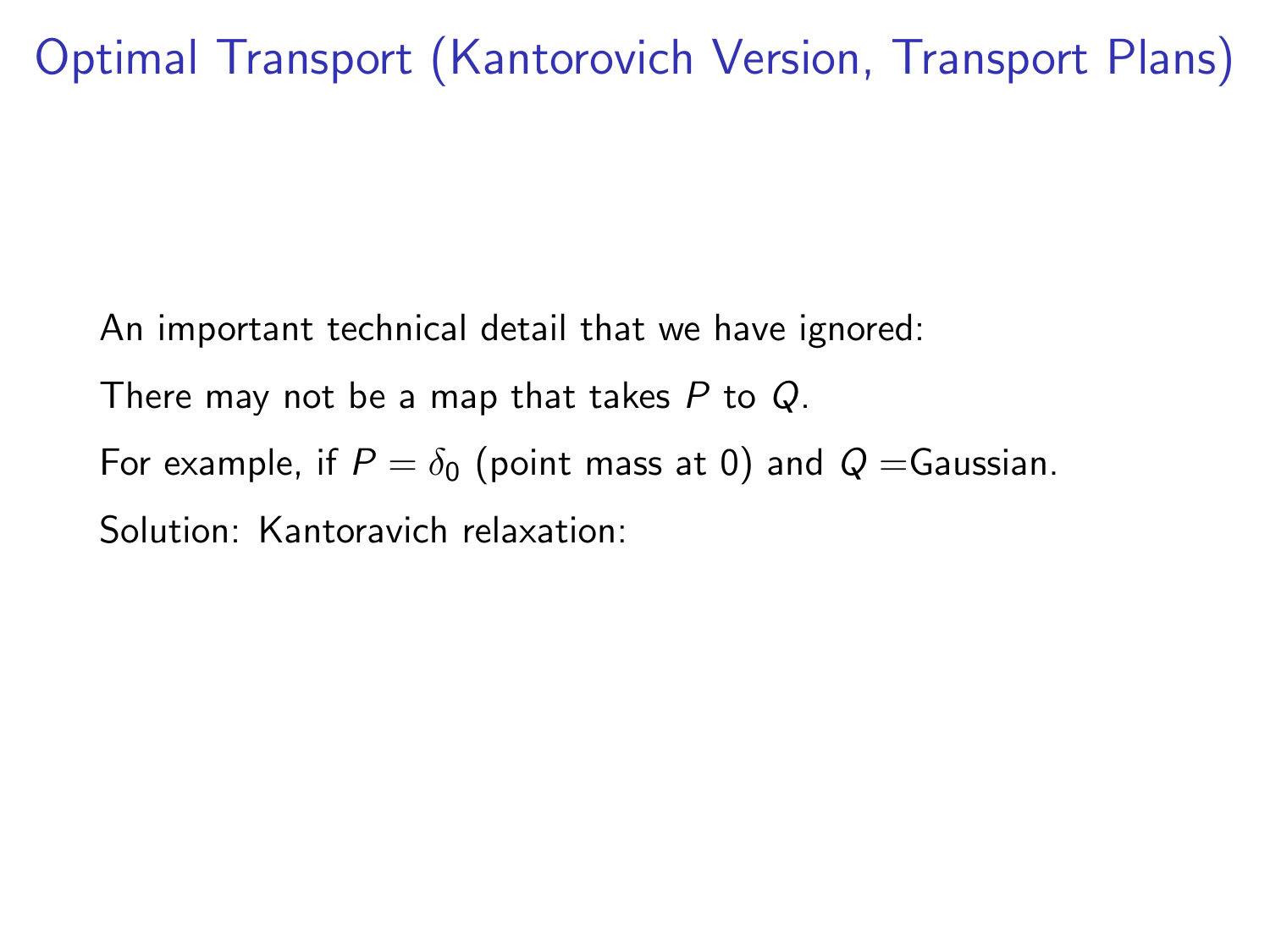An important technical detail that we have ignored:

There may not be a map that takes  $P$  to  $Q$ .

For example, if  $P = \delta_0$  (point mass at 0) and  $Q =$ Gaussian.

Solution: Kantoravich relaxation:

Take mass at  $x$ , and split it into many small pieces.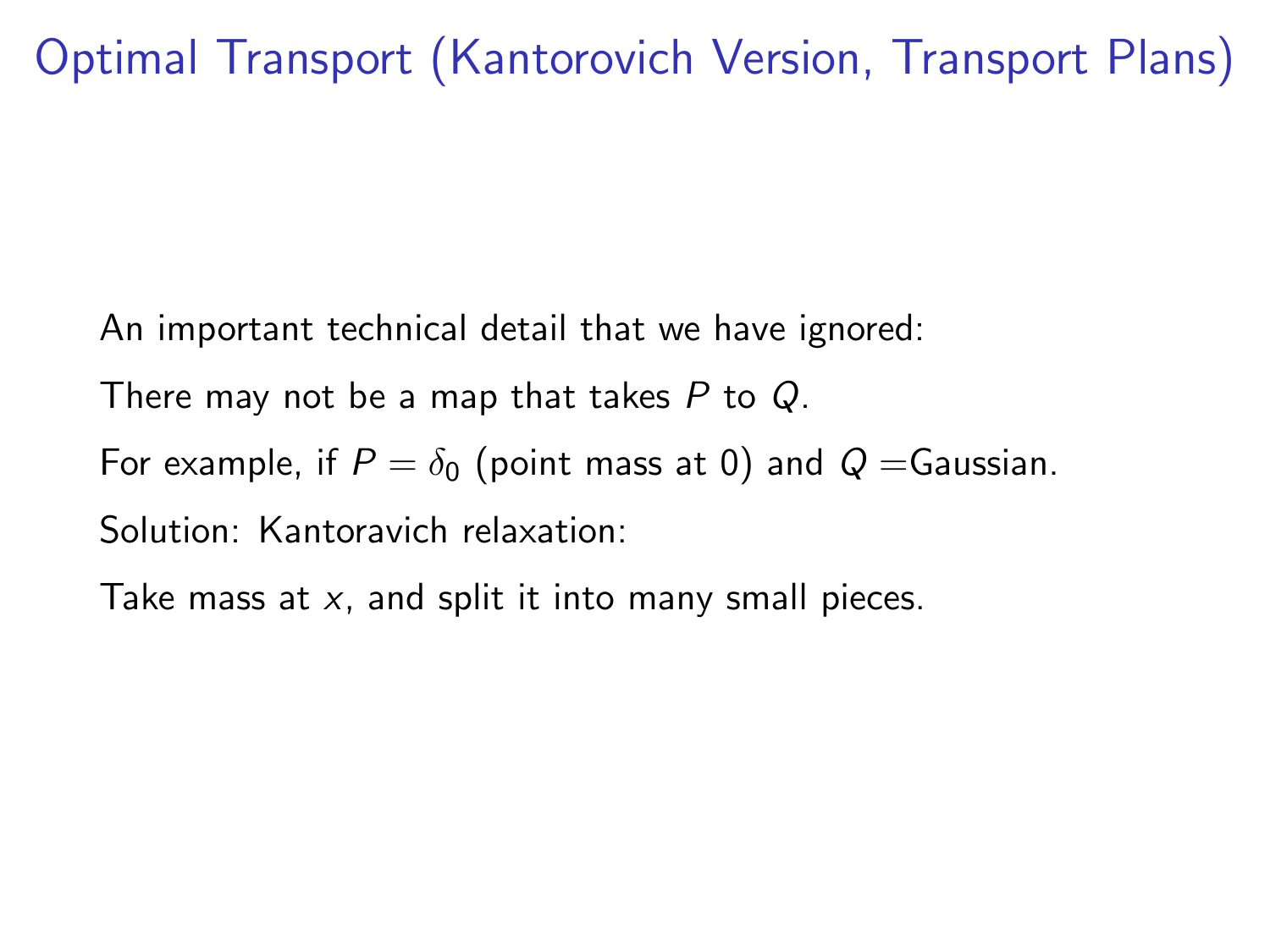## Optimal Transport (Kantorovich Version)

Let  $J$  denote all joint distributions  $J$  for  $(X, Y)$  with marginals  $P$ and  $Q$ . Each  $J$  is called a coupling between  $P$  and  $Q$ .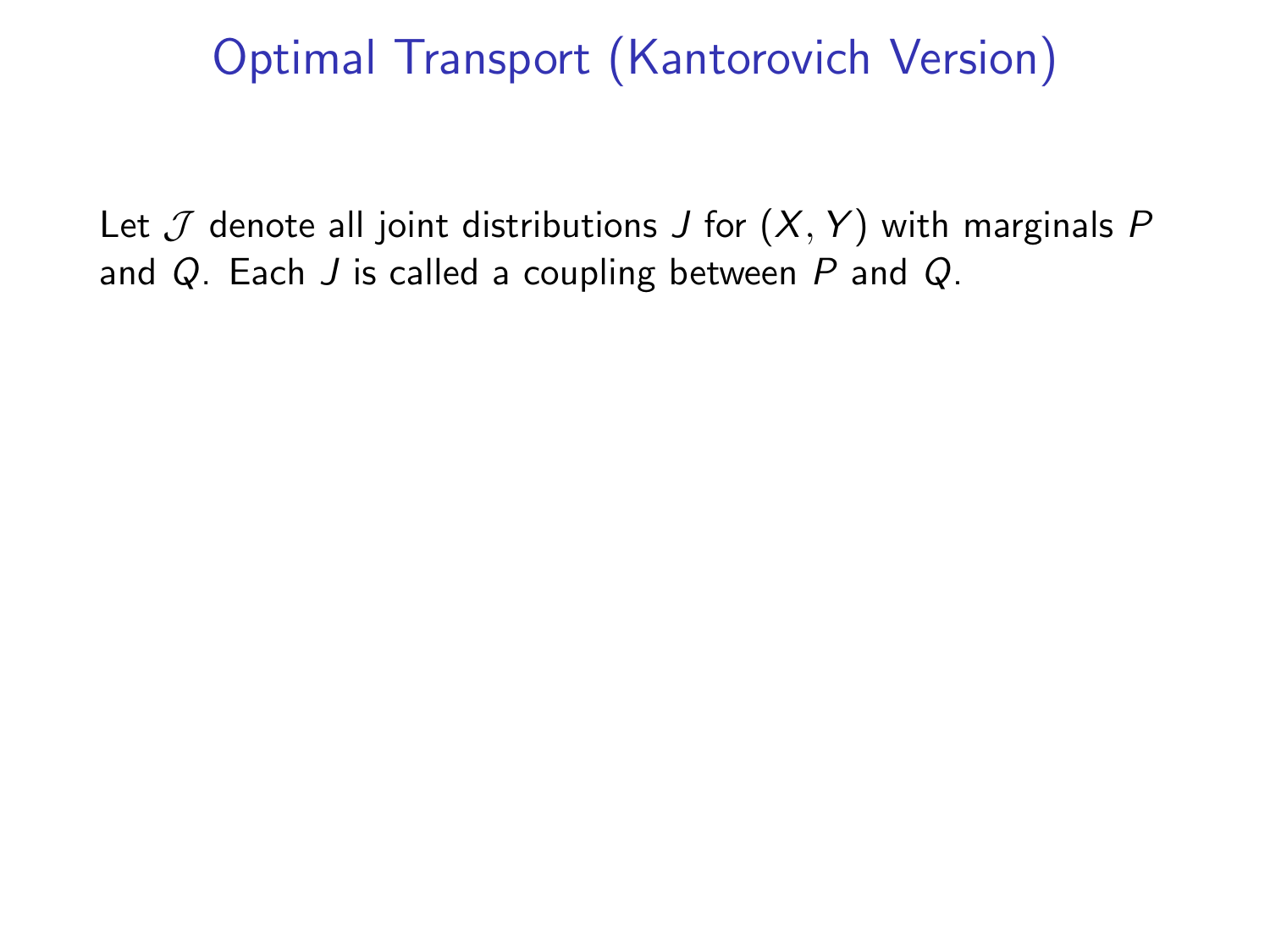# Optimal Transport (Kantorovich Version)

Let  $\mathcal J$  denote all joint distributions  $J$  for  $(X, Y)$  with marginals P and  $Q$ . Each  $J$  is called a coupling between  $P$  and  $Q$ . Find J (optimal transport plan) to minimize

$$
\mathbb{E}_J[||X - Y||] = \left( \int ||x - y||^p \ dJ(x, y) \right)^{1/p}
$$

.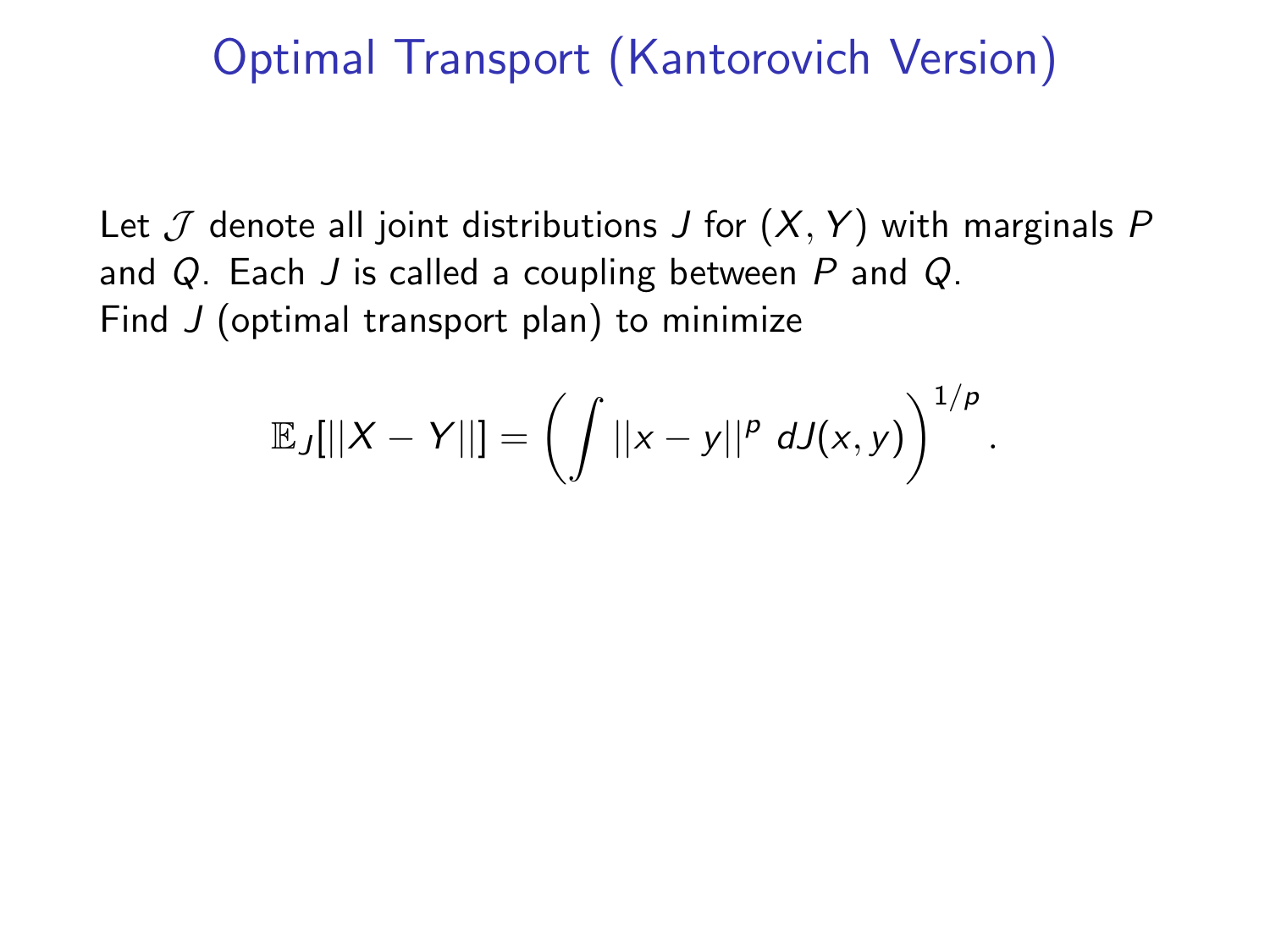# Optimal Transport (Kantorovich Version)

Let  $\mathcal J$  denote all joint distributions  $J$  for  $(X, Y)$  with marginals P and  $Q$ . Each J is called a coupling between  $P$  and  $Q$ . Find J (optimal transport plan) to minimize

$$
\mathbb{E}_J[||X - Y||] = \left( \int ||x - y||^p \ dJ(x, y) \right)^{1/p}
$$

.

Again, this defines a distance

$$
W(P, Q) = W(X, Y) = \left( \inf_{J} \int (||x - y||^2 dJ(x, y)) \right)^{1/2}
$$

called the Wasserstein distance.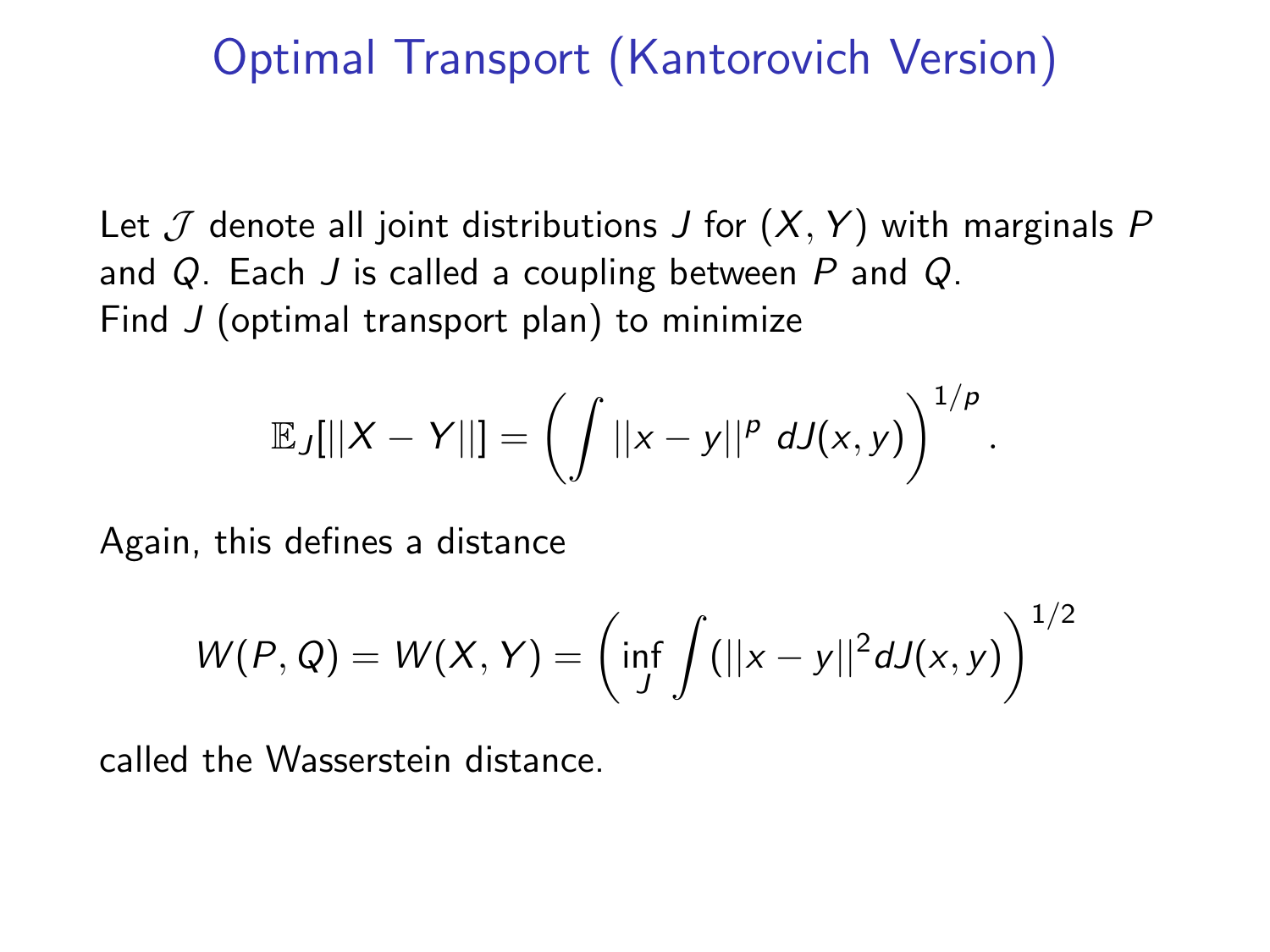

Joint distribution  $J$  with a given  $X$  marginal and a given  $Y$ marginal. Image credit: Wikipedia.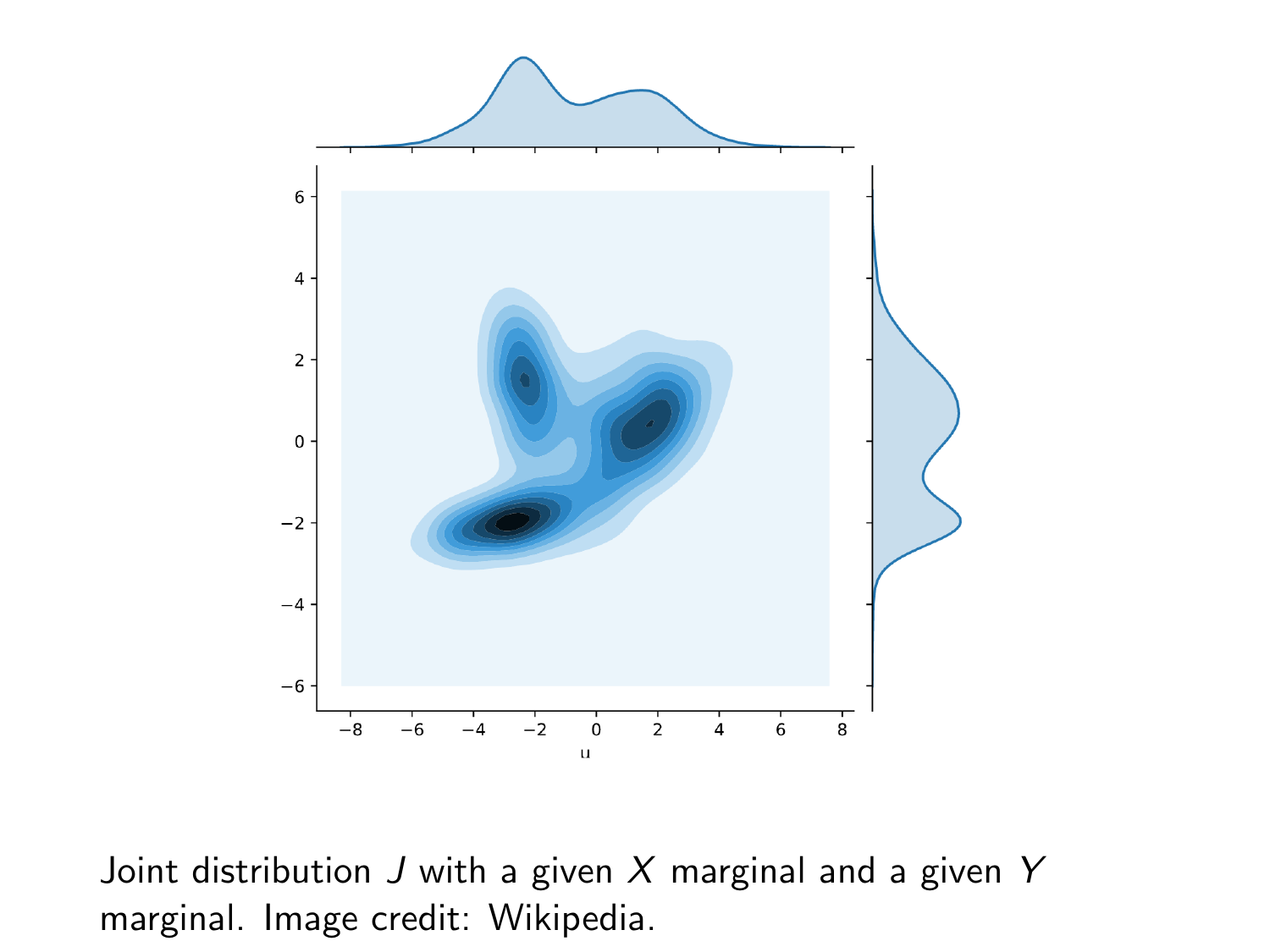In this case, the morphing (geodesic) can be described as follows.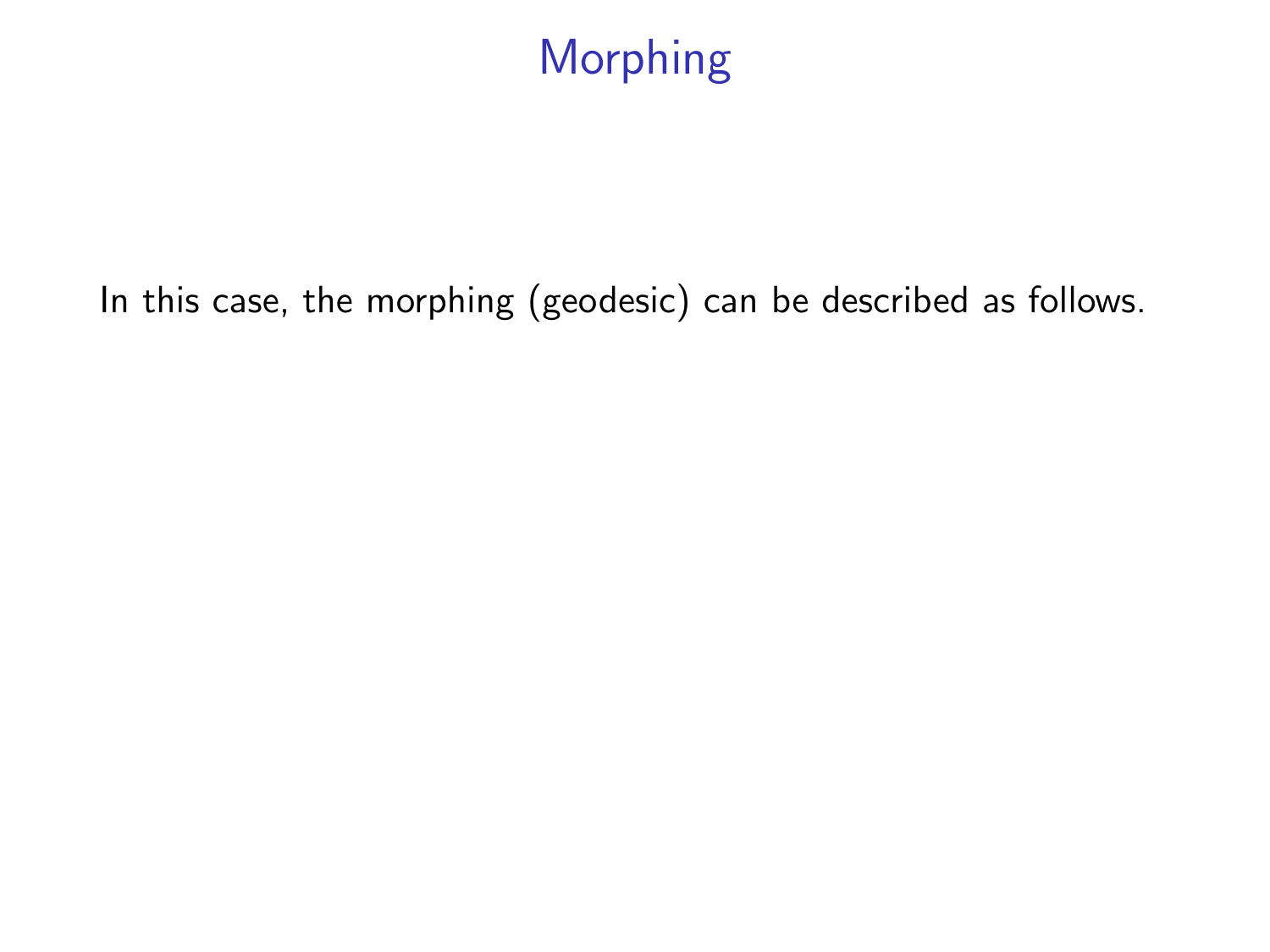In this case, the morphing (geodesic) can be described as follows. Let J be the optimal transport plan for  $P_0$  and  $P_1$ .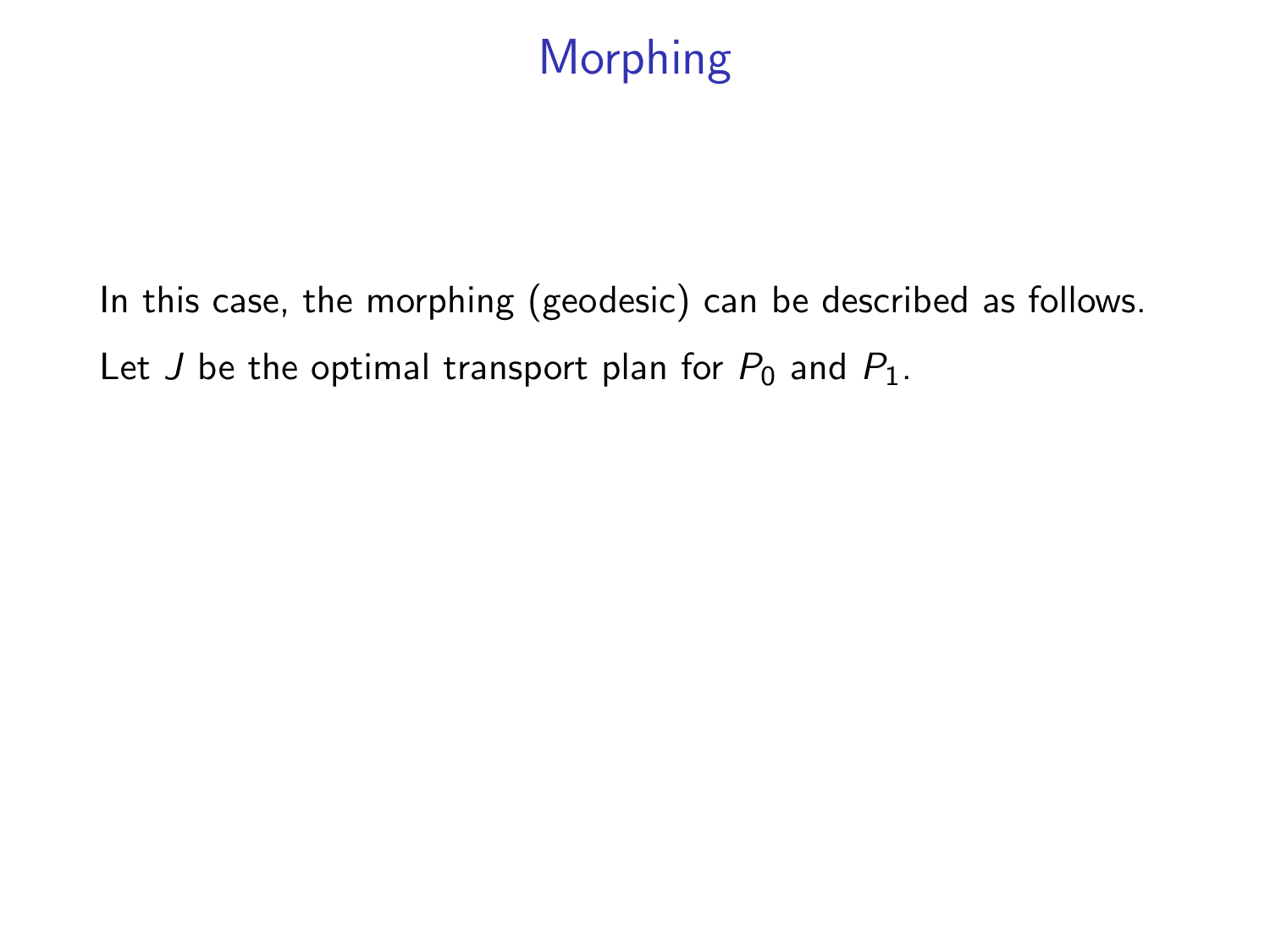In this case, the morphing (geodesic) can be described as follows. Let J be the optimal transport plan for  $P_0$  and  $P_1$ . Let  $F_s(x, y) = (1 - t)x + ty$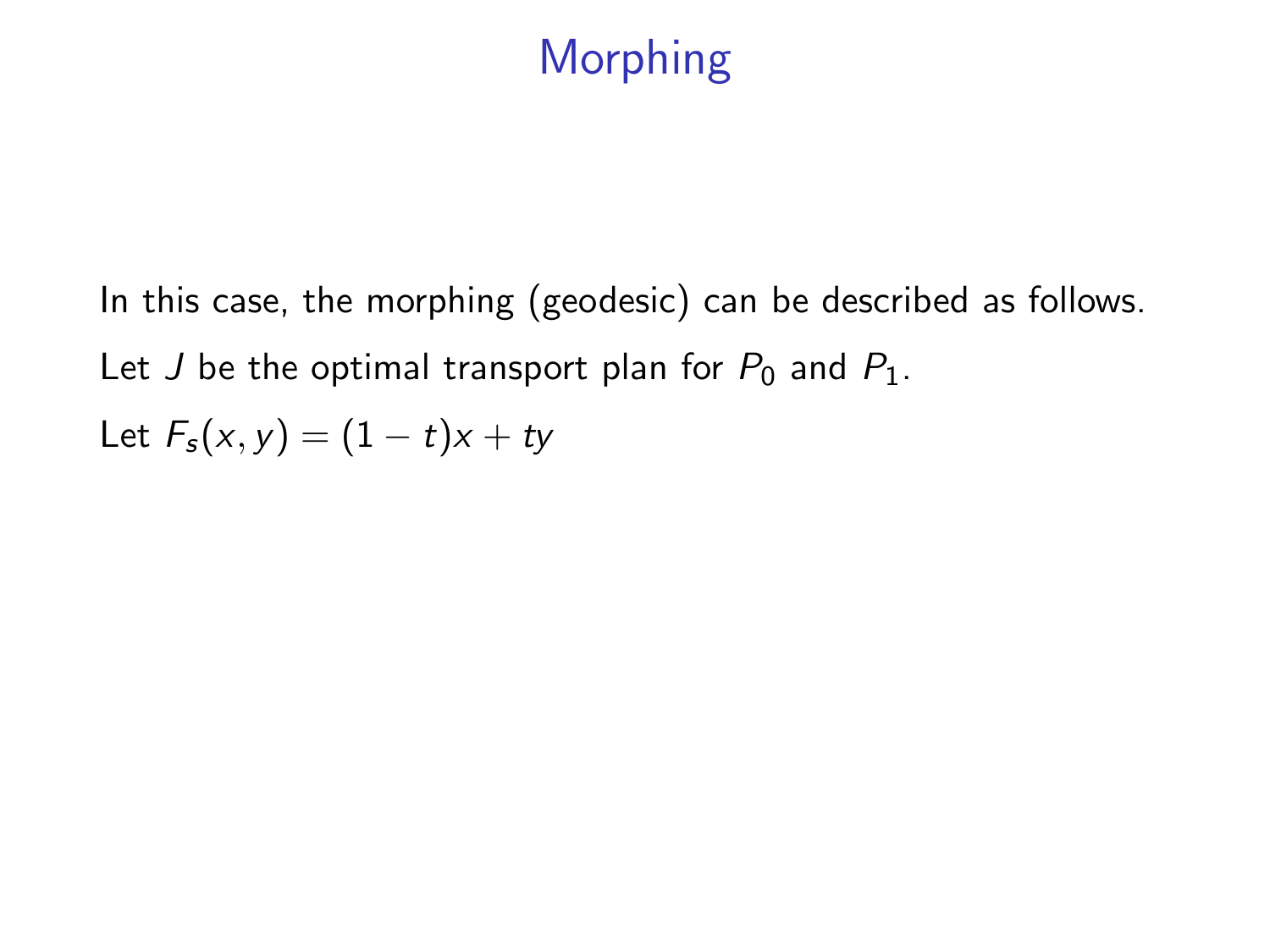In this case, the morphing (geodesic) can be described as follows. Let J be the optimal transport plan for  $P_0$  and  $P_1$ . Let  $F_s(x, y) = (1 - t)x + ty$ 

Then  $P_{\bar{{\mathsf{s}}}}$  is the distribution of  $F_{\bar{{\mathsf{s}}}}(X,Y)$  where  $(X,Y)$   $\sim$  J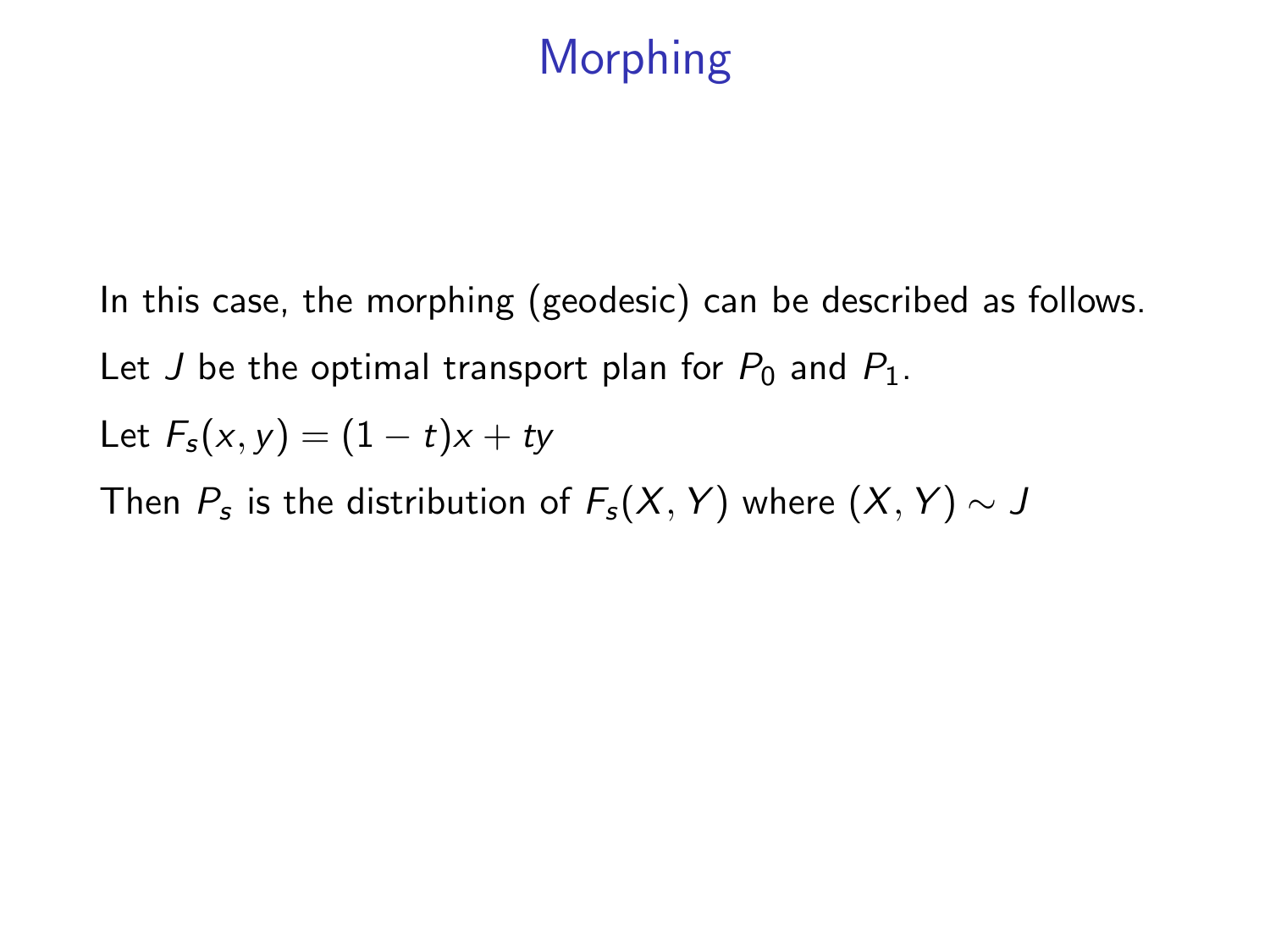In this case, the morphing (geodesic) can be described as follows. Let J be the optimal transport plan for  $P_0$  and  $P_1$ . Let  $F_s(x, y) = (1 - t)x + ty$ Then  $P_{\bar{{\mathsf{s}}}}$  is the distribution of  $F_{\bar{{\mathsf{s}}}}(X,Y)$  where  $(X,Y)$   $\sim$  J

that is,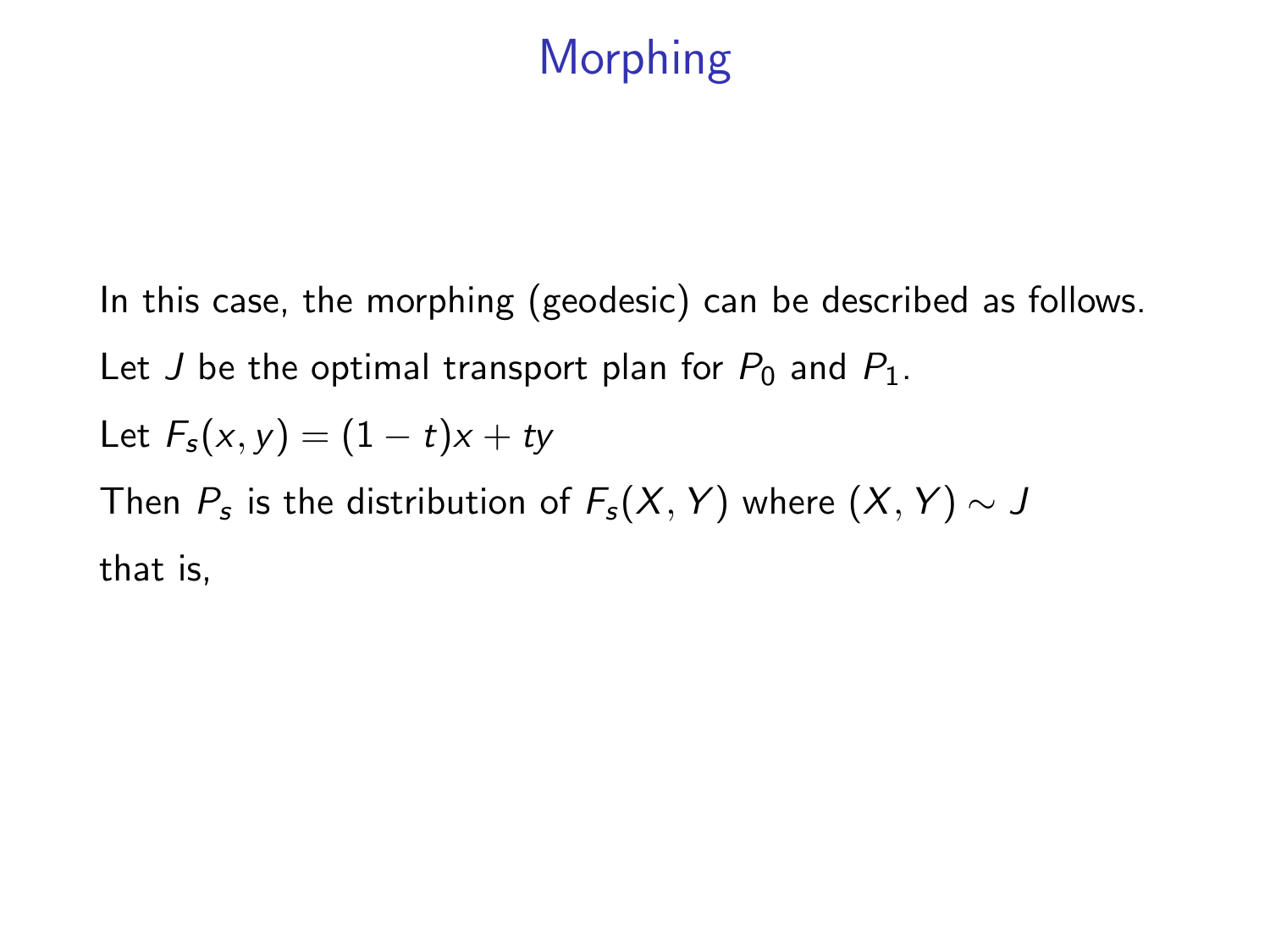In this case, the morphing (geodesic) can be described as follows. Let J be the optimal transport plan for  $P_0$  and  $P_1$ . Let  $F_s(x, y) = (1 - t)x + tv$ Then  $P_{\bar{{\mathsf{s}}}}$  is the distribution of  $F_{\bar{{\mathsf{s}}}}(X,Y)$  where  $(X,Y)$   $\sim$  J

that is,

 $P_s = F_{s\#}J$ .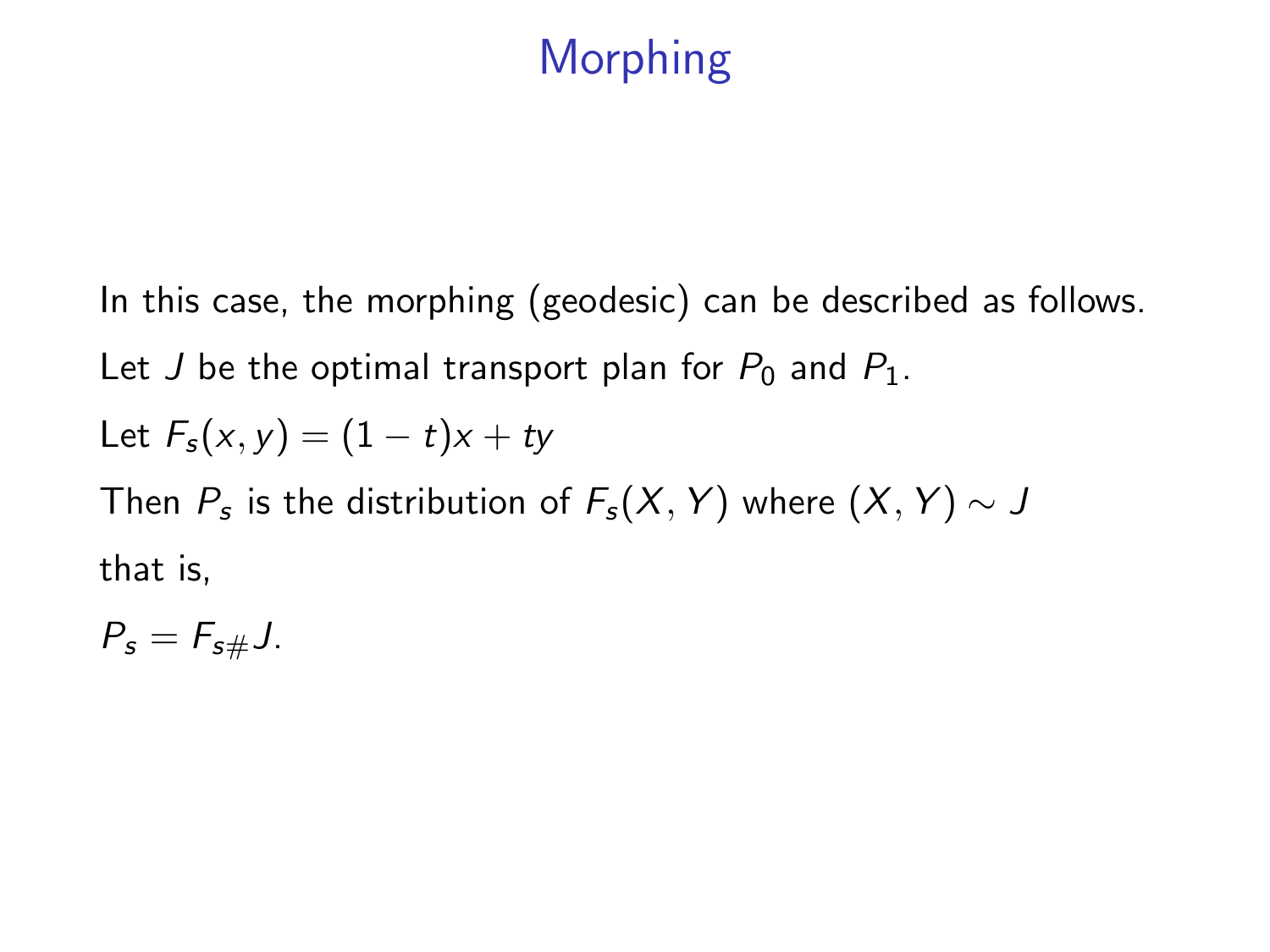# If a Transport Map Exists

If an optimal transport map  $T$  exists the the optimal coupling  $J$  is degenerate and is supported on the curve

$$
\mathcal{S} = \{ (x, T(x)) \}
$$



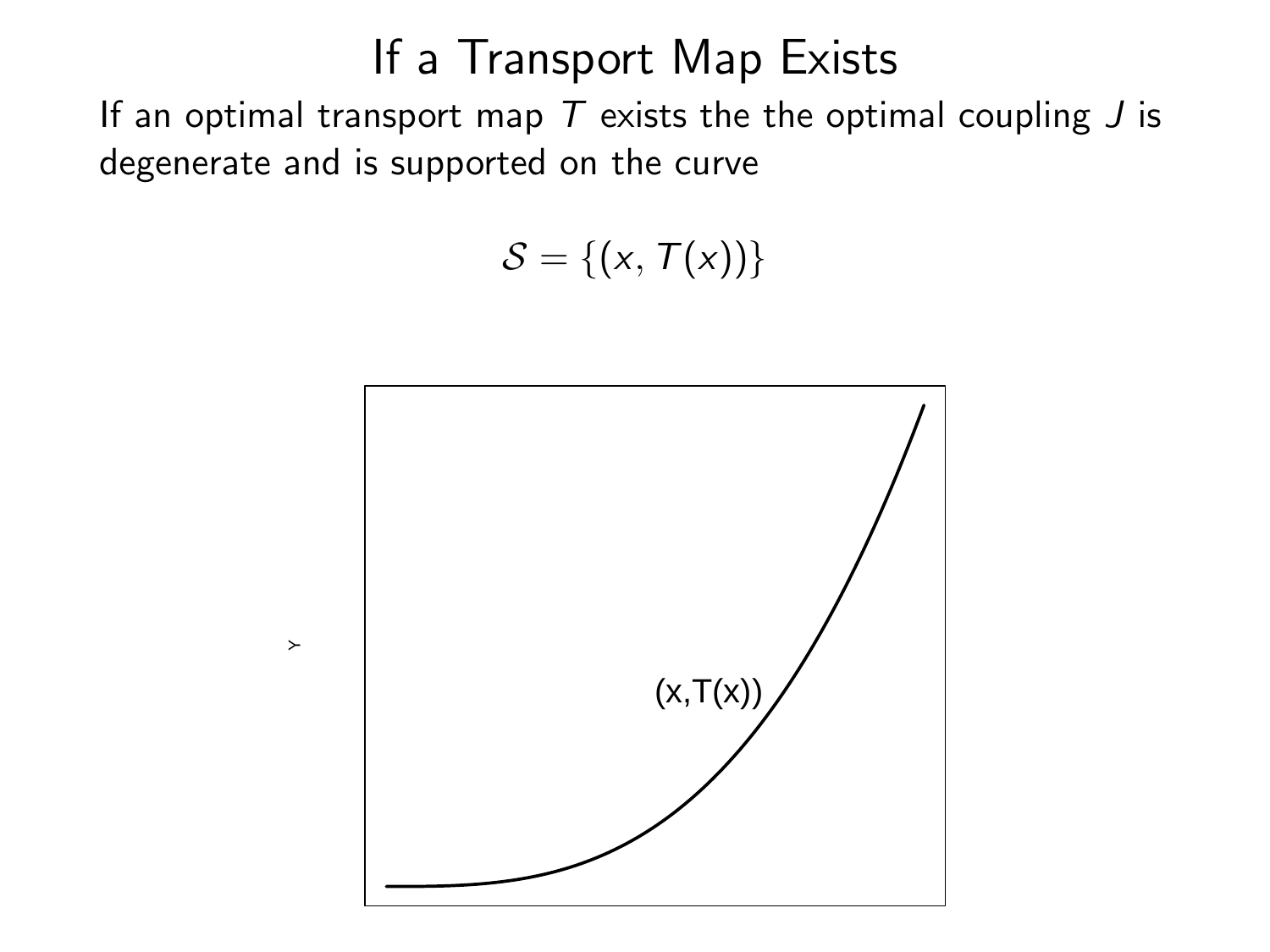Find J (optimal transport plan) to minimize

$$
\left(\int ||x-y||^p dJ(x,y)\right)^{1/p} + \lambda f(J)
$$

for some  $f$ .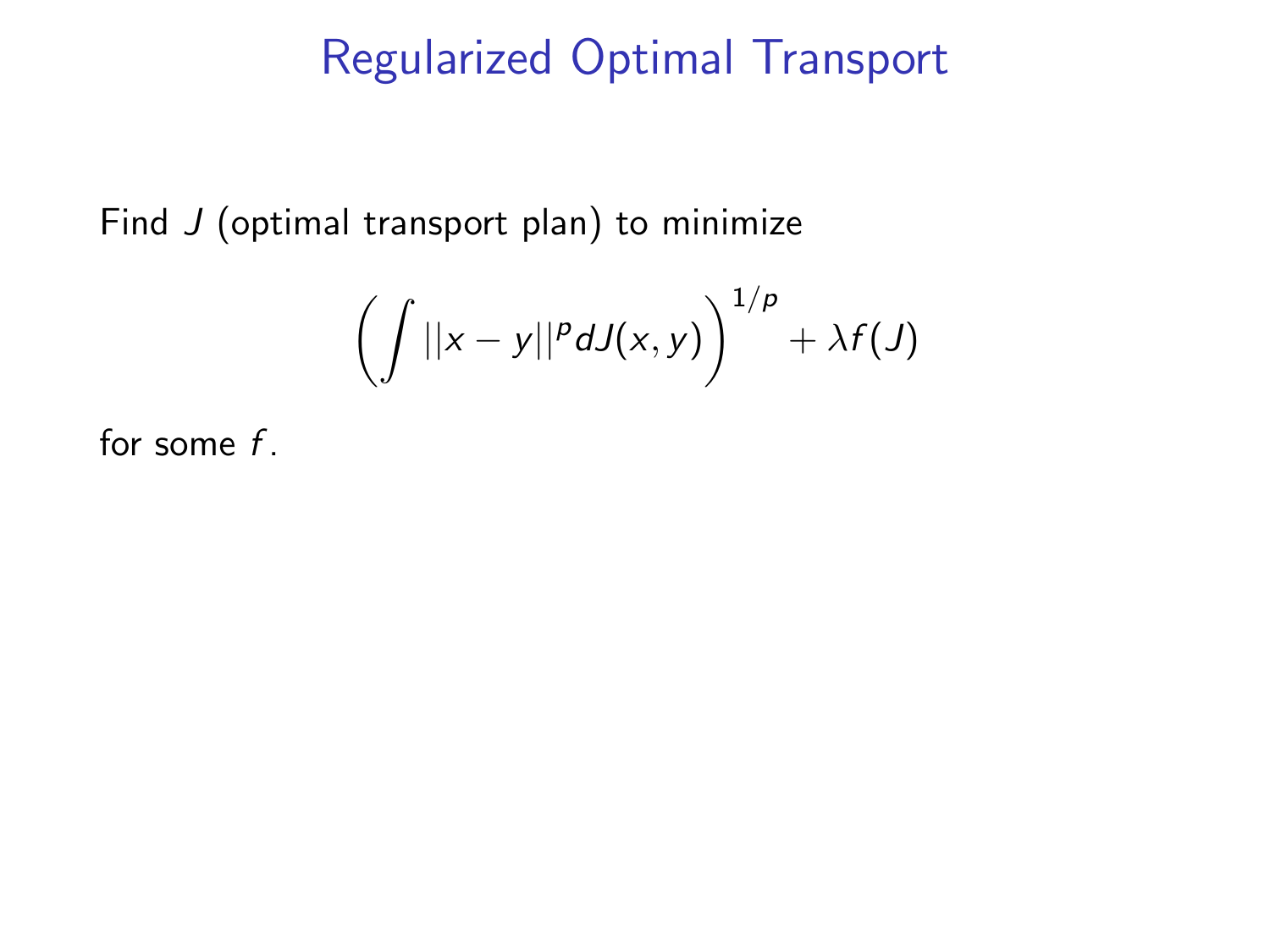Find *J* (optimal transport plan) to minimize

$$
\left(\int ||x-y||^p dJ(x,y)\right)^{1/p} + \lambda f(J)
$$

for some  $f$ .

For example, Cuturi (2013) uses the entropy:

$$
f(J) = -\int j(x, y) \log j(x, y)
$$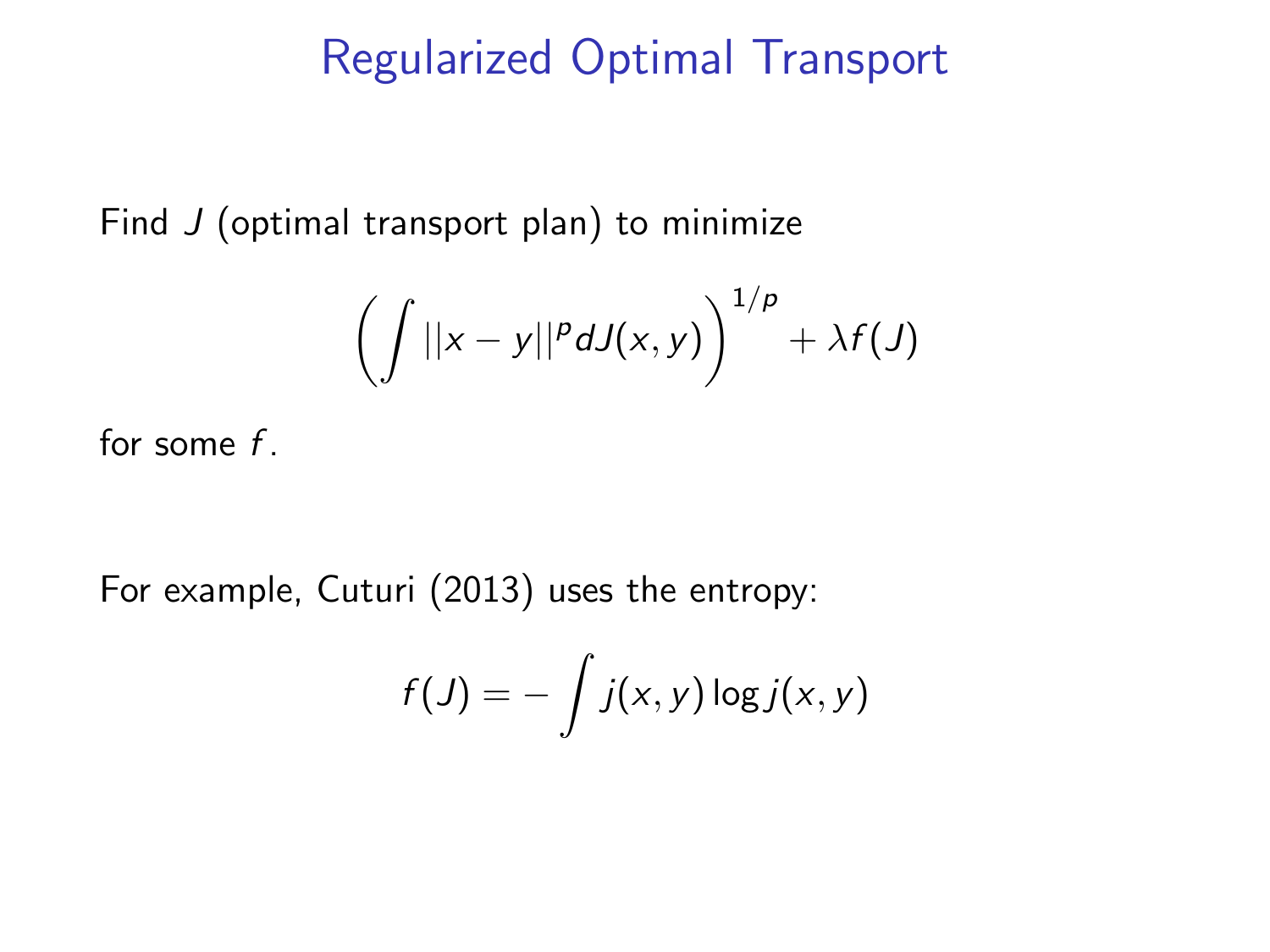Advantages: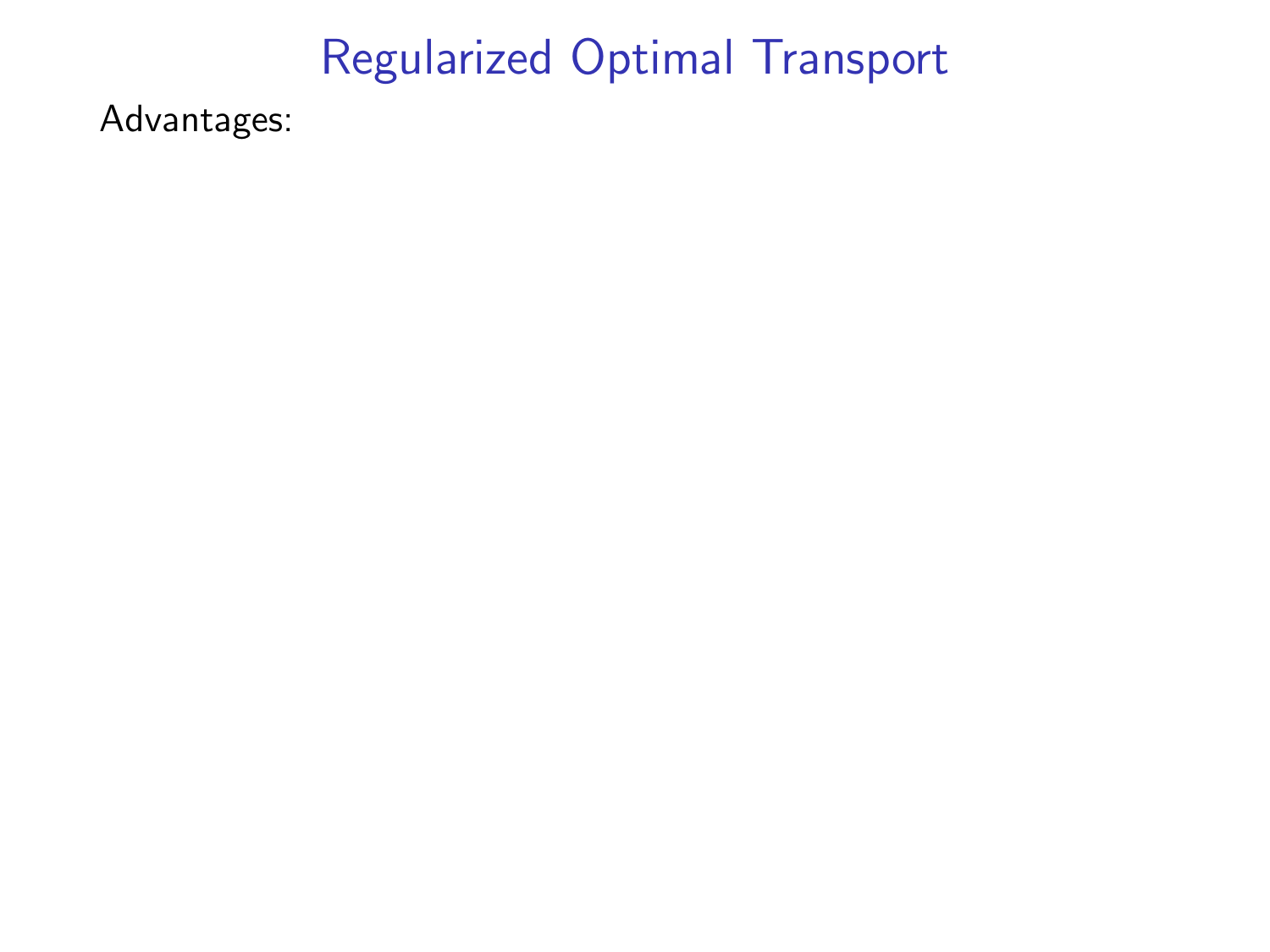Advantages:

(i) fast algorithms (Sinkhorn-Knopp algorithm)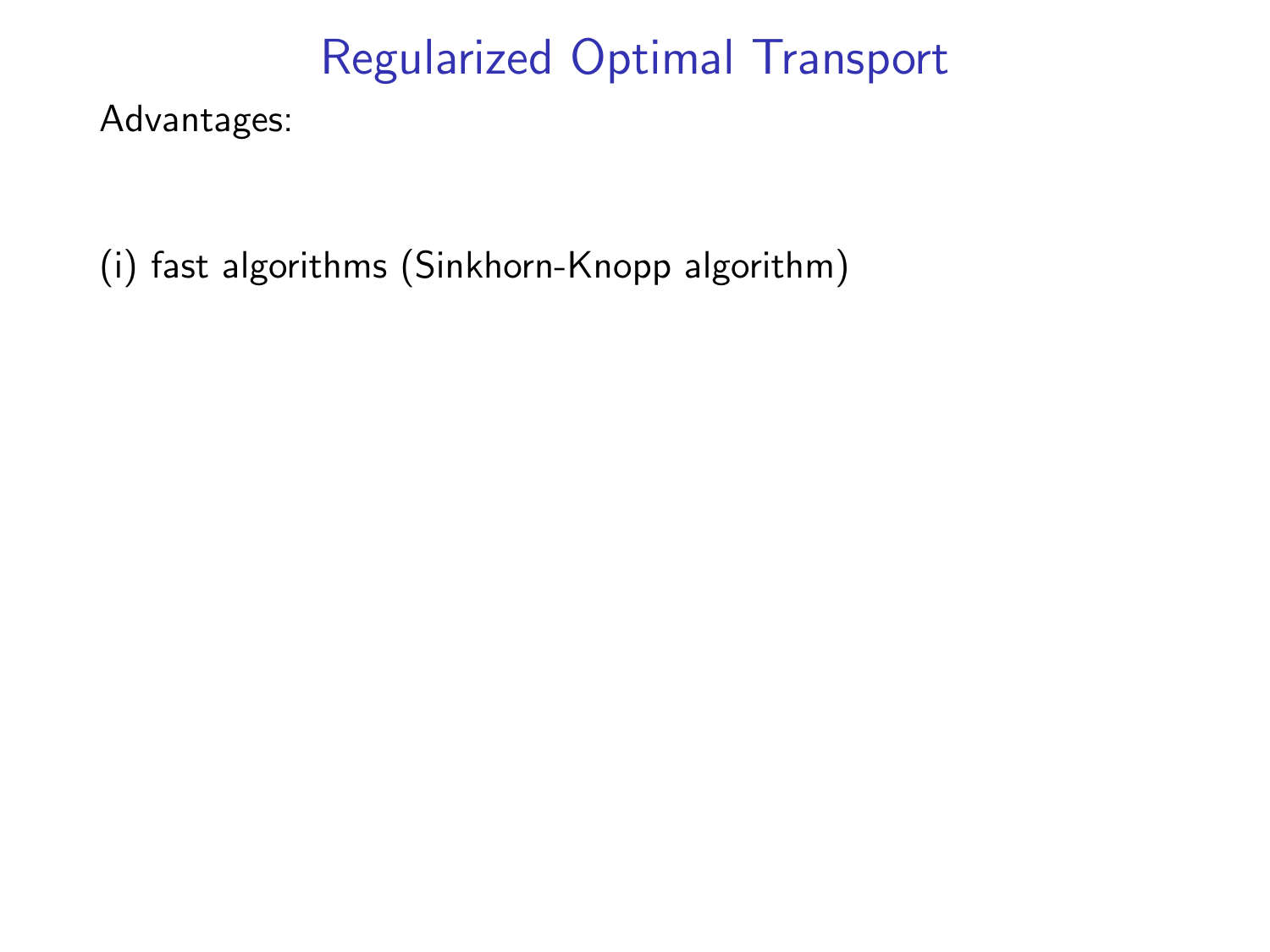Advantages:

(i) fast algorithms (Sinkhorn-Knopp algorithm)

(ii) inference might be easier (Klatt, Tameling and Munk arXiv: 1810.09880)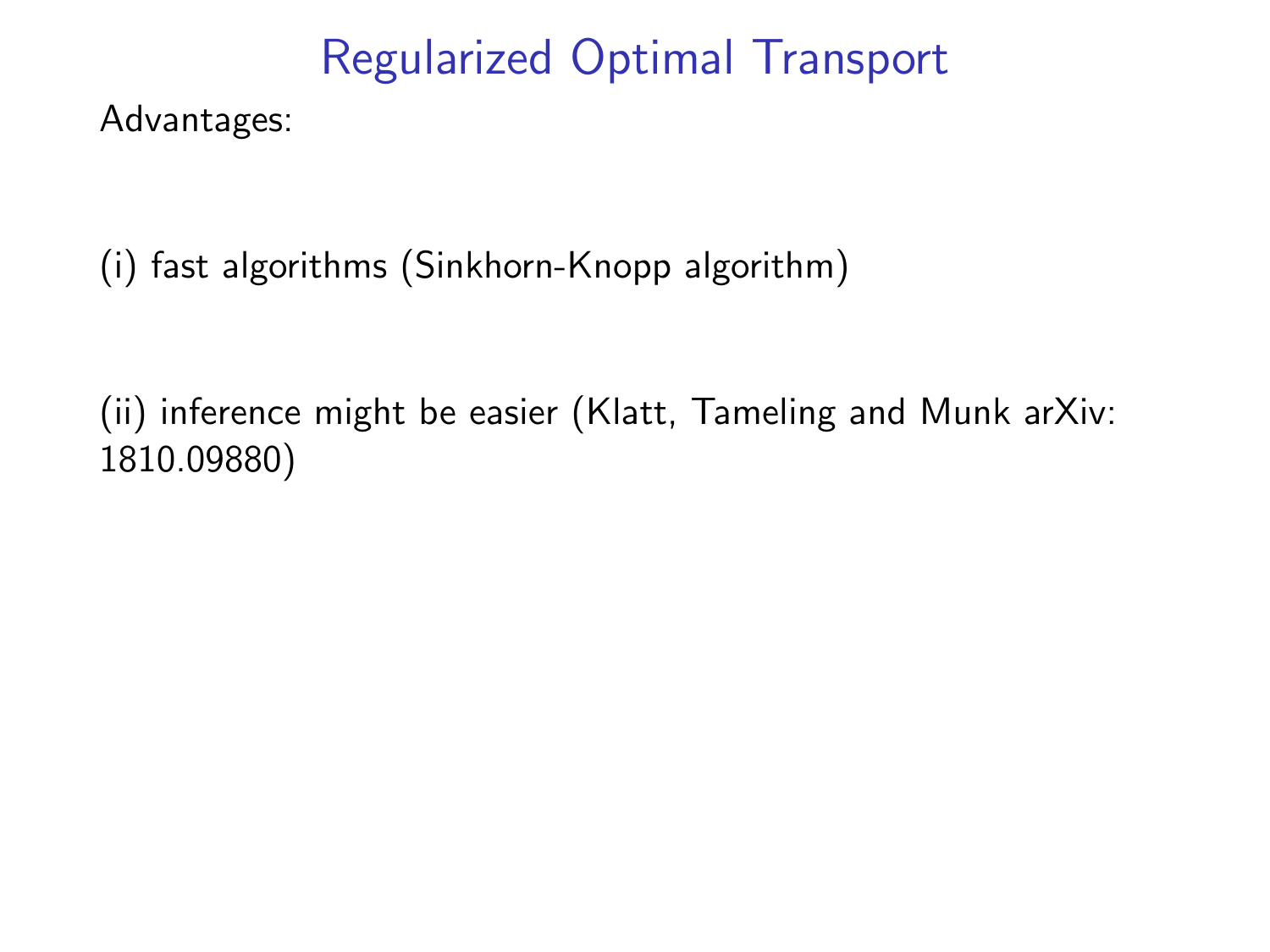Advantages:

(i) fast algorithms (Sinkhorn-Knopp algorithm)

(ii) inference might be easier (Klatt, Tameling and Munk arXiv: 1810.09880)

Disadvantages: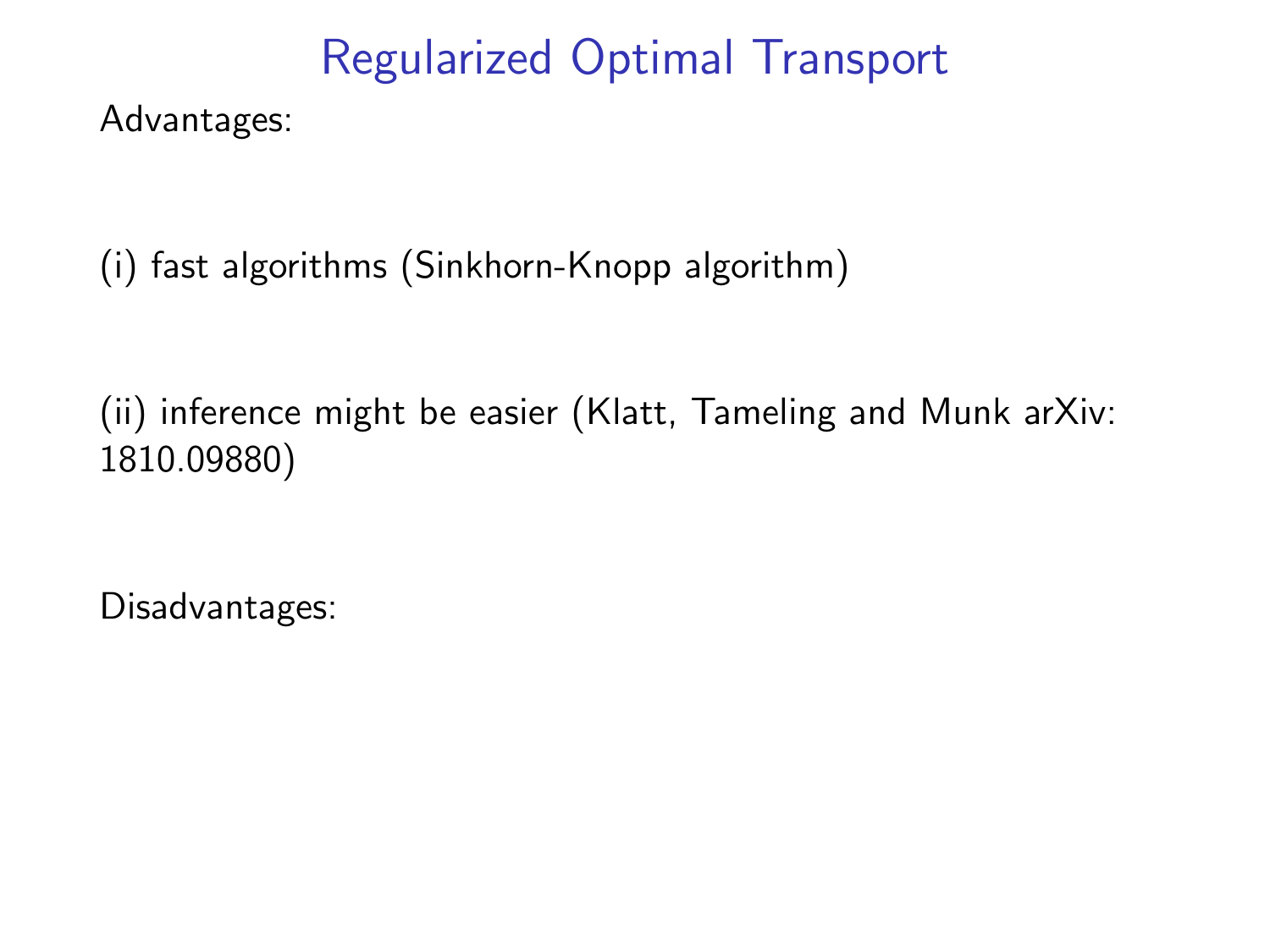Advantages:

(i) fast algorithms (Sinkhorn-Knopp algorithm)

(ii) inference might be easier (Klatt, Tameling and Munk arXiv: 1810.09880)

Disadvantages:

(i) How to choose  $\lambda$ ?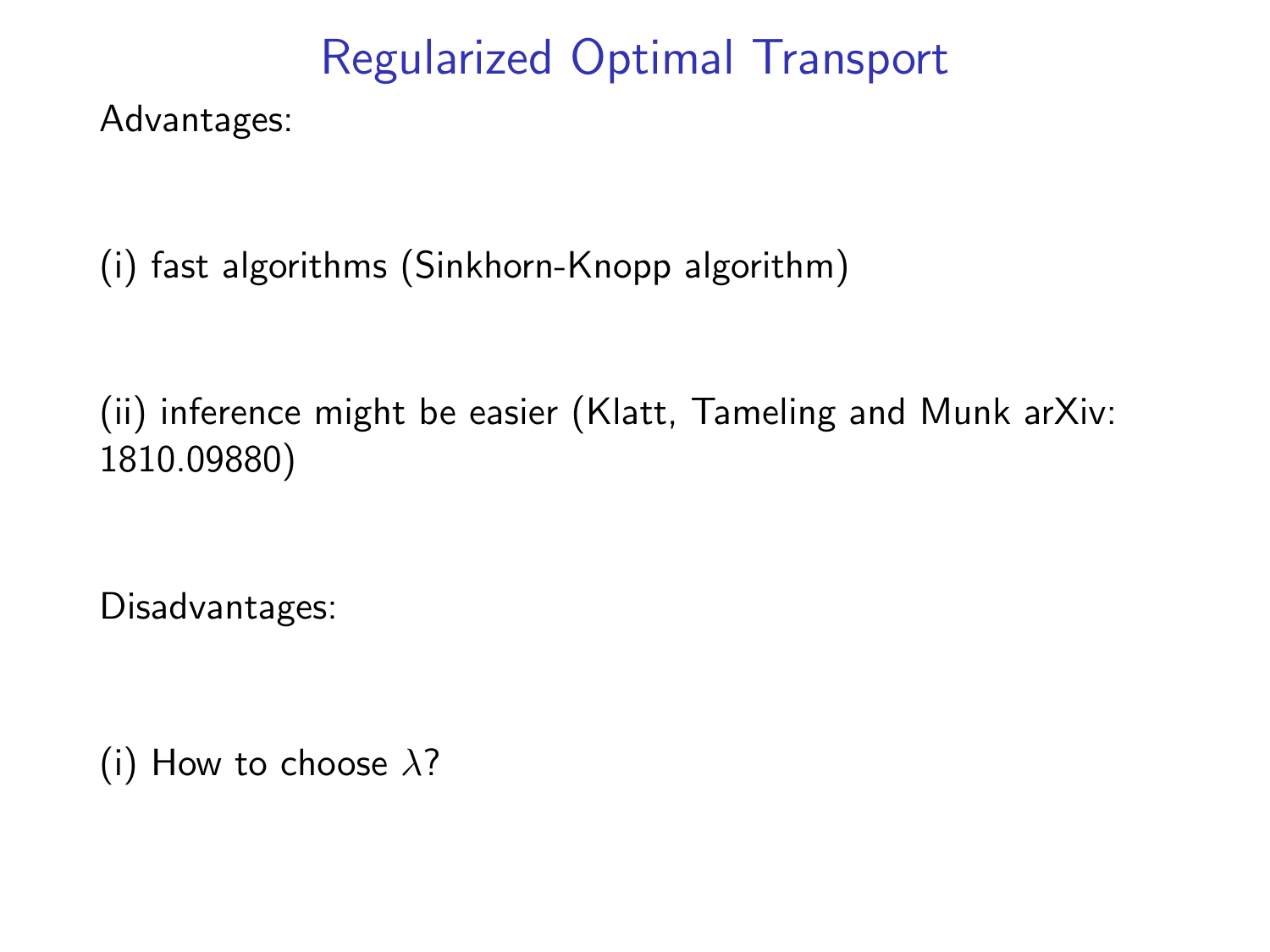Advantages:

(i) fast algorithms (Sinkhorn-Knopp algorithm)

(ii) inference might be easier (Klatt, Tameling and Munk arXiv: 1810.09880)

Disadvantages:

(i) How to choose  $\lambda$ ?

(ii) Effect of regularization is not clear.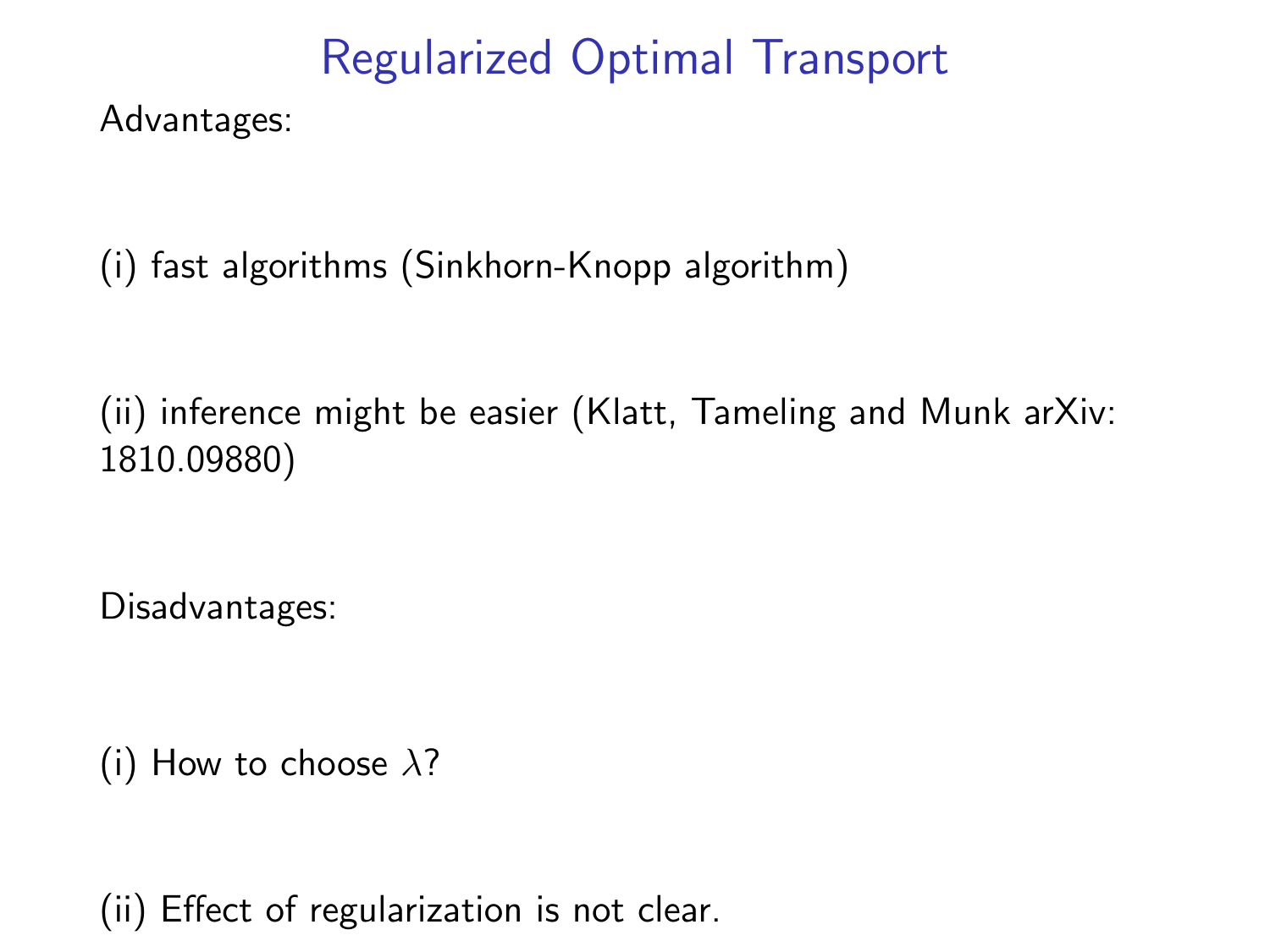Given two distributions  $P_0$  and  $P_1$  we can define an optimal transport map T.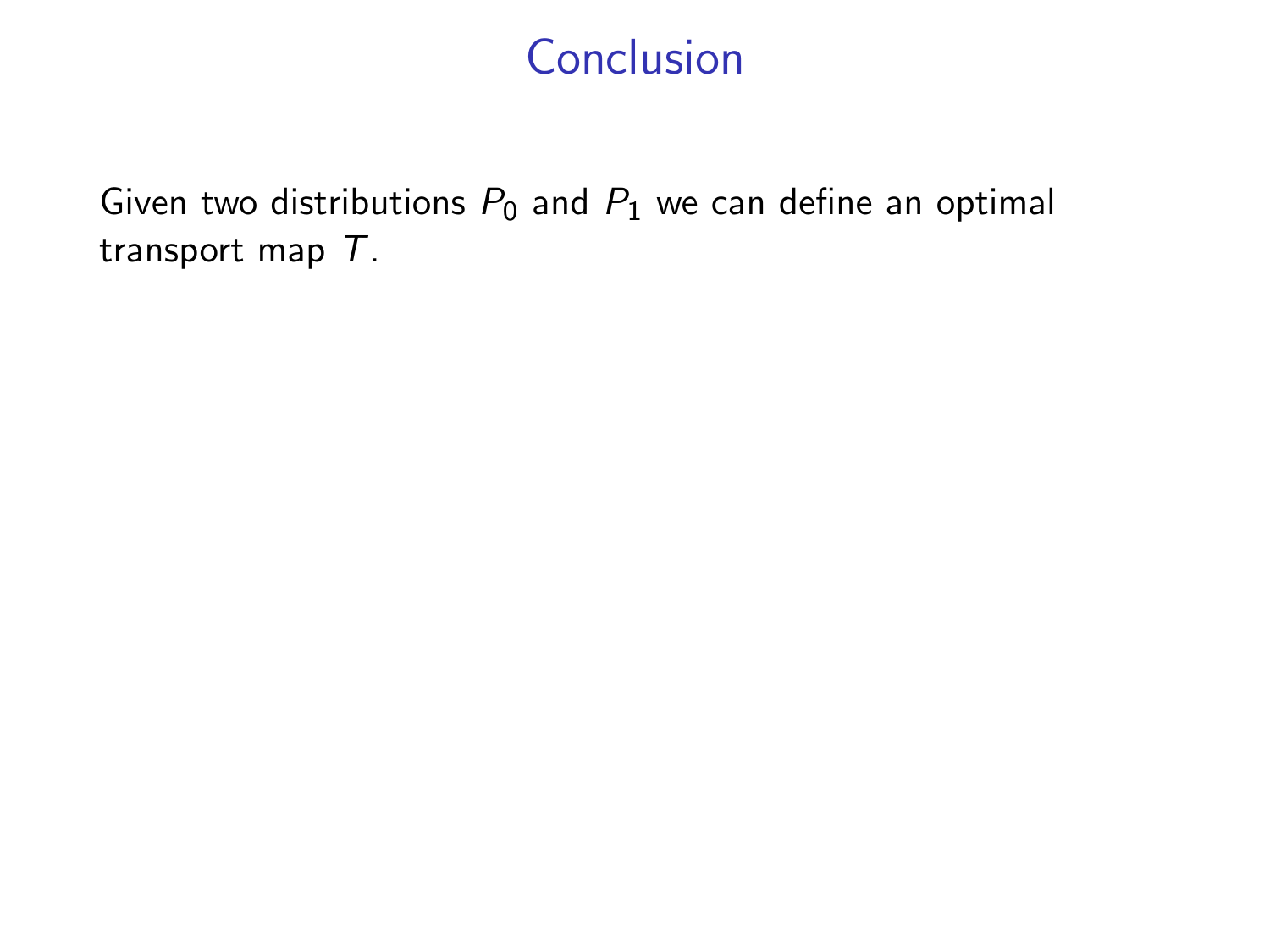Given two distributions  $P_0$  and  $P_1$  we can define an optimal transport map T.

We can define a geodesic (morphing) between two (or more) distributions.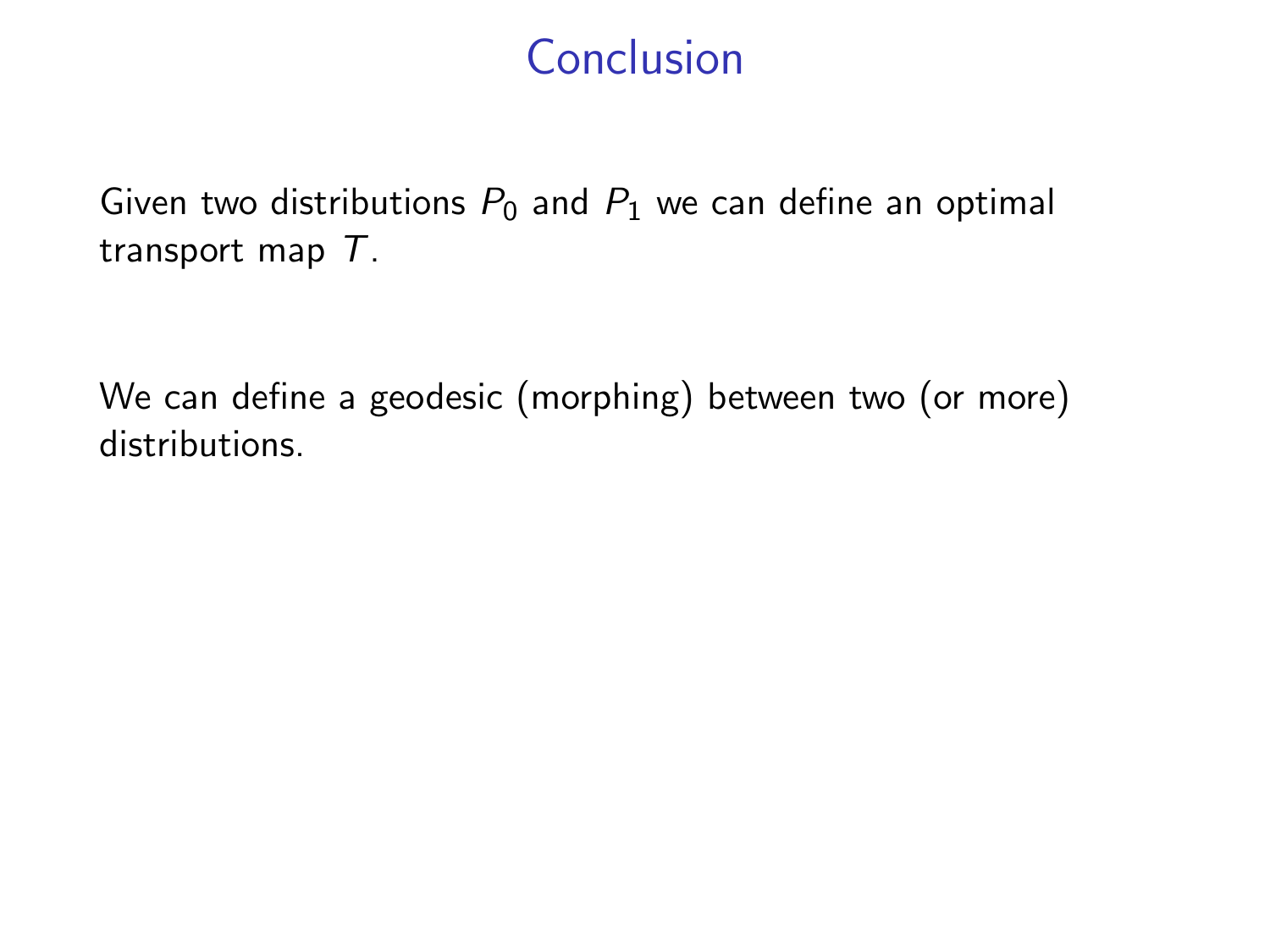Given two distributions  $P_0$  and  $P_1$  we can define an optimal transport map T.

We can define a geodesic (morphing) between two (or more) distributions.

Computation is expensive but doable.